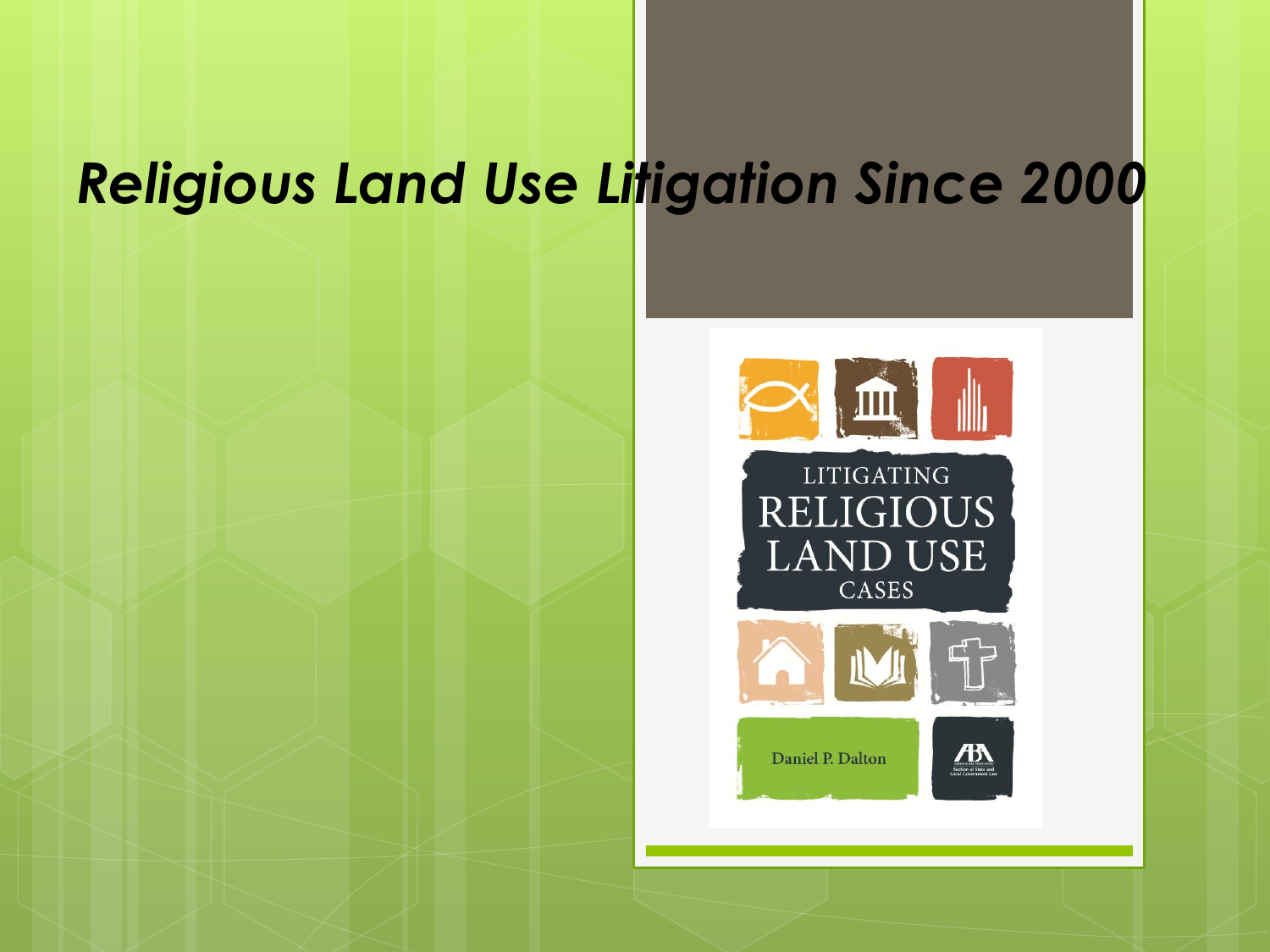### Panelist

Dean Patricia Salkin Touro Law School, Central Islip, NY

Mr. Noel Sterett, Mauck & Baker, Chicago, lL

Mr. Evan Seeman Robinson & Cole, Hartford, CT

Mr. Daniel Dalton Dalton & Tomich PLC, Detroit, MI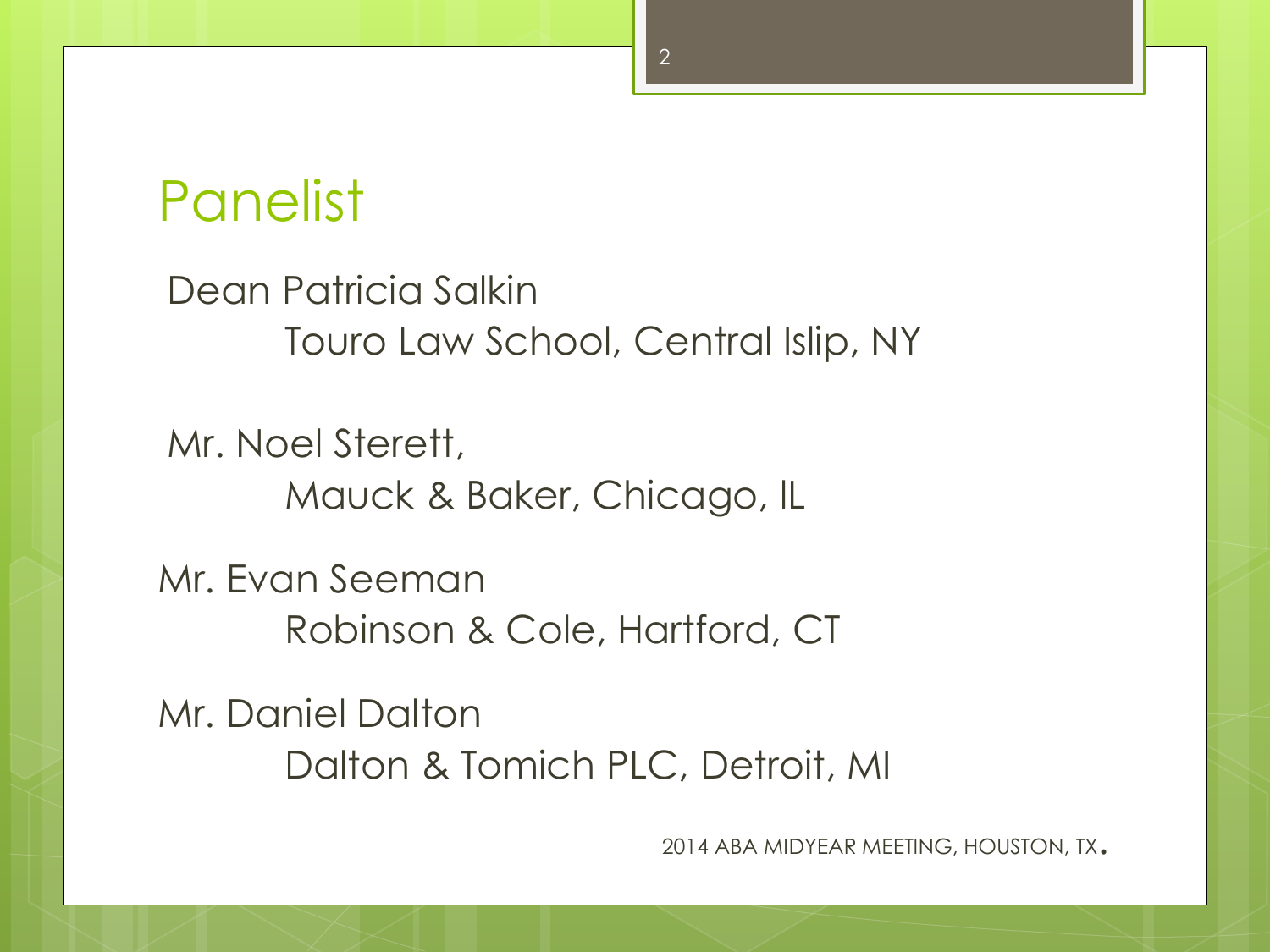# Questions?

o Text: 248 229 2329

o Email: [ddalton@daltontomich.com](mailto:ddalton@daltontomich.com)

Tweet: @dandalton

Daniel P. Dalton Dalton & Tomich, PLC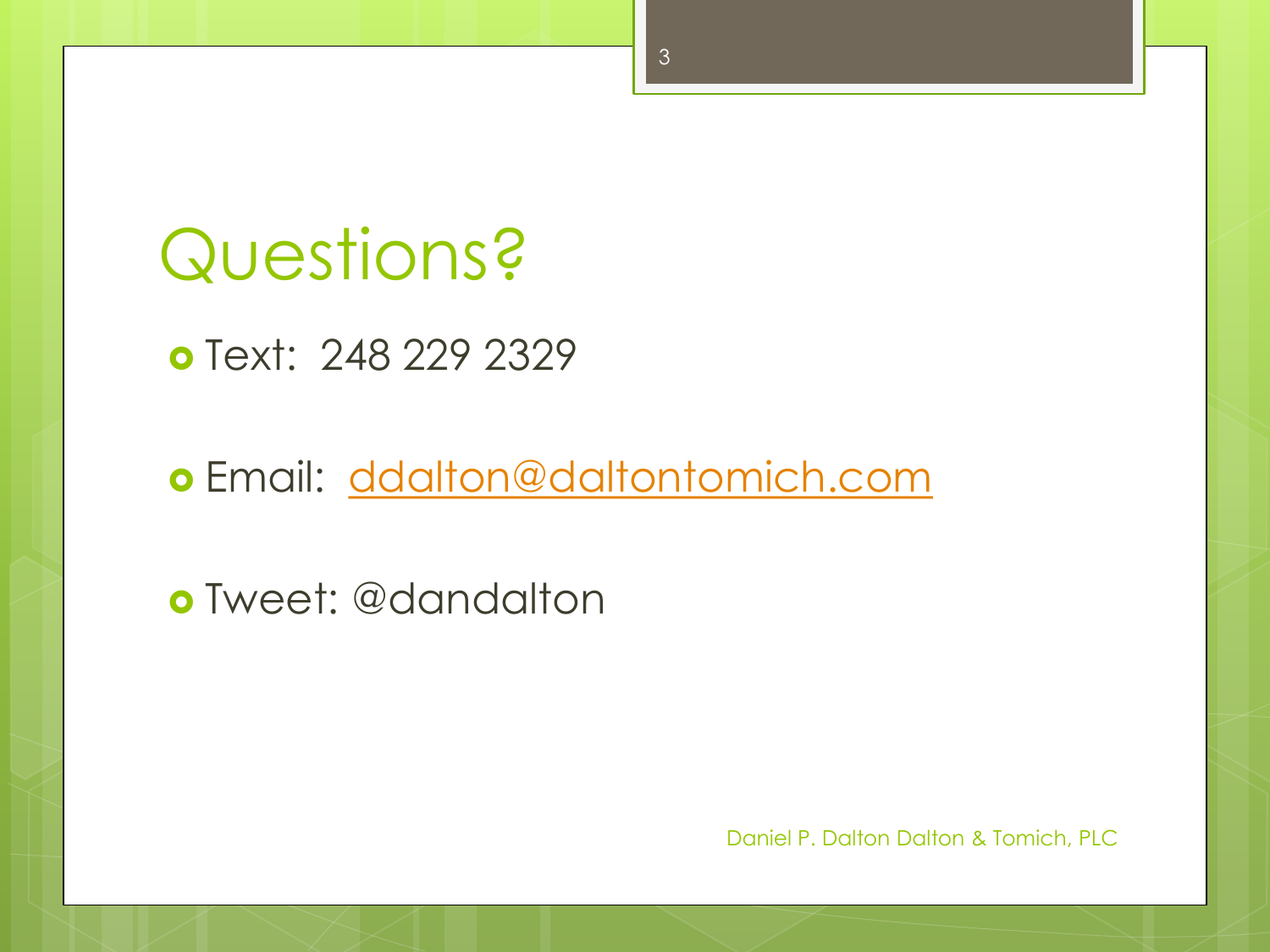### The First Amendment Religion Clauses

First Amendment Establishment Clause: "Congress shall make no law respecting an establishment of religion...."

First Amendment Free Exercise Clause: "Congress shall make no law ... prohibiting the free exercise" of religion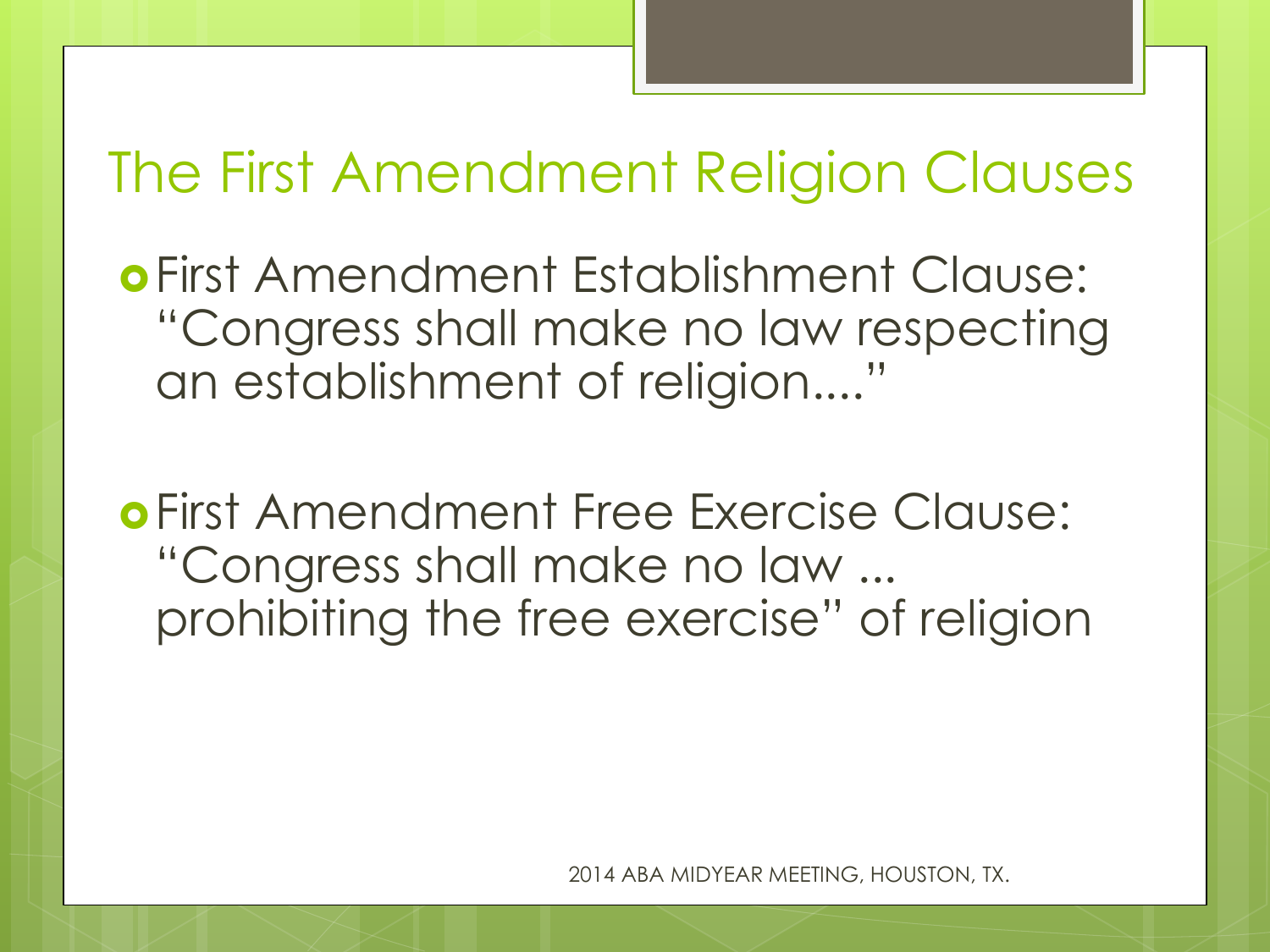### Free Exercise Jurisprudence

*Sherbert v. Verner*, 374 U.S. 398 (1963)

- **o** The Court must determine:
	- **o** whether the person has a claim involving a sincere religious belief, and;
	- o whether the government action is a substantial burden on the person's ability to act on that belief.
- **o** If these two elements are established, the government must prove:
	- **o** that it is acting in furtherance of a compelling state interest, and;
	- **o** that it has pursued that interest in the manner least restrictive, or least burdensome, to religion.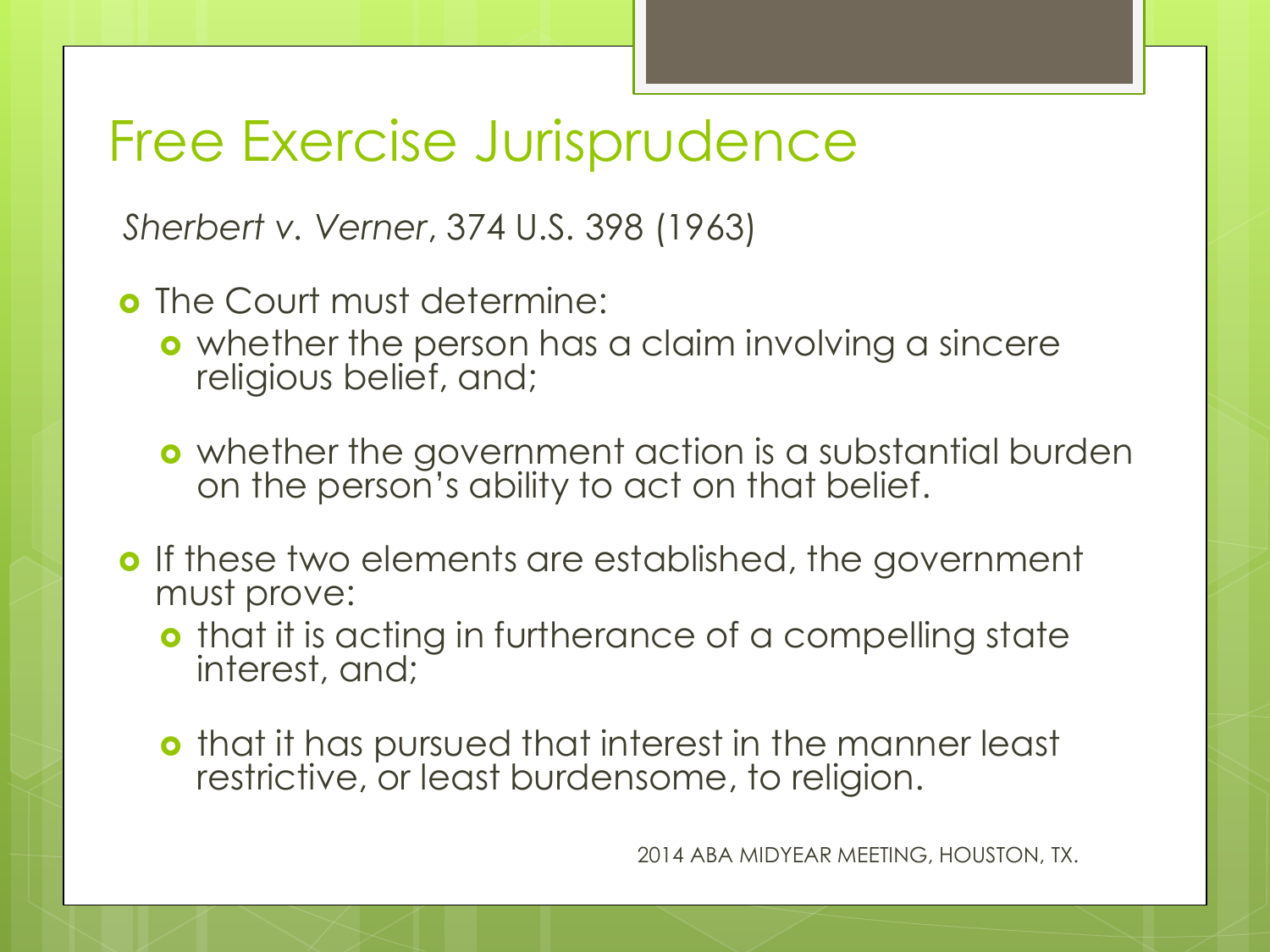#### Change of Direction

In *Employment Division v. Smith*, 494 U.S. 872 (1990), the Court changed course and held that the ". . . . right of free exercise does not relieve an individual of the obligation to comply with a valid and neutral law of general applicability on the ground that the law proscribes (or prescribes) conduct that his religion prescribes (or proscribes)."

2014 Midyear ABA Meeting, Houston, TX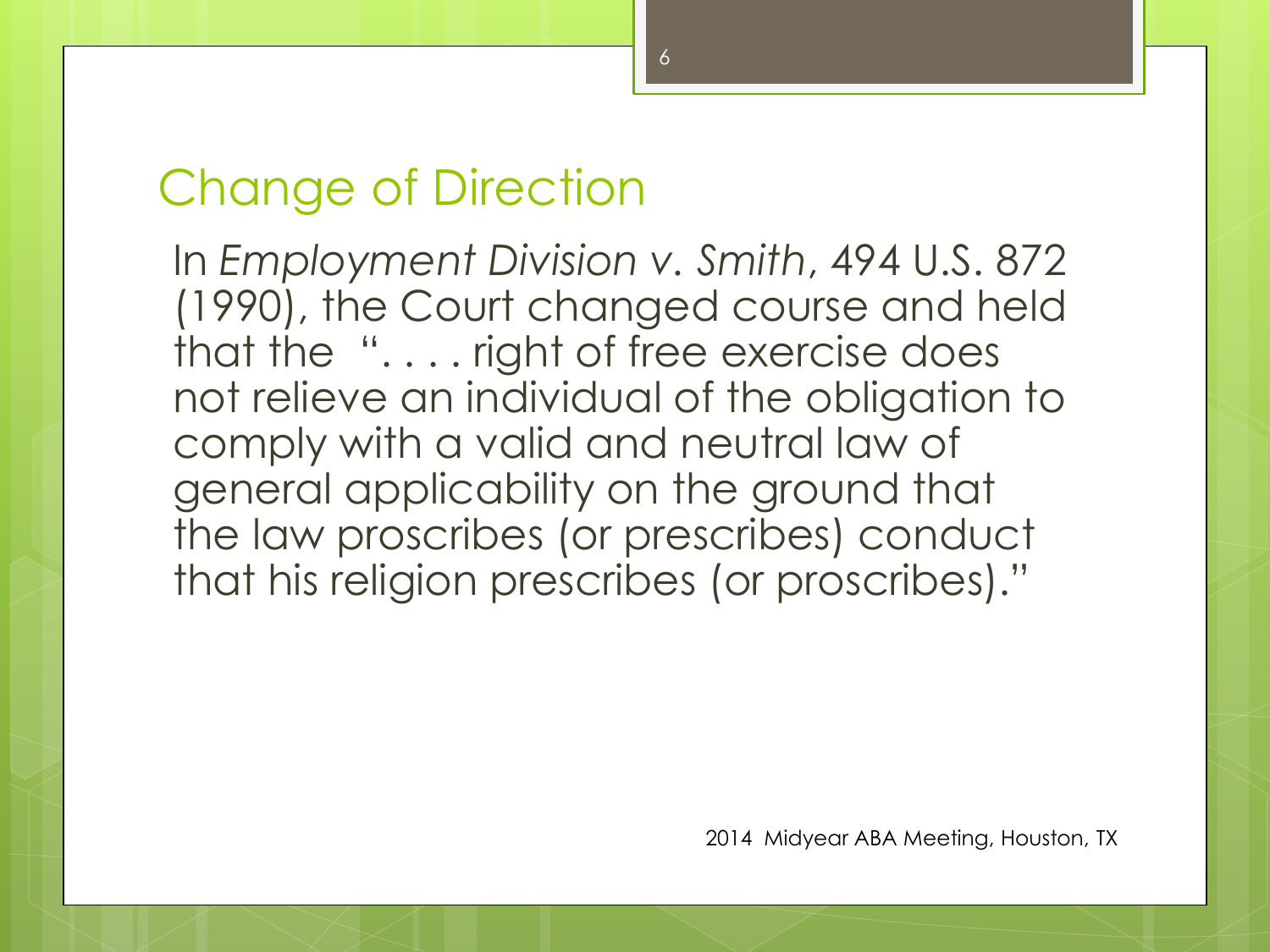The Supreme Court Looks at Free Exercise Again

- In *Church of Babalu Aye v. City of Hialeah*, 508 U.S. 520 (1993), the Supreme Court held that an ordinance forbidding the "unnecessar[y]" killing of "an animal in a public or private ritual or ceremony not for the primary purpose of food consumption", is unconstitutional.
	- **o** The Supreme Court held that ordinances which target a religious exercise are subject to strict scrutiny, meaning the state action had to be justified by a compelling governmental interest, and be narrowly tailored to advance that interest.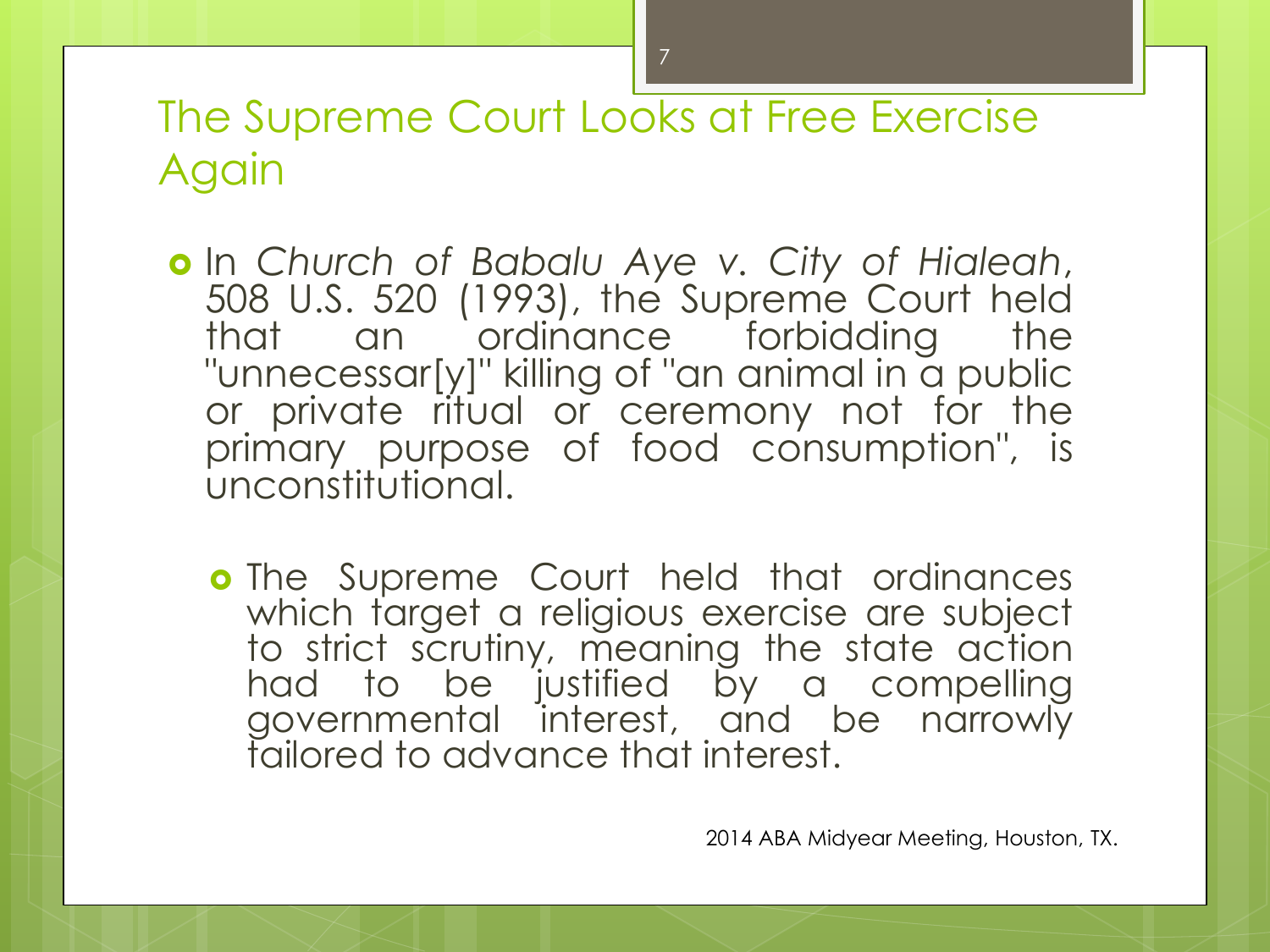### The Religious Freedom Restoration Act (RFRA)

- Congress passed RFRA in response to the United States Supreme Court's decision of *Employment Division v. Smith*
- RFRA applies the *Sherbert* test: substantial burden, compelling governmental interest and least restrictive means.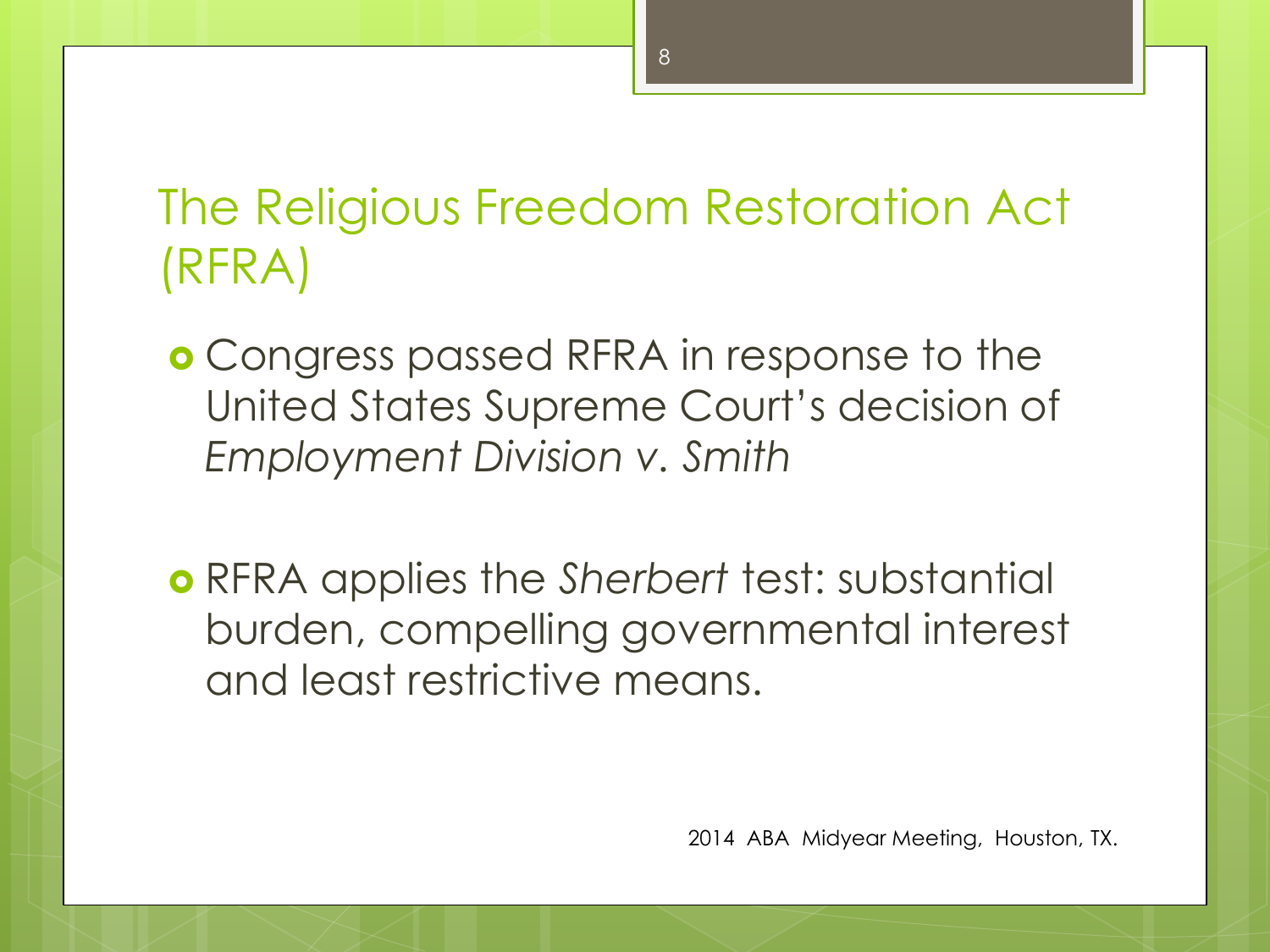## The Supreme Court limits RFRA

 In *City of Boerne v. Flores*, 521 U.S. 507 (1997), the Supreme Court limited the scope of Congress's enforcement power under the Fourteenth Amendment and struck down RFRA as it applies to the states as an unconstitutional use of Congress's enforcement powers.

2014 ABA Midyear Meeting, Houston, TX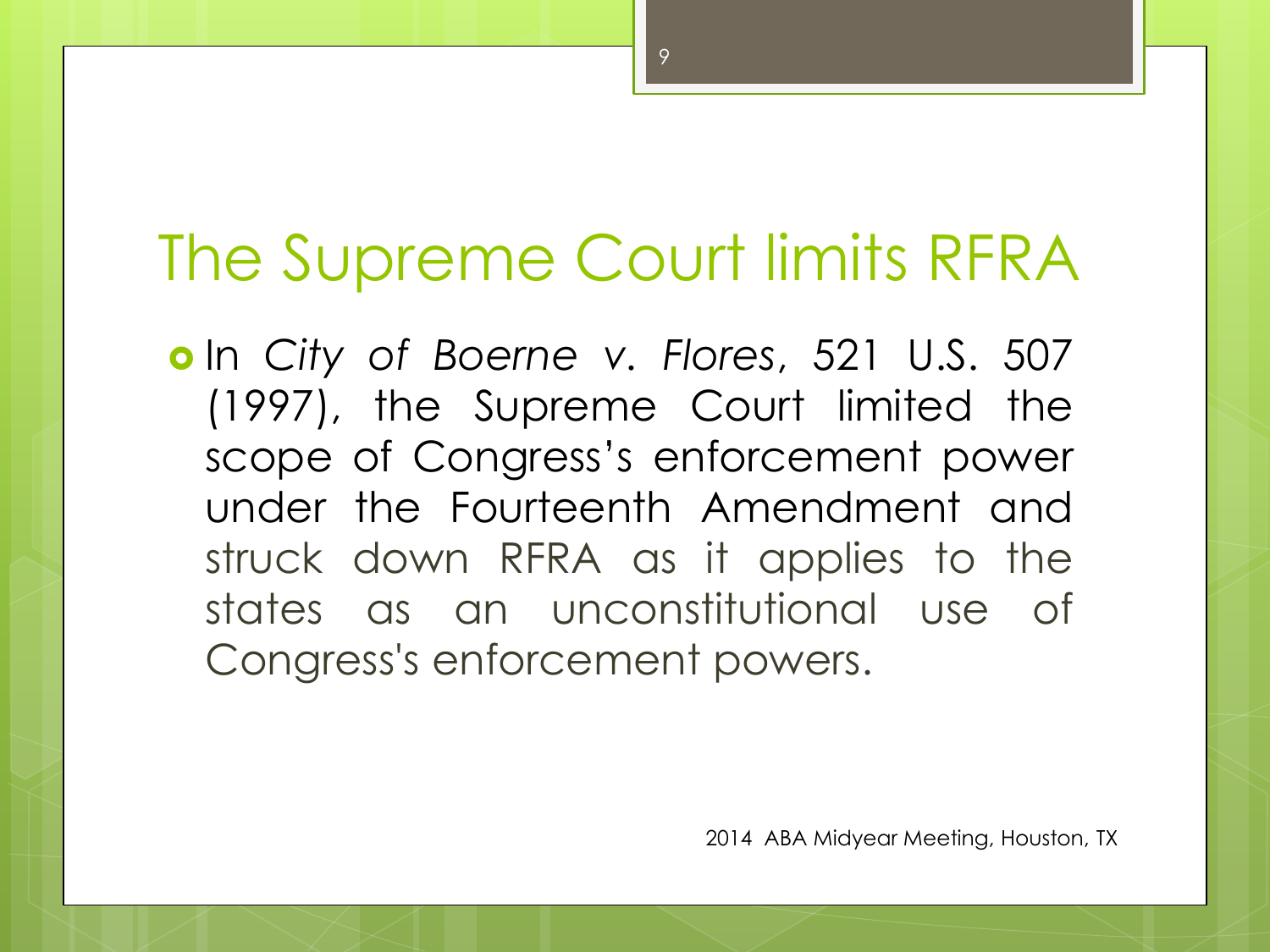### Congress unanimously enacts RLUIPAin 2000

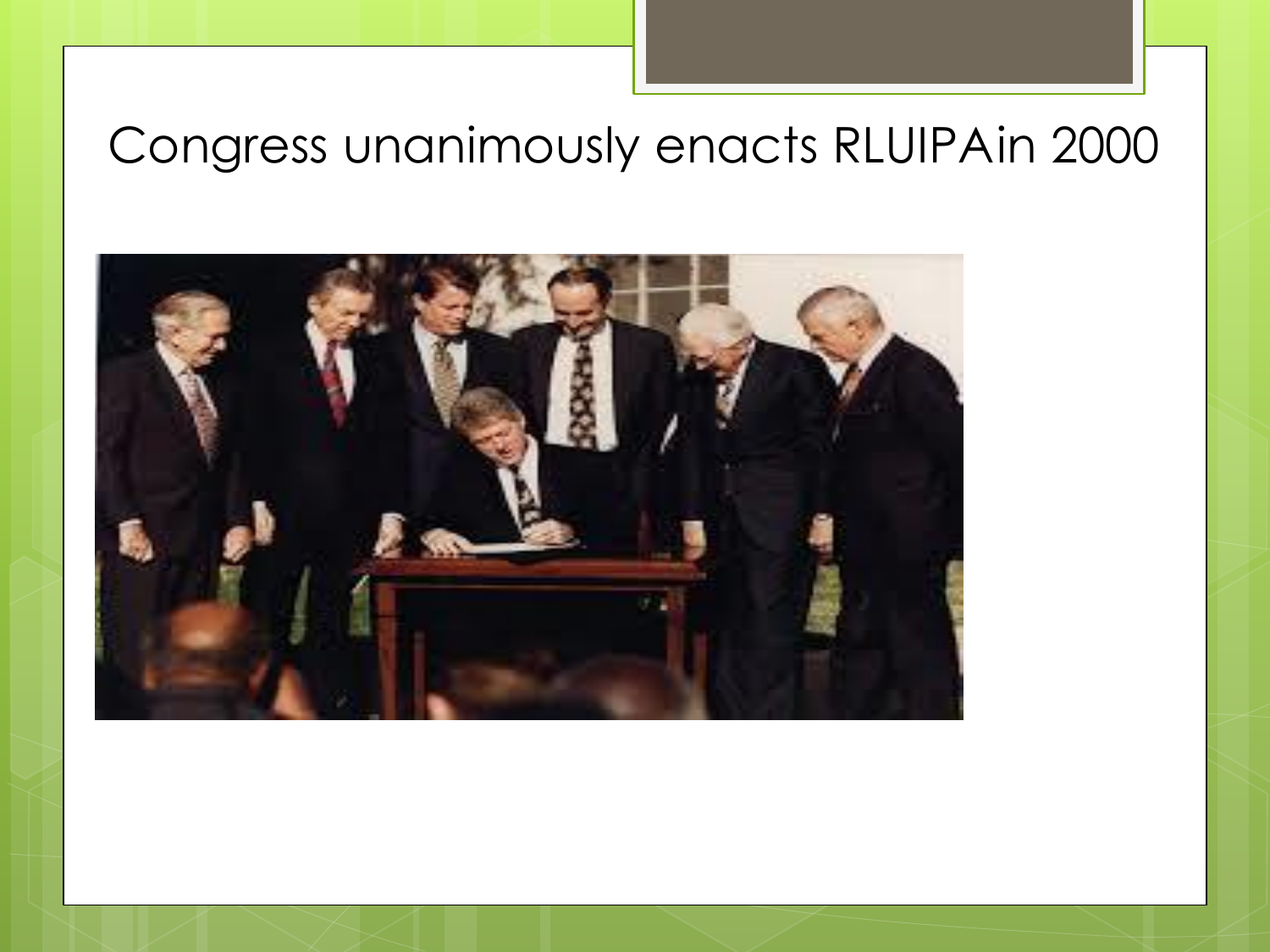# Constitutionality of the Act

#### All Courts have ruled that RLUIPA is constitutional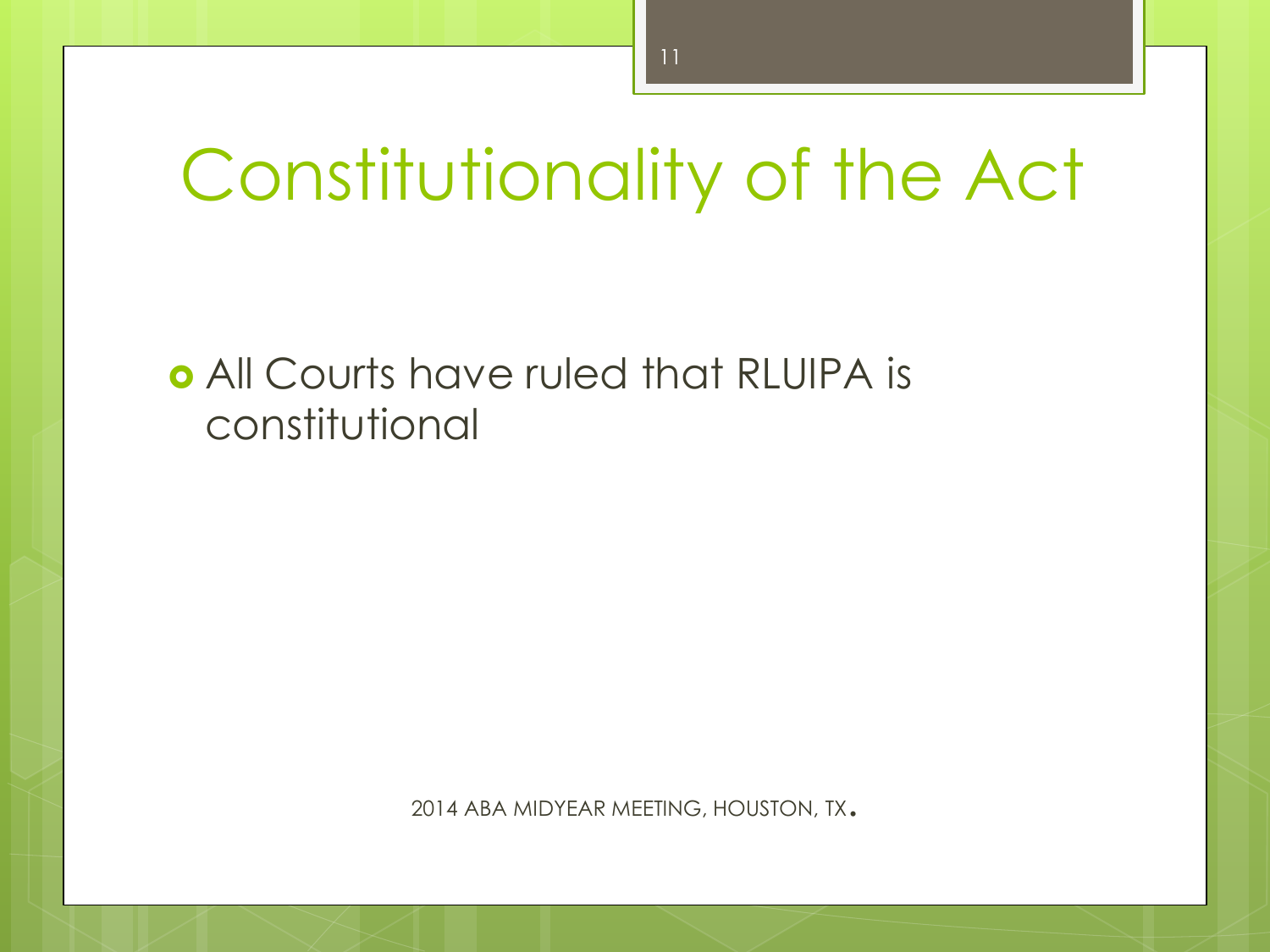### RLUIPA's Land Use Provisions

- Codified at 42 U.S.C. § 2000cc, RLUIPA contains four land use provisions:
	- **o** Substantial Burden
	- **o** Equal Terms
	- **o** Nondiscrimination
	- Unreasonable Limitation/Exclusion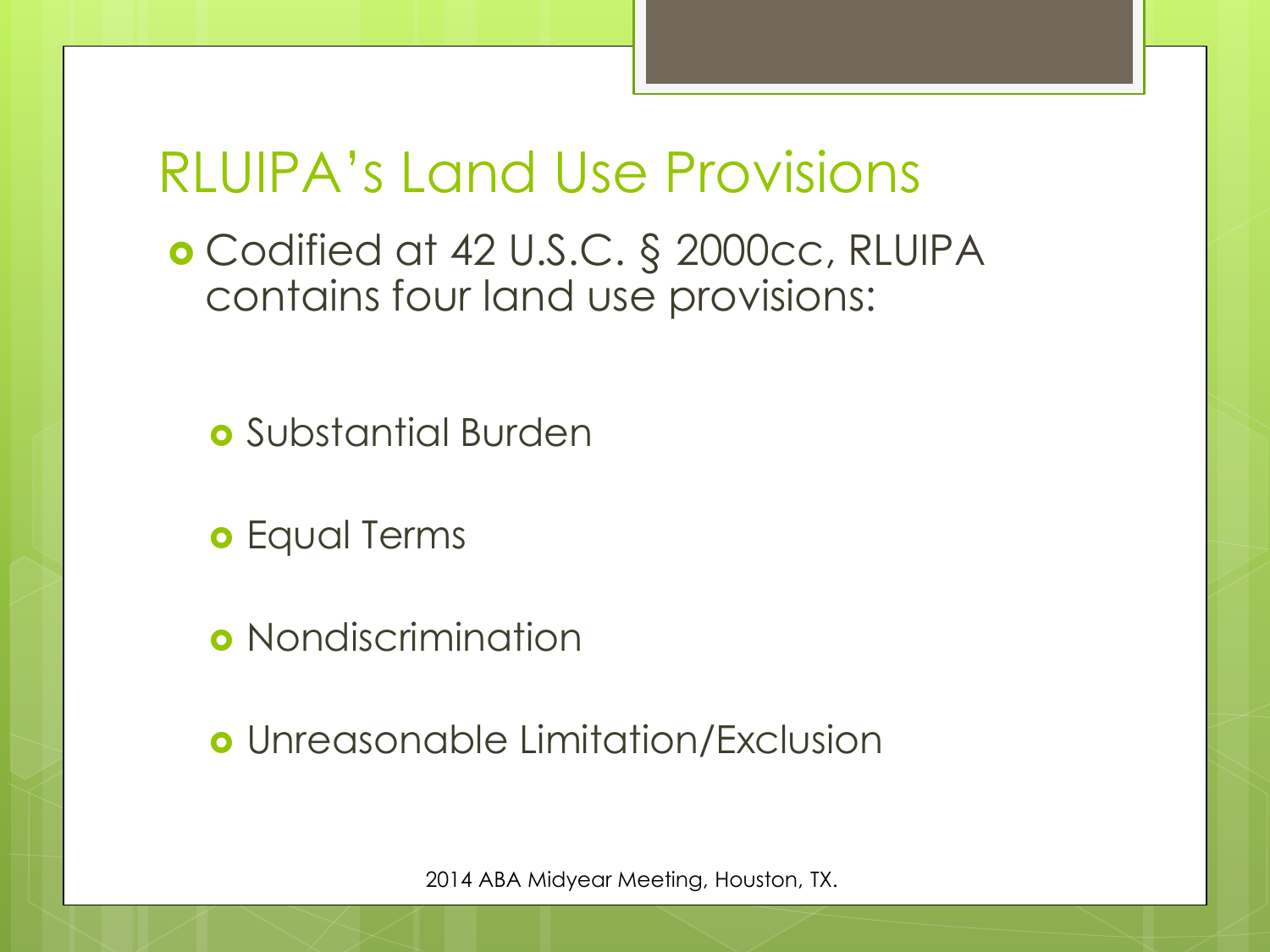#### RLUIPA's Substantial Burden Provision

No government shall impose or implement a land use regulation in a manner that imposes a *substantial burden* on *religious exercise*, unless the government demonstrates a *compelling governmental interest* that is the *least restrictive means* of furthering that interest

42 U.S.C. § 2000cc(a)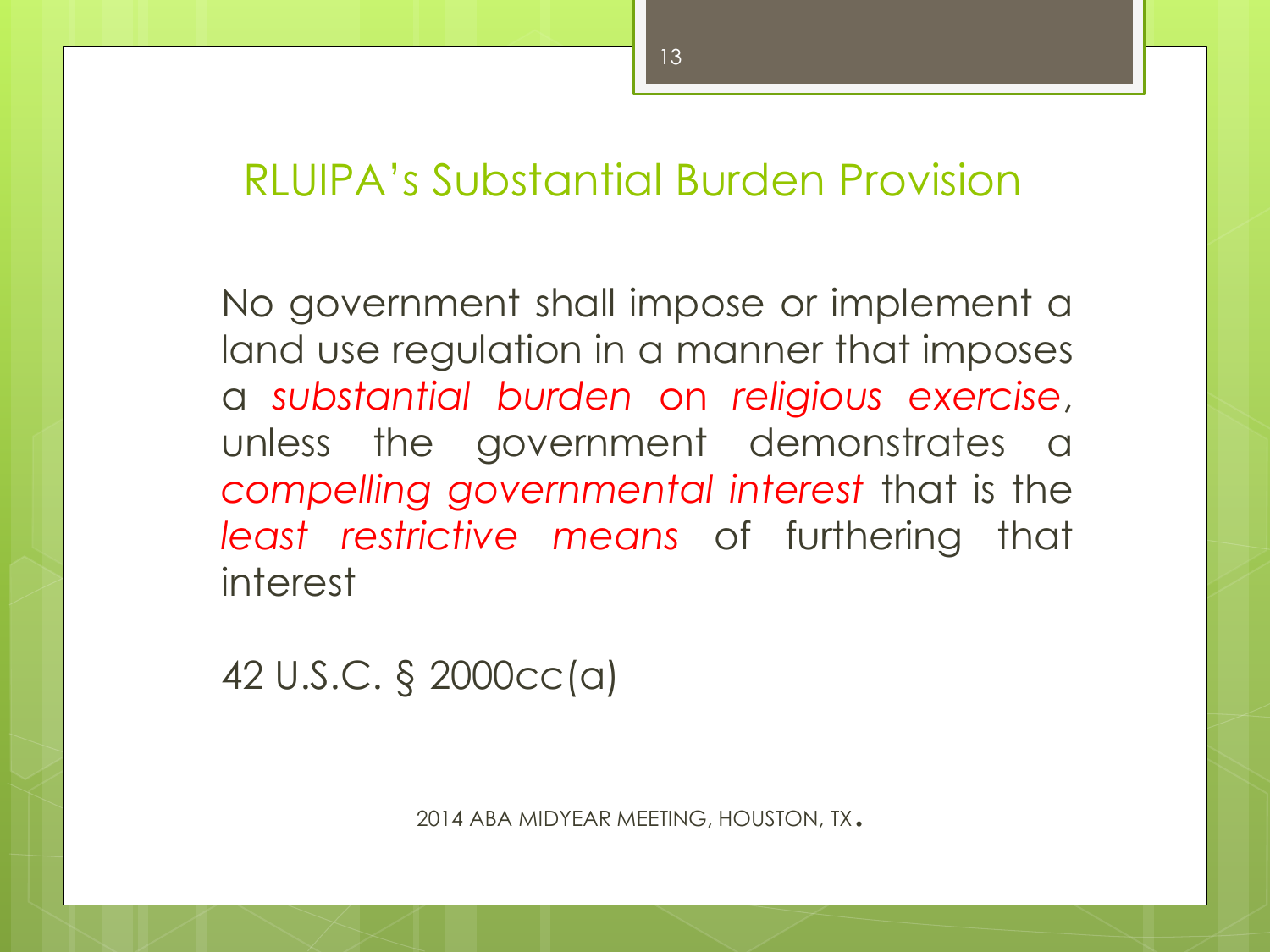### Applicability of the Substantial Burden Provision

- RLUIPA's substantial burden provision applies only if:
	- **o** the substantial burden is imposed under a program that receives *federal funding,* or;
	- **o** the imposition or removal of the substantial burden affects *interstate commerce*; or,
	- **o** the substantial burden is imposed as part of a regulatory system that makes *individualized assessments* of the proposed uses for the property involved.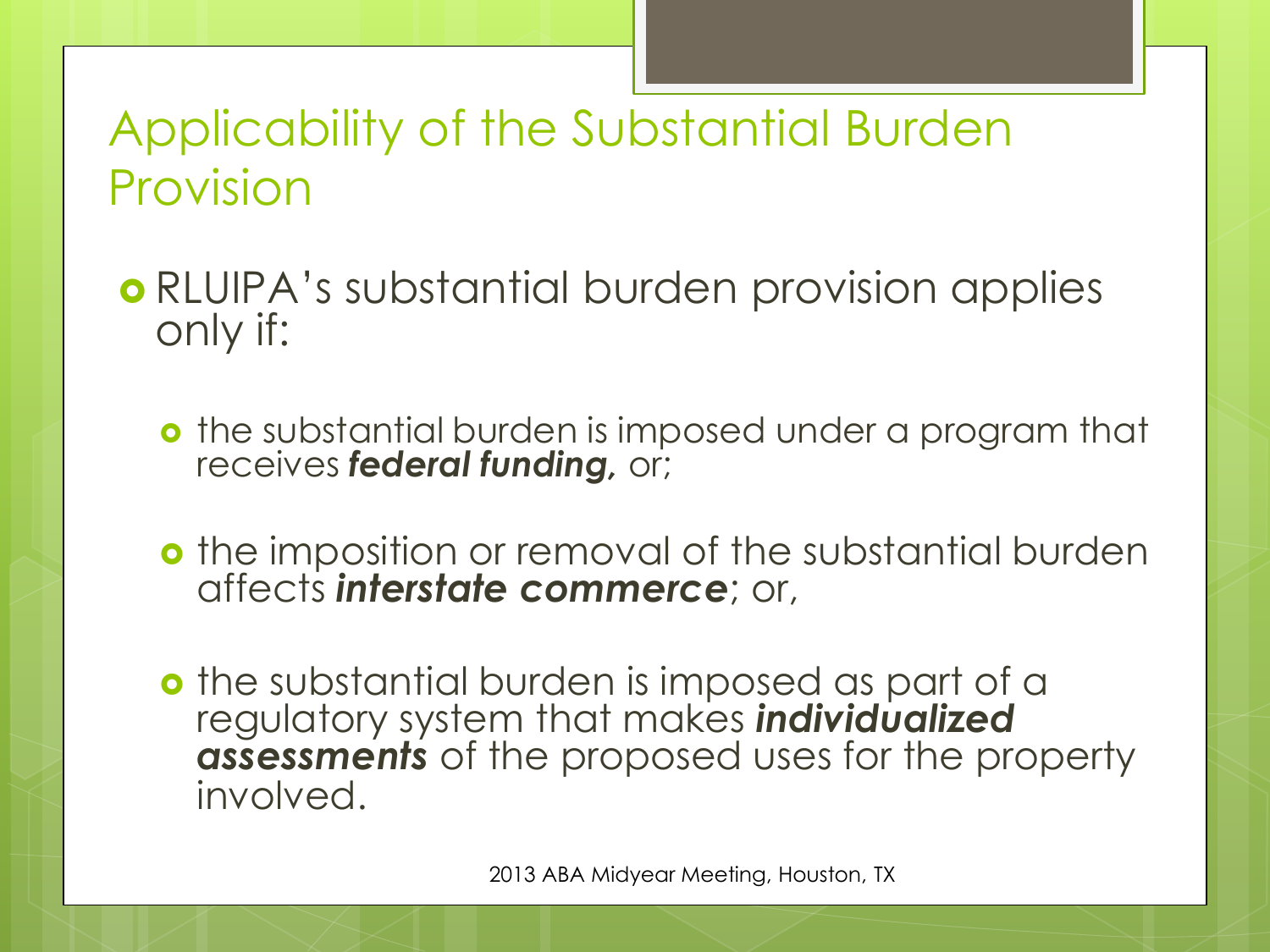# Interpreting RLUIPA

Congress provided that the entire statute should be "*construed in favor of a broad protection of religious exercise, to the maximum extent permitted by the terms of this chapter and the Constitution*."

42 U.S.C. § 2000cc-3(g).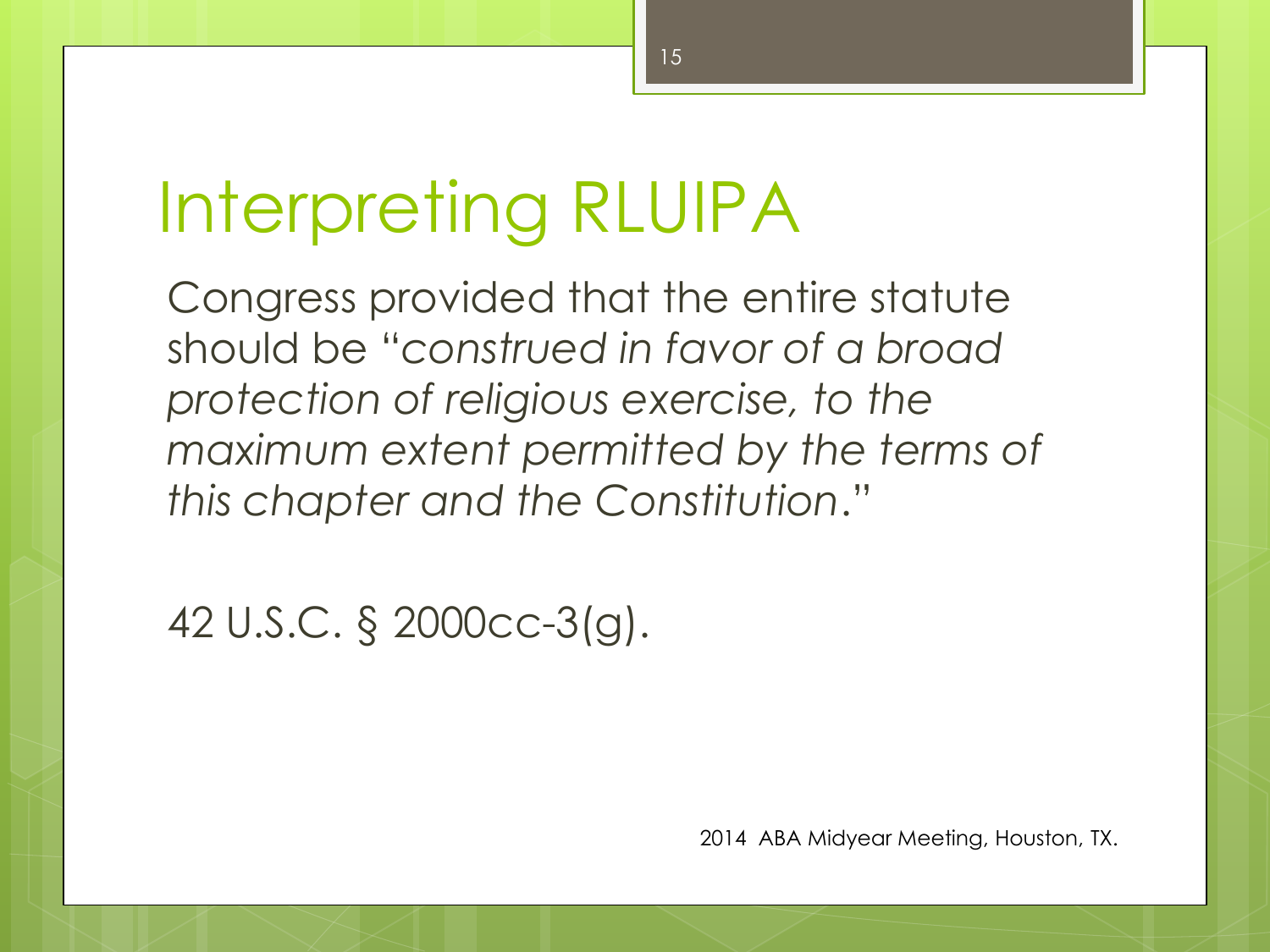### What is an "Individualized Assessment"?

Not all courts agree that zoning and land use regulations are individualized assessments solely because they allow discretionary and possibly subjective decisions:

- *Grace United Methodist Church v. City of Cheyenne*, 451 F.3d 643 (10th Cir. 2006).
- *Cambodian Buddhist Society v. Town of Newtown*, 285 Conn. 381 (2008).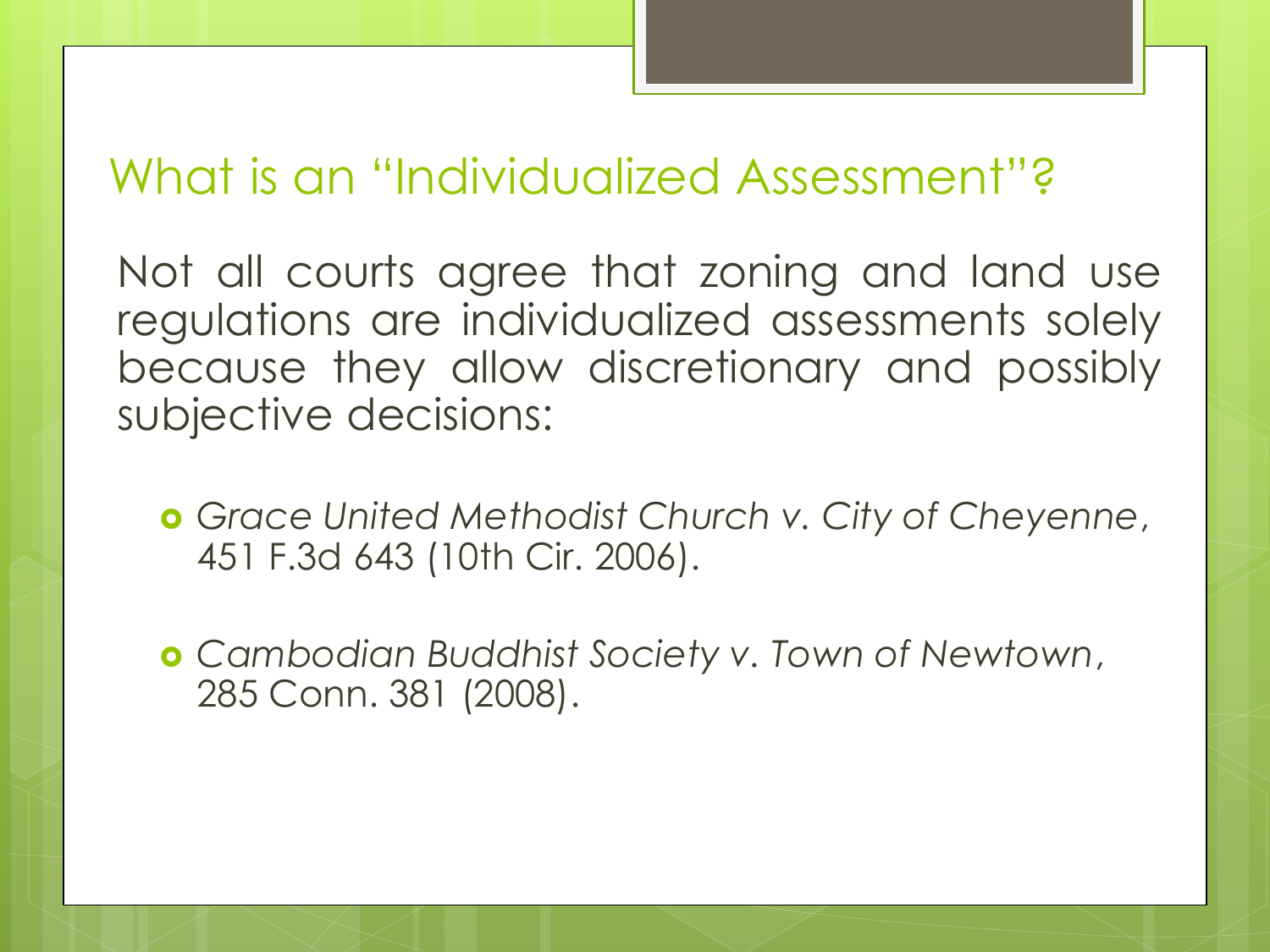# "Religious exercise" defined

The "*use, building, or conversion of real property for the purpose of religious exercise shall be considered to be religious exercise of the person or entity that uses or intends to use the property for that purpose*."

42 U.S.C. § 2000cc-5(7)(B)

Temporary Land Use (?) – mobile clinic

2014 ABA Midyear Meeting, Houston, TX.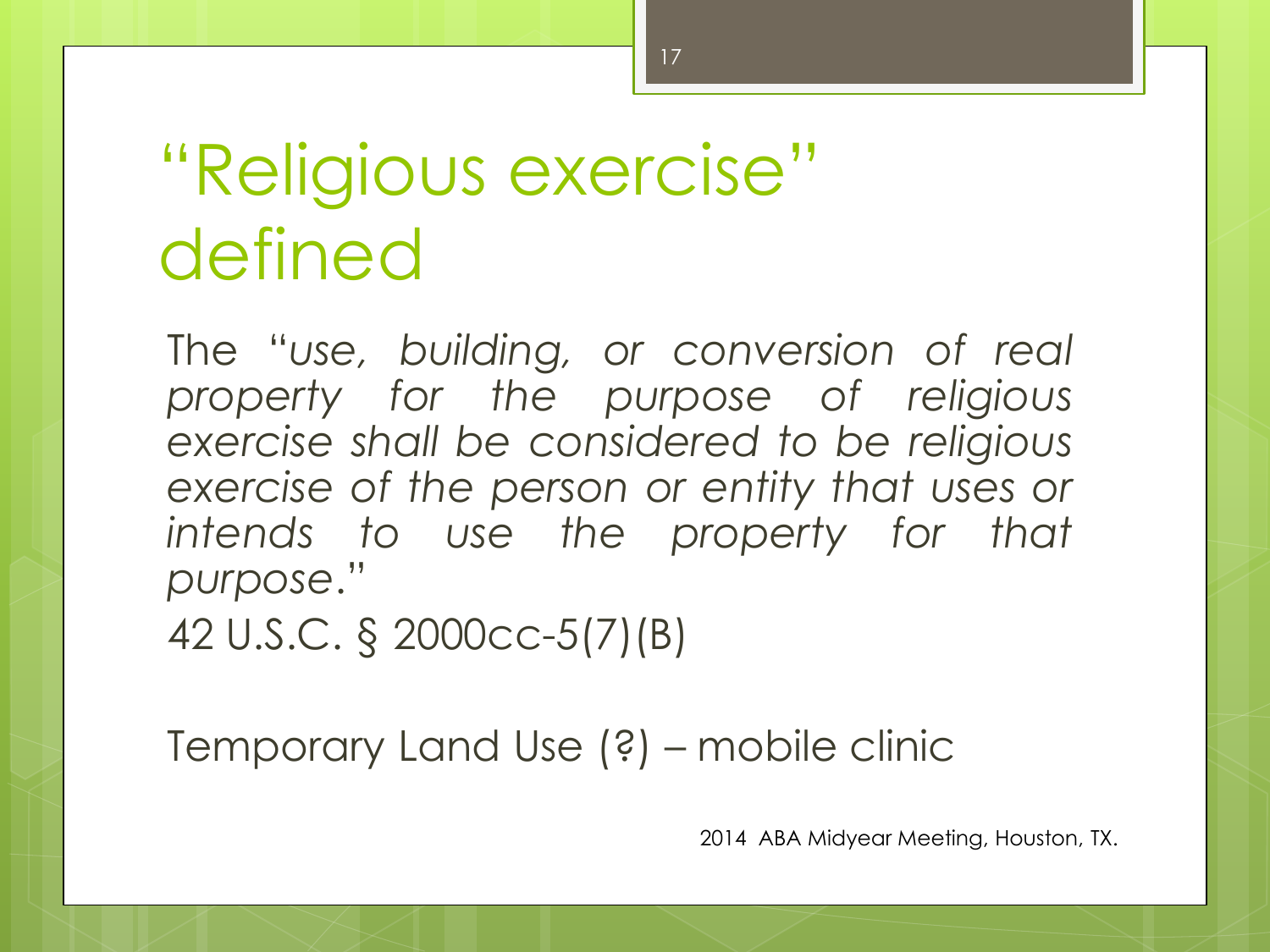# "Religious exercise" defined

Congress broadly defined "*religious exercise" to "include any exercise of religion, whether or not compelled by, or central to, a system of religious belie*f."

42 U.S.C. § 2000cc-5(7)(A)

2014 ABA Midyear Meeting, Houston, TX.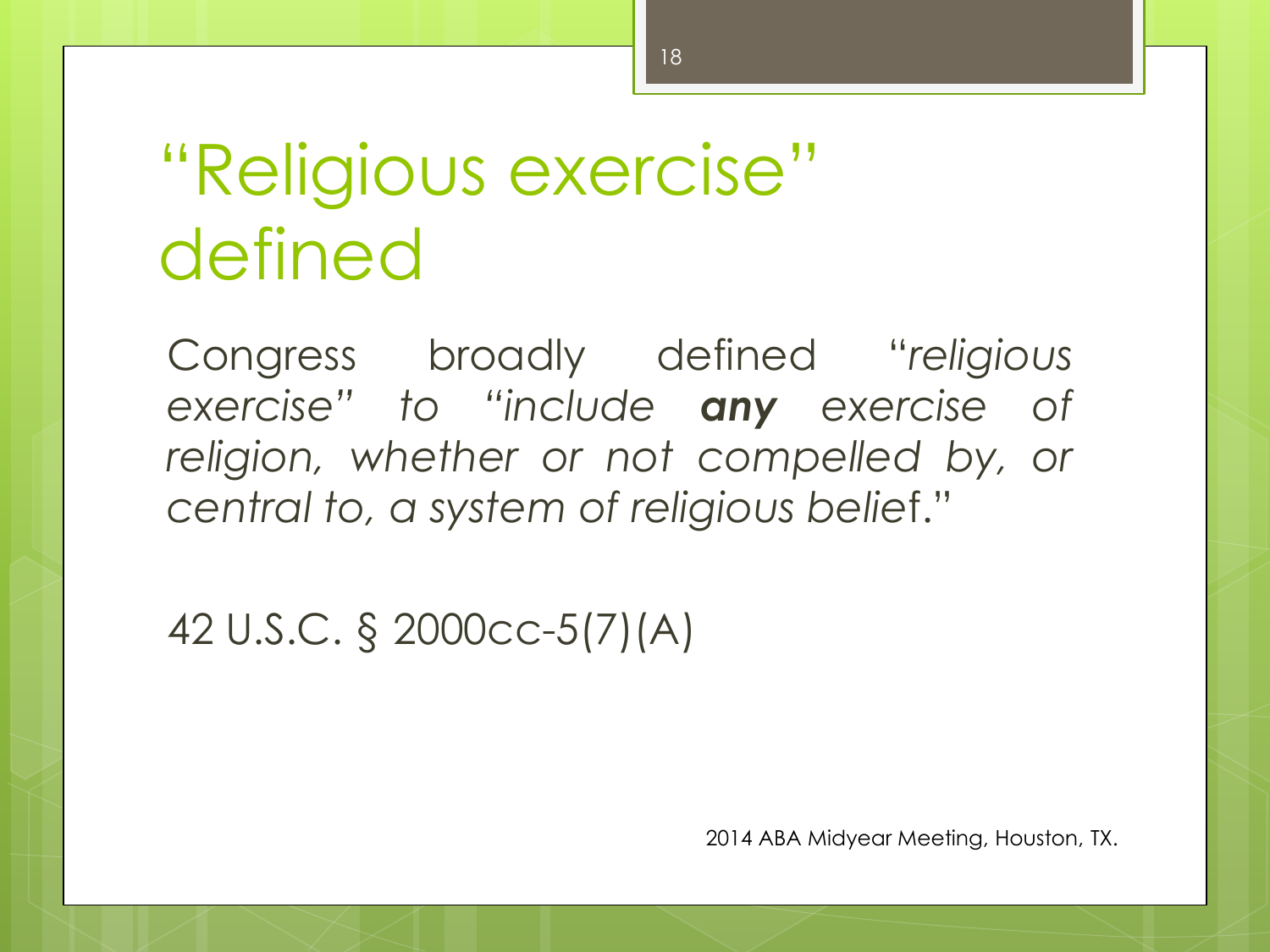## "Land Use regulation" defined

The term "'*land use regulation' means a zoning or land-marking law, or the application of such a law, that limits or restricts a claimant's use or development of land (including a structure affixed to land), if the claimant has an ownership, leasehold, easement, servitude, or other property interest in the regulated land or a contract or option to acquire such an interest*."

42 U.S.C. § 2000cc-5(5)

2014 ABA Midyear Meeting, Houston, TX.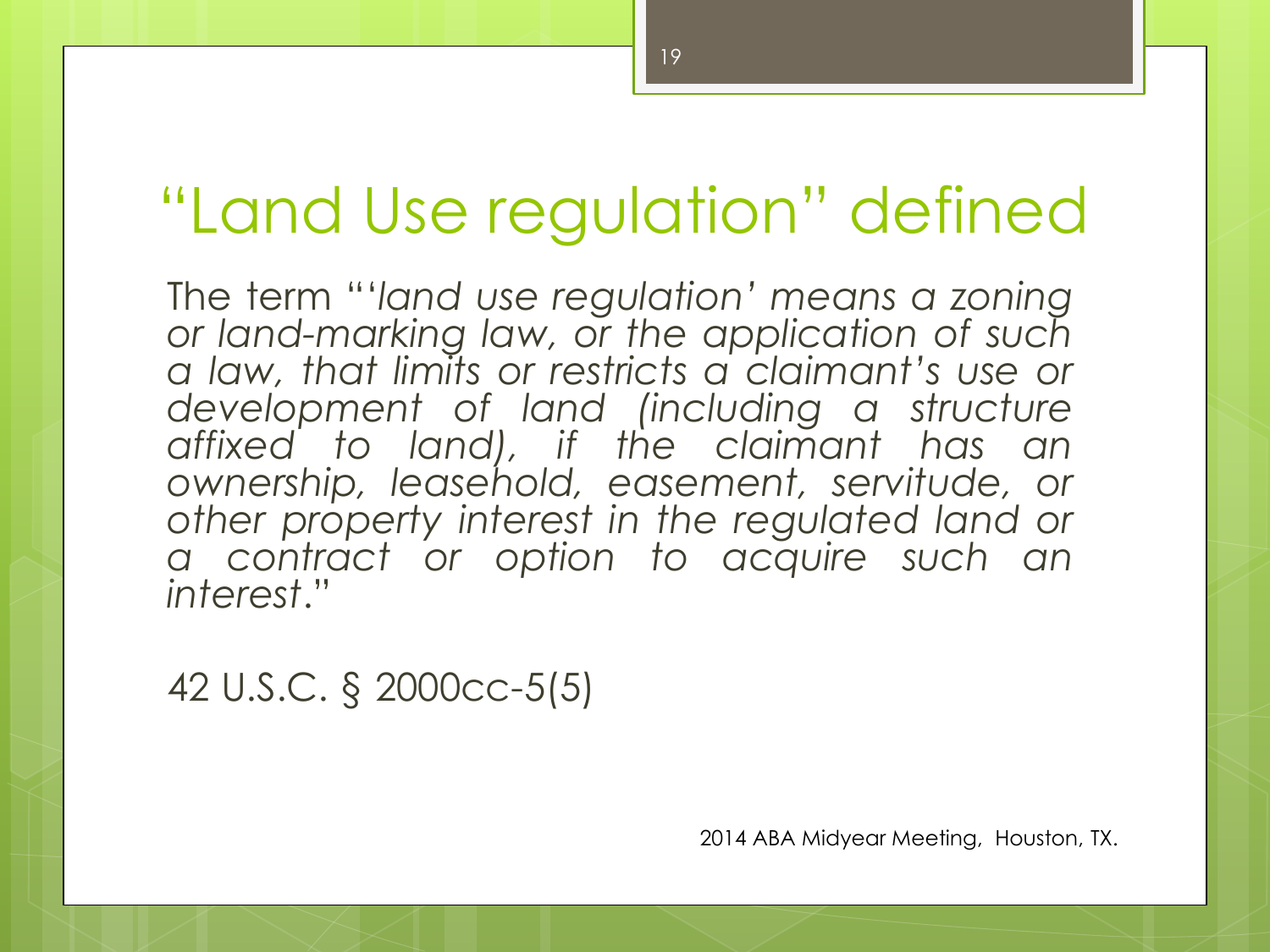Is Environmental Review a "Land Use Regulation"?

 **Maybe?** according to *Fortress Bible Church v. Feiner*, 734 F. Supp. 2d 409 (N.D.N.Y. 2010).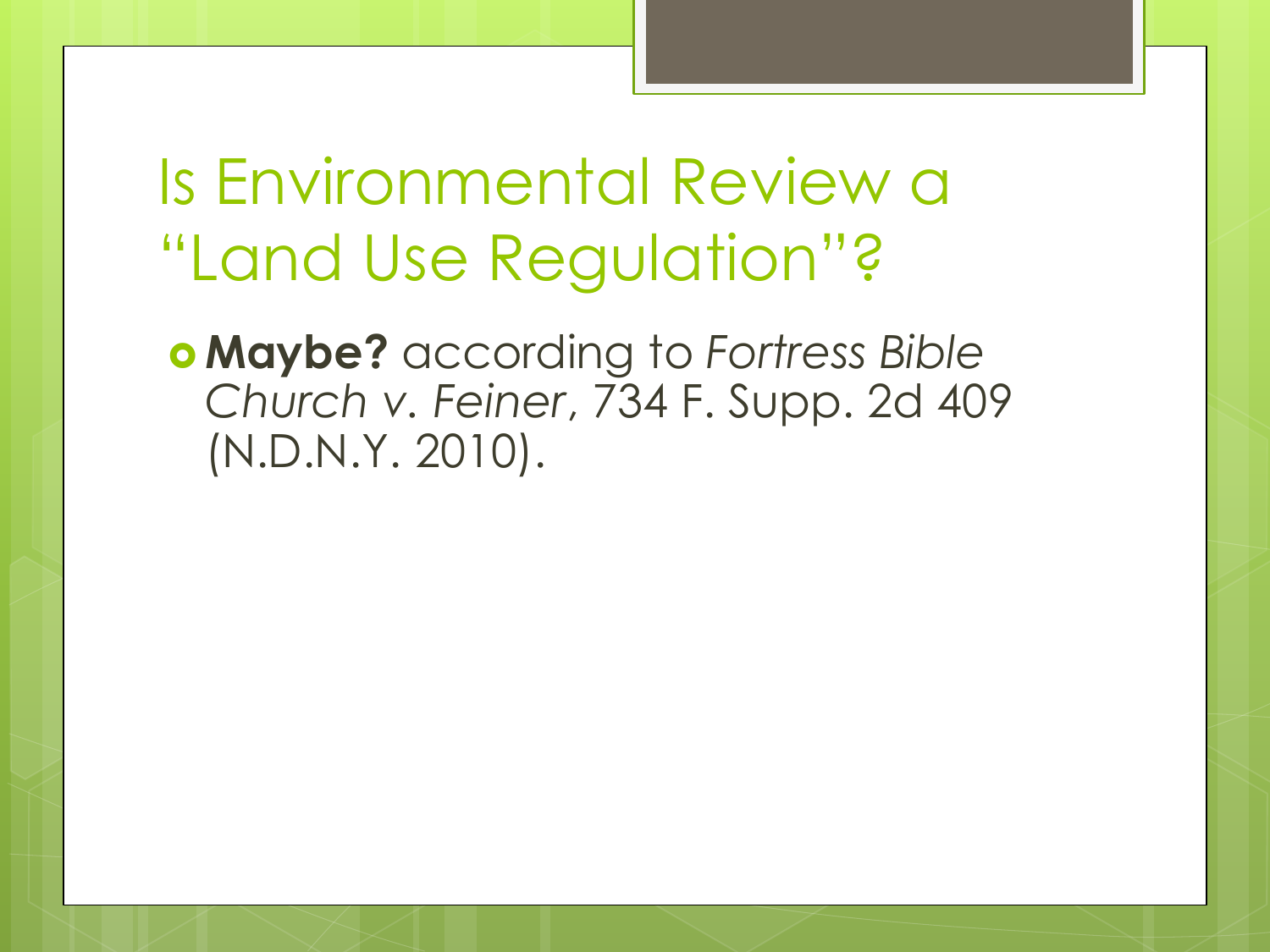## Is Eminent Domain a "Land Use Regulation"?

#### **o** Maybe.

- **o** The US District Court of New Jersey has said no, but, a religious institution could challenge the taking of its property pursuant to the municipality's open space acquisition plan. *Albanian Associated Fund v. Twp. of Wayne*, 2007 WL 2904194 (D.N.J. 2007).
- o The Seventh Circuit has held that some condemnations may be "land use regulations." *St. John's United Church of Christ v. Chicago*, 502 F.3d 616 (7th Cir. 2007).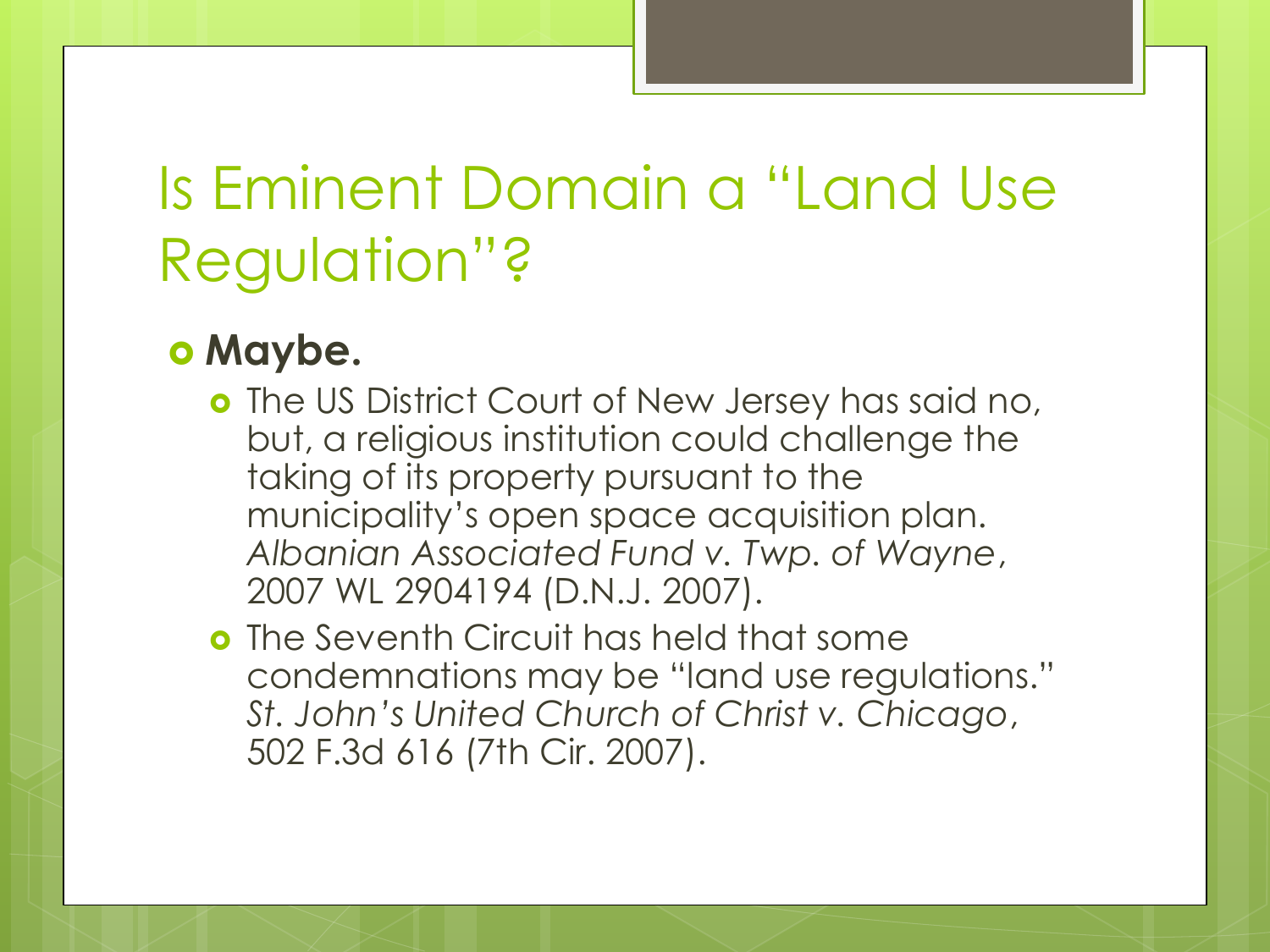## Is Eminent Domain a "Land Use Regulation"?

#### **No.**

**o** The US District Courts in New York have said no. *Faith Temple Church v. Town of Brighton*, 405 F. Supp. 2d 250 (W.D.N.Y. 2005); *Congregation Adas Yerim v. City of New York*, 673 F. Supp. 2d 94 (E.D.N.Y. 2009).

 The Hawaii Supreme Court said no*. City and County of Honolulu v. Sherman*, 110 Haw. 39 (2006)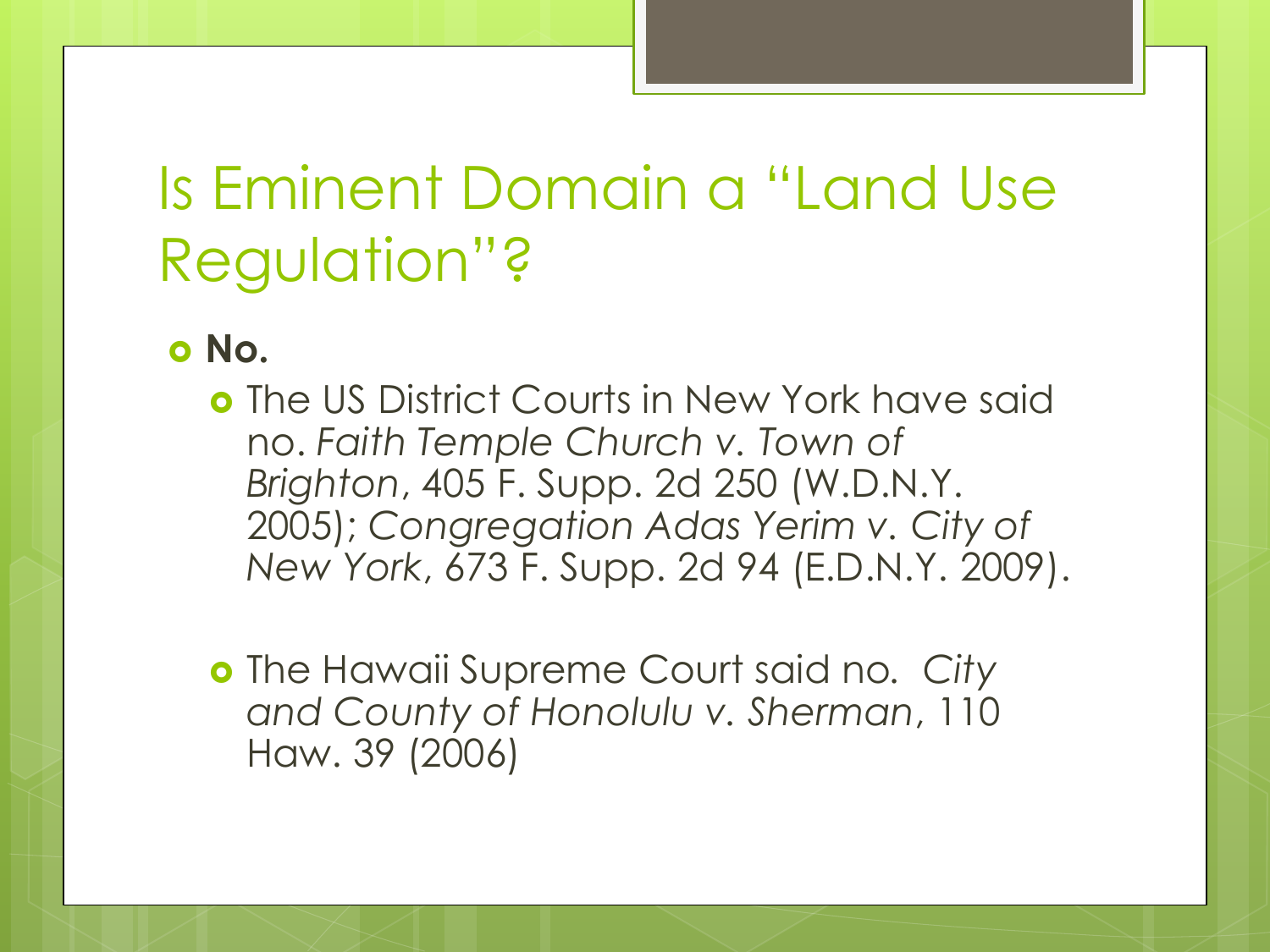## Are Building and Health Codes "Land Use Regulations?"

- Depends on the state and circuit you are in:
	- **o** Third Circuit: A sewer tap-in ordinance is not a "land use regulation." *Second Baptist Church v. Gilpin Twp*., 118 Fed. Appx. 615 (3d Cir. 2004).
	- **o** Kentucky Court of Appeals: RLUIPA not violated by requiring religious schools to comply with school sanitation laws. *Liberty Road Christian School v. Todd County Health Dept*., 2005 WL 2240482 (Ky. App. 2005).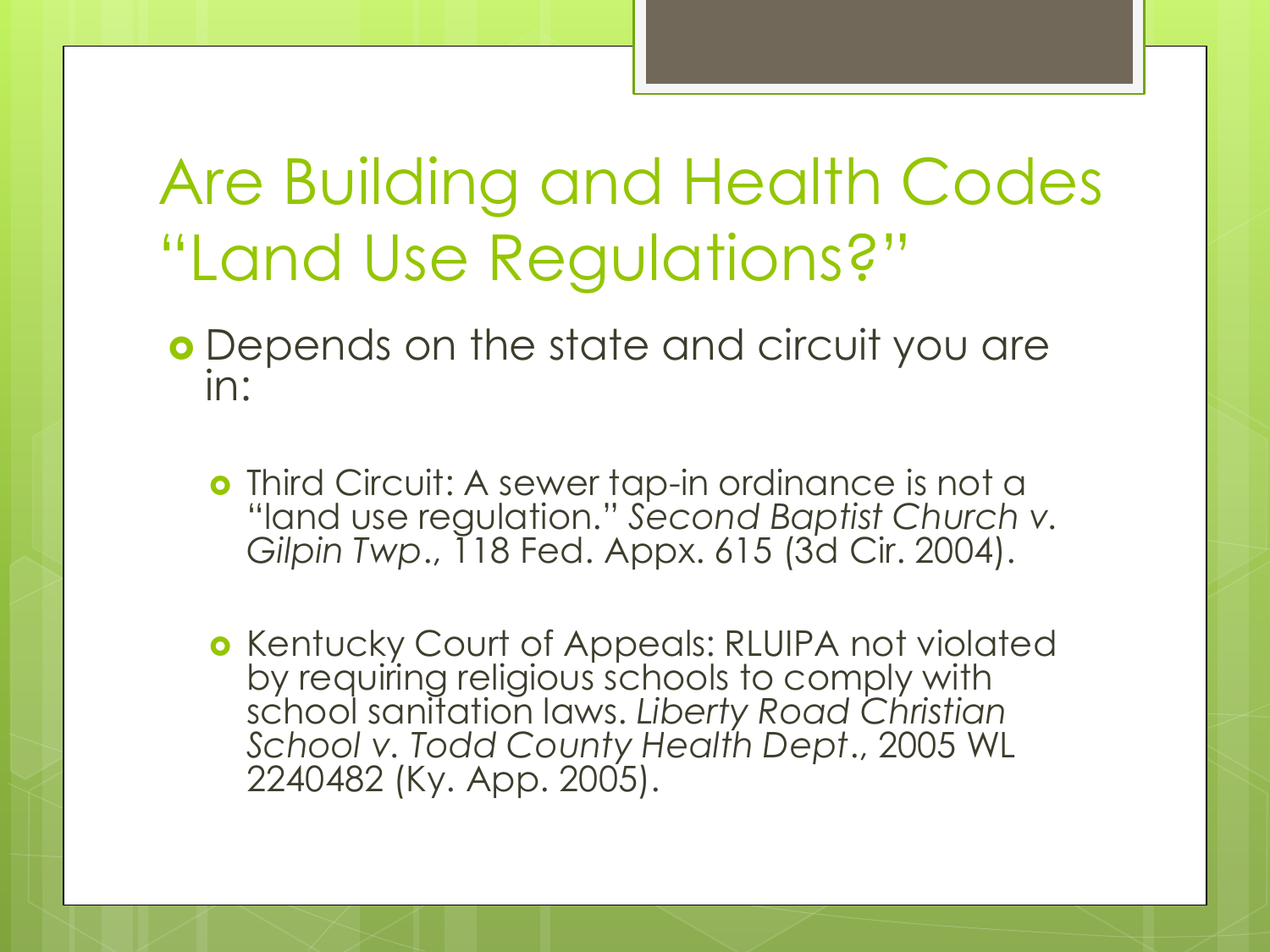### Other Actions that are Not "Land Use Regulations"

- **If** the construction of a communications tower that obscured a synagogue's scenic views. *Omnipoint Communications v. City of White Plains*, 202 F.R.D. 402 (S.D.N.Y. 2001).
- If the refusal to sell property to a religious organization. *Taylor v. City of Gary*, 233 Fed. Appx. 561 (7th Cir. 2007).
- Involuntary annexation .*Vision Church v. Village of Long Grove*, 468 F.3d 975 (7th Cir. 2006).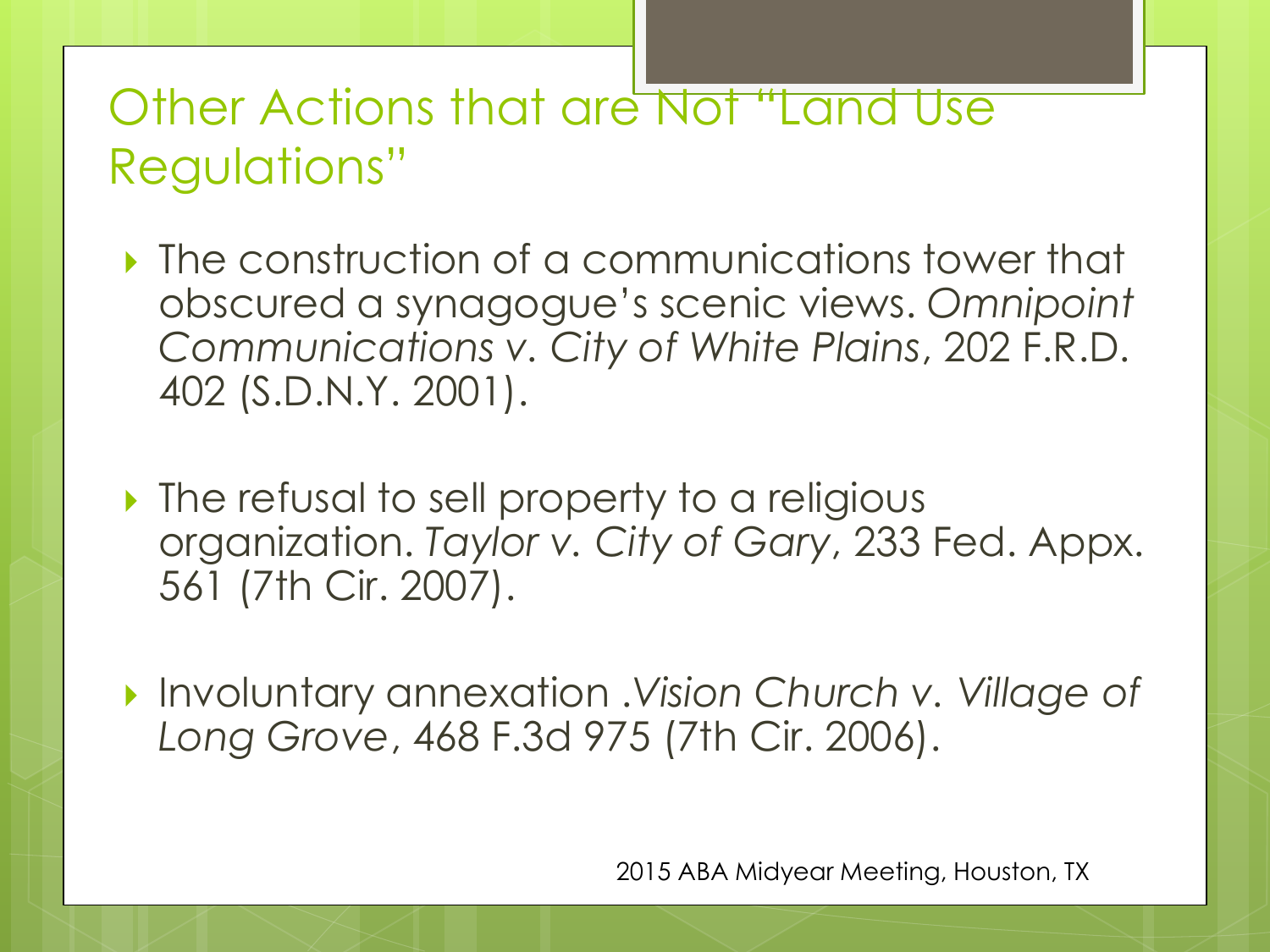Does RLUIPA protect auxiliary/nontraditional religious uses?

Common auxiliary uses include:

- **o** Schools
- **o** Community centers
- **o** Hospitals
- Homeless shelters, halfway houses,
- **o** Food pantries and dining facilities
- o TV and Radio broadcasting
- **o** Credit unions and banks
- **o** Senior housing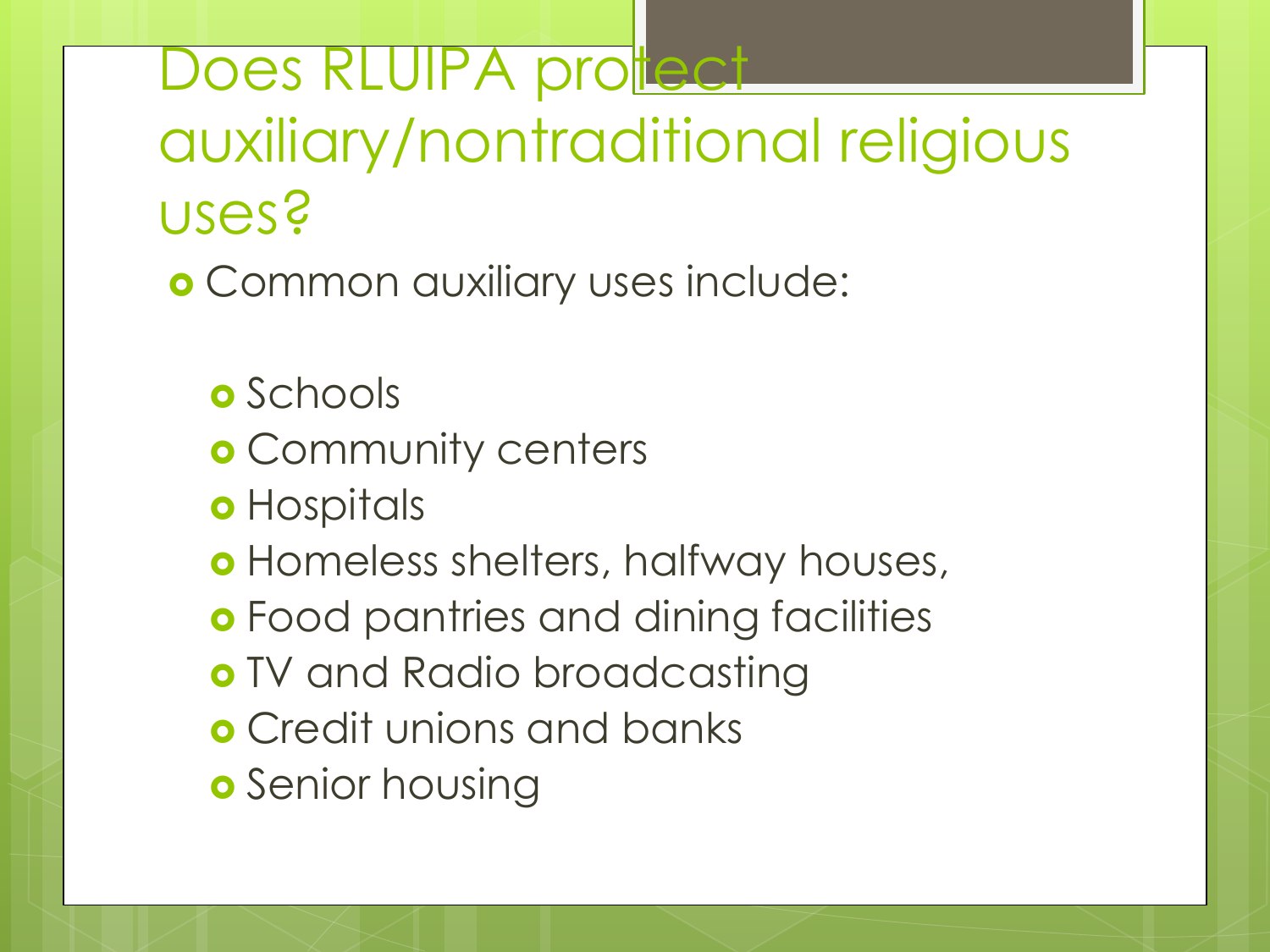Congress intentionally left the term "substantial burden" undefined in the Act.

The term 'substantial burden' as used in this Act is not intended to be given any broader definition than the Supreme Court's articulation of the concept of substantial burden or religious exercise.

 Joint Statement, 146 Cong. Rec. 16,700 (2000)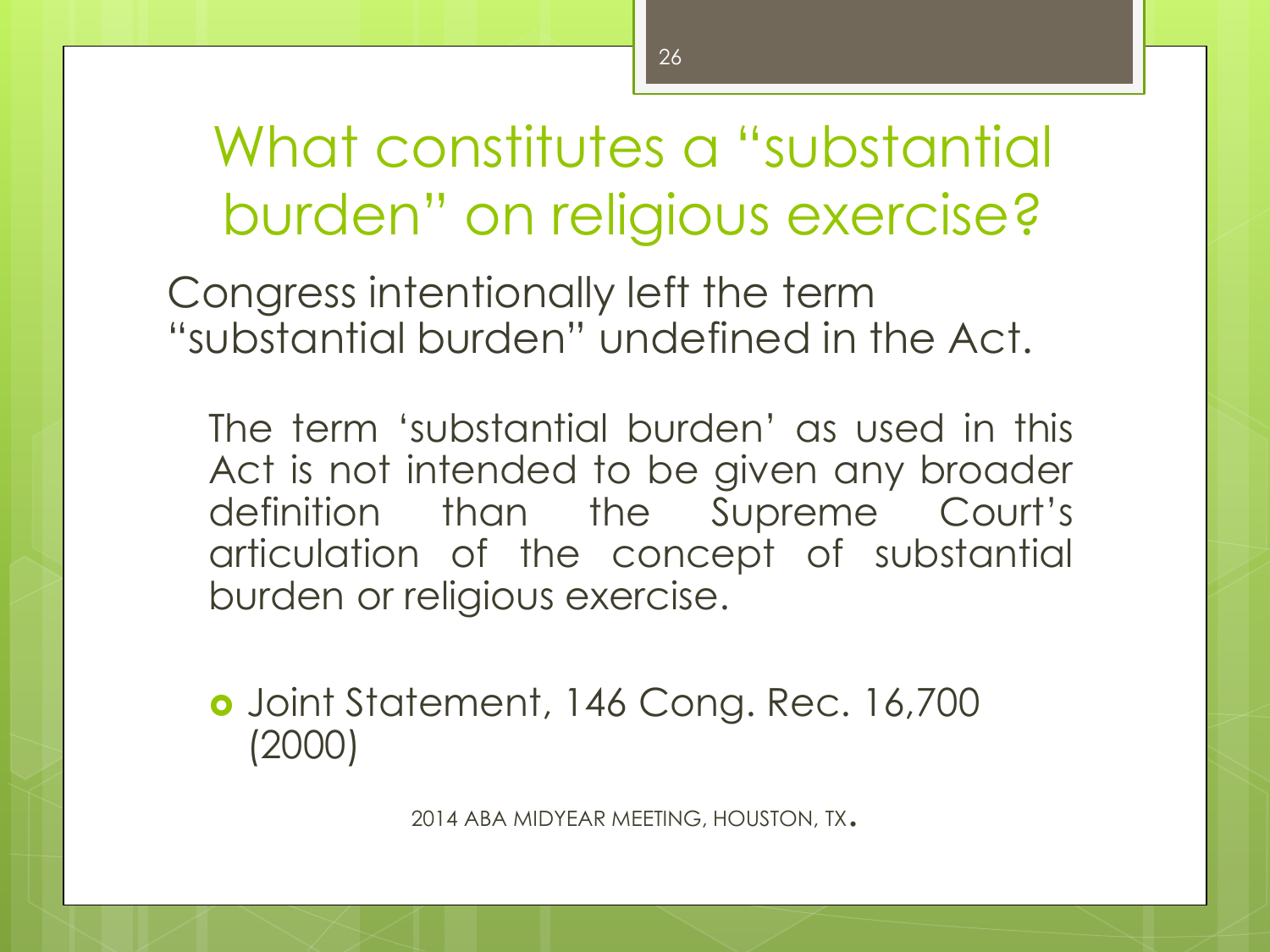- A substantial burden is a regulation that renders religious exercise *"effectively impracticable"* in the jurisdiction. *C.L.U.B. v. Chicago*, 342 F.3d 752 (7th Cir. 2003)
- **•** A substantial burden may occur with the application of neutral and generally applicable standards. *Chabad Lubavitch v. Borough of Litchfield,* (2nd Cir., 2014)
- A substantial burden is akin to significant pressure that *coerces* adherents to forego religious precepts or *mandates* religious conduct. *Midrash Sephardi v. Surfside*, 366 F.3d 1214 (11th Cir. 2004)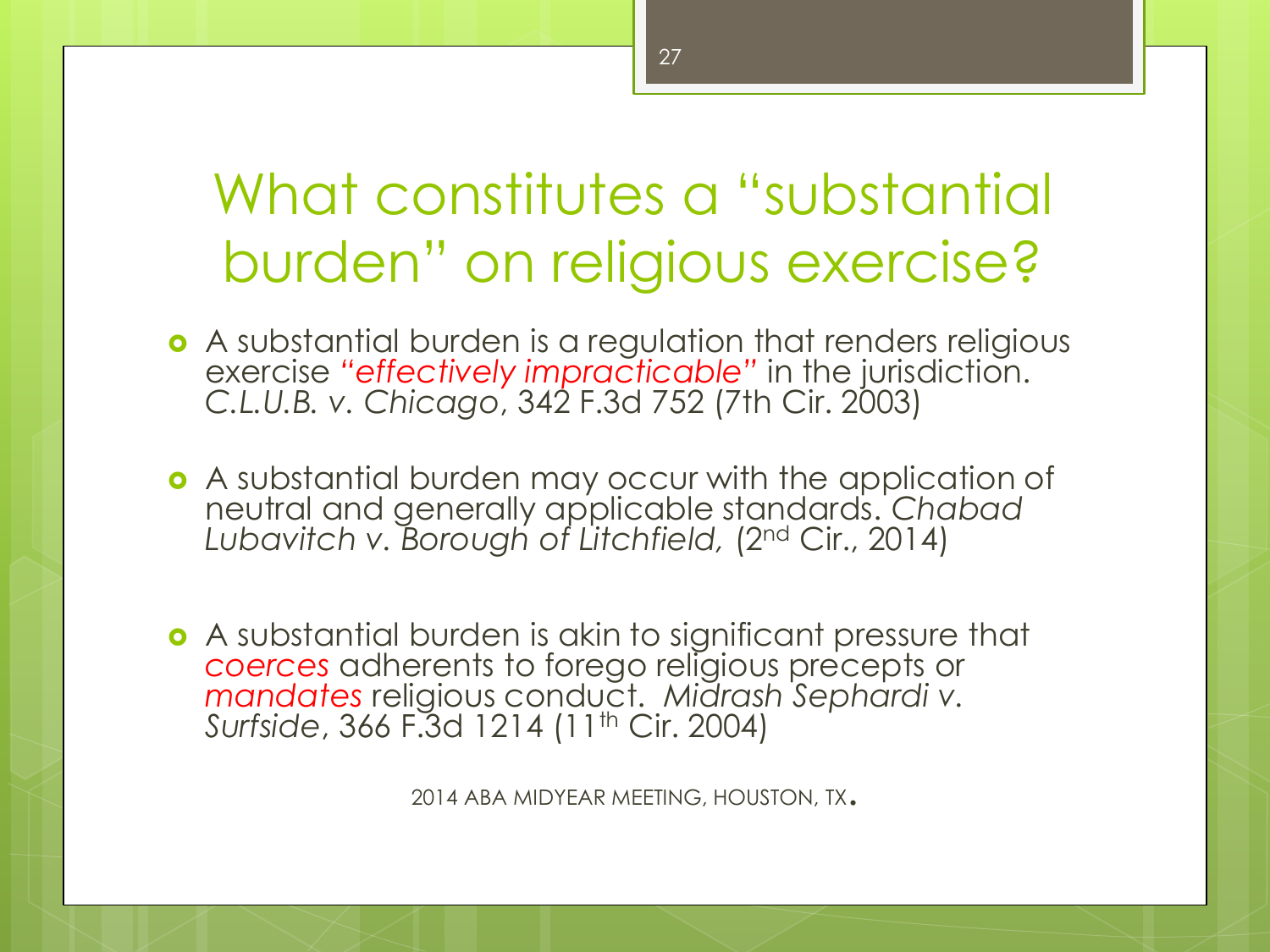- *Sts. Constantine & Helen v. New Berlin,* 396 F.3d 895 (7th Cir. 2005) – imposing *unjustified delay, uncertainty and expense* on a church can be a substantial burden
- *Vision Church v. Long Grove,* 468 F.3d 975 (7th Cir. 2006) & *Petra Presbyterian v. Northbrook*, 489 F.3d 846 (7th Cir. 2007) – *denial* of an approval is *not* a substantial burden where: (a) no "reasonable" expectation of approval and (b) other sites are available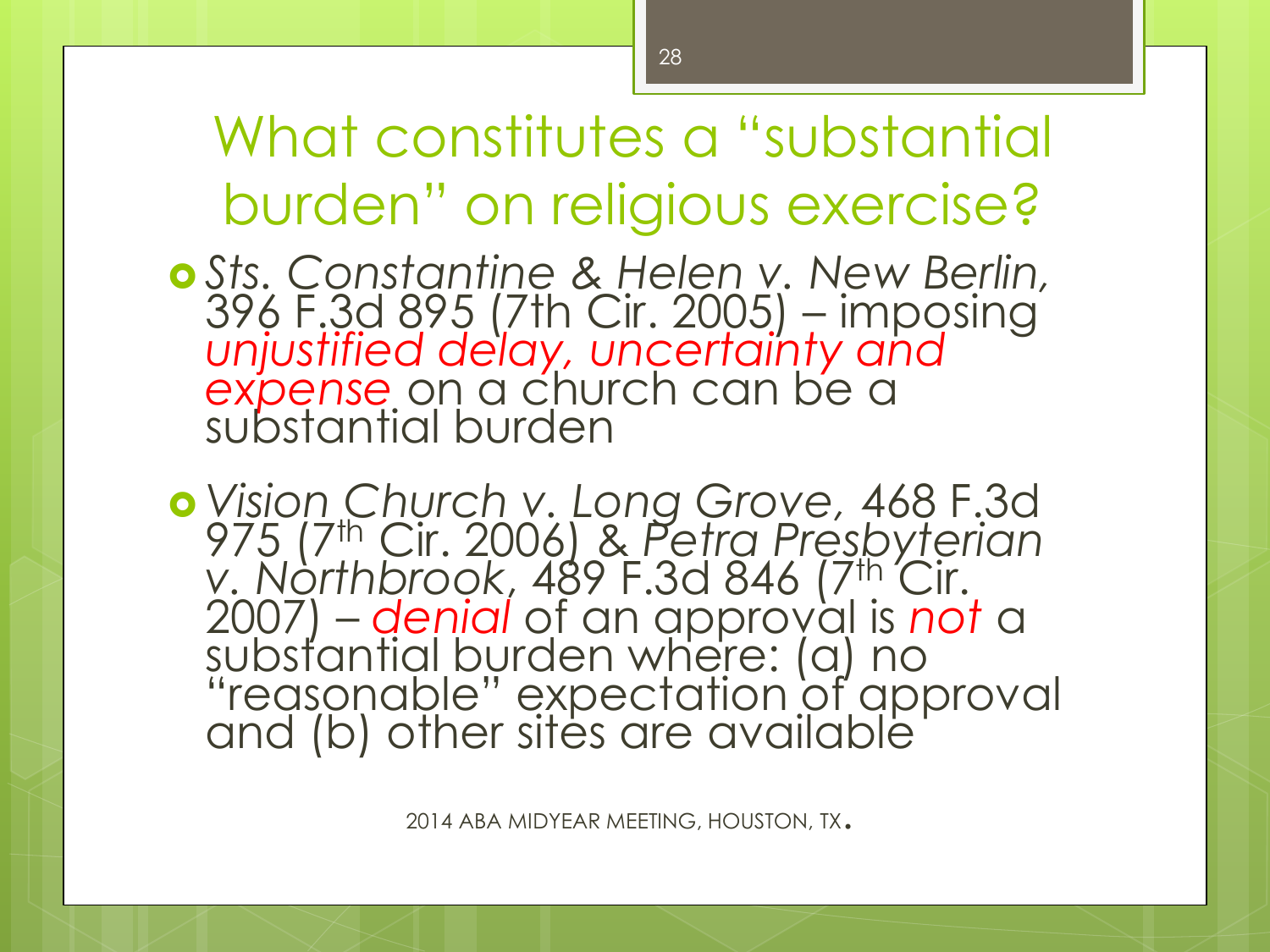- *Westchester Day School v. Mamaroneck,* 504 F.3d 338 (2d Cir. 2007)
	- Even where a denial is definitive, it may *not* be a substantial burden if the denial will have *only a minimal impact* on the institution's religious exercise.
	- BUT, if the denial leaves the institution with *no real alternatives …* OR, where alternatives would impose *substantial delay, uncertainty and expense*, then the denial is more likely to be a substantial burden.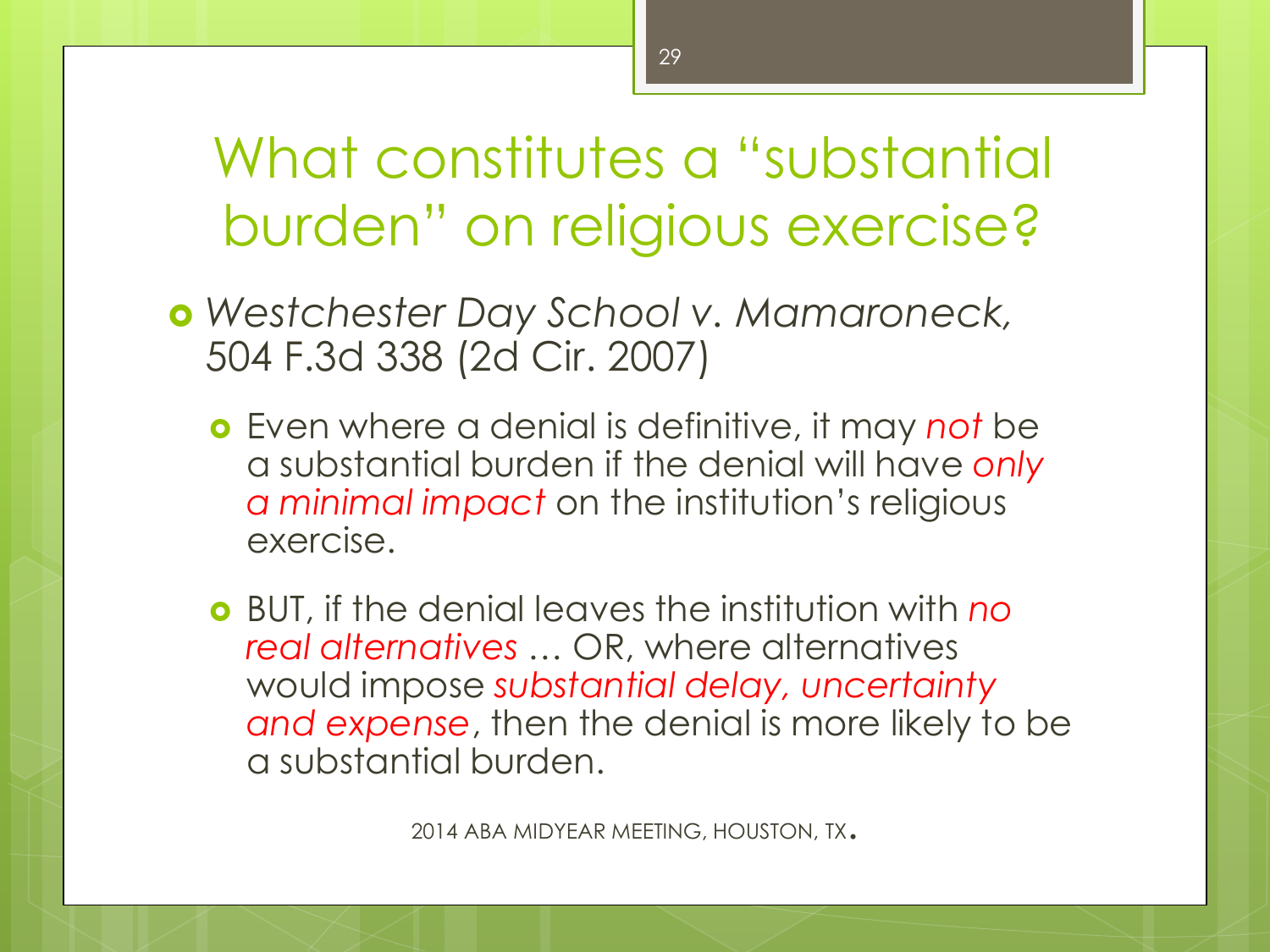- *Living Water Church of God v. Charter Twp. Of Meridian,* 258 Fed. Appx. 729, 2007 WL 4322157 (6th Cir.)(unpublished)
	- **o** "We decline to set a bright line test by which to 'measure' a substantial burden and, instead, look for a framework to apply . . .."
	- **o** "Does the government action place" substantial pressure on a religious institution to violate its religious beliefs or *effectively bar a religious institution from using its property in the exercise of religion*?"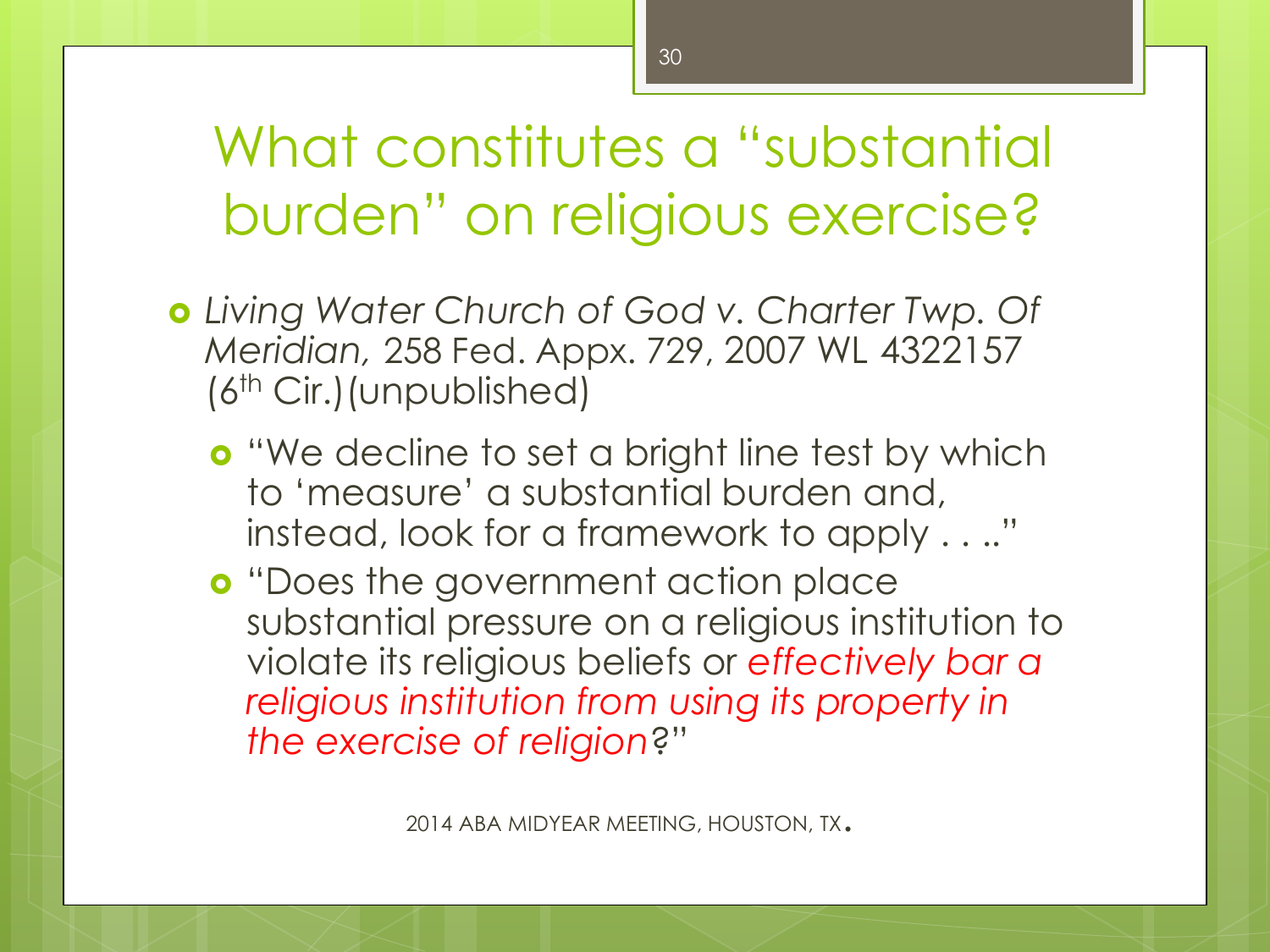- A denial of a church's application for a conditional use permit when it forecloses a church from any *church* use of its property.  $(CA)$
- o A prohibition limiting the number of worshippers at prayer meetings when it requires "turning people away." (CT)
- **o** The denial of special use permit to finish the fourth floor of a building was, but denying an expansion of parking was not. (TX)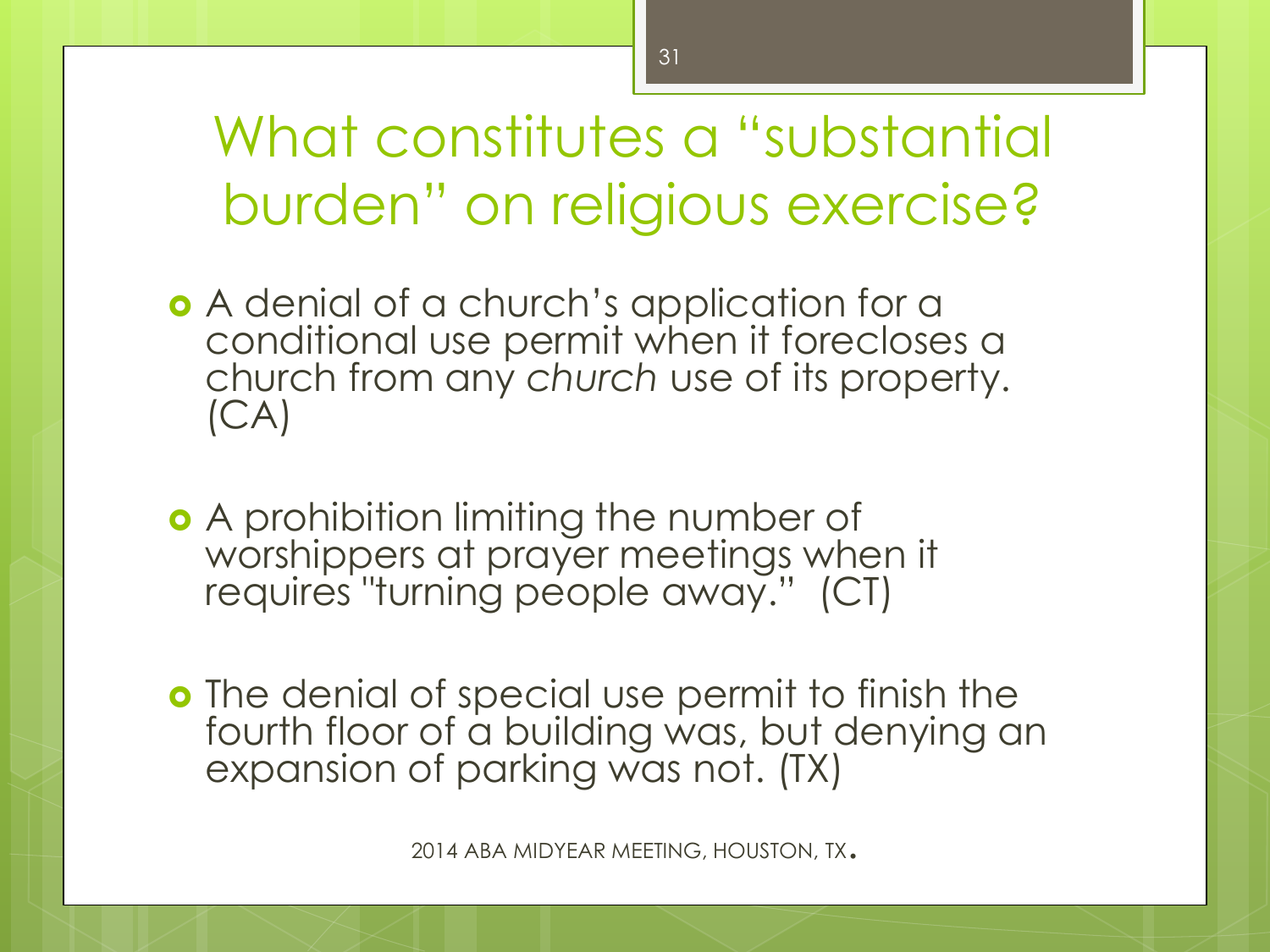## A proposed definition of substantial burden

"[W]hether a given burden is substantial depends on its magnitude in relation to the needs and resources of the religious organization in question." *Springfield*, 724 F.3d at 95 quoting verbatim from *World Outreach*, 591 F.3d at 537-538;

The manner in which the burden(s) were imposed. *Id*. citing *World Outreach*, 591 F.3d at 537-538; and

Whether as a whole the "different types of burdens … *cumulate* to become substantial." (emphasis added) *Springfield*, 724 F.3d at 95, citing *World Outreach*, 591 F.3d at 539.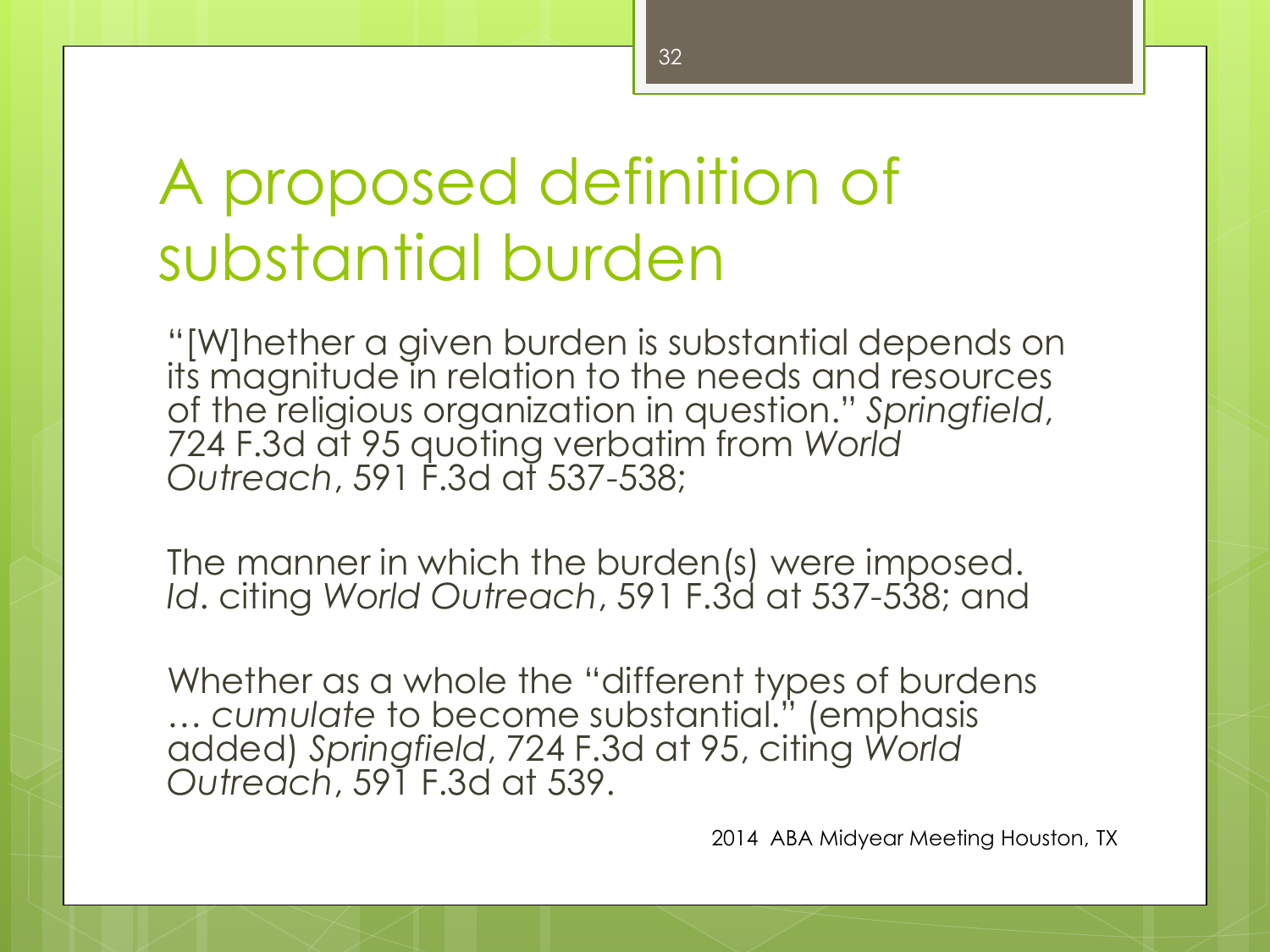Very Likely Yes

- o Nowhere to locate in the jurisdiction.
- **o** Unable to use property for religious purposes.
- o Imposing excessive and unjustified delay, uncertainty or expense.
- **o** Religious animus expressed by City **Officials**

#### Very Likely No

- o Timely denial that leaves other sites available.
- **o** Denial that has a minimum impact.
- o Denial where no reasonable expectation of an approval.
- o Personal Preference, Cost, Inconvenience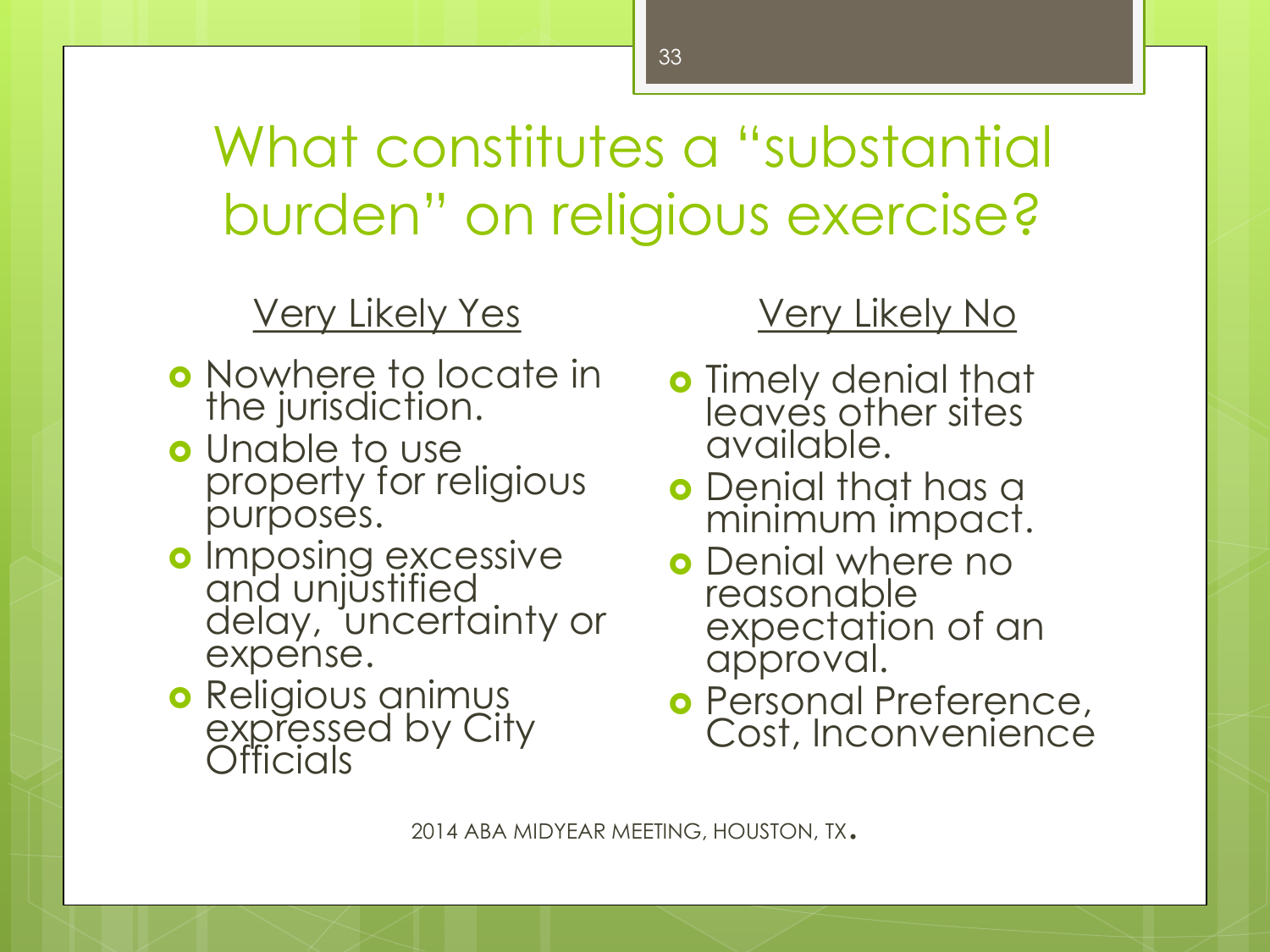If There is a "Substantial Burden" Has the Church Won?

o No, the burden shifts to the government to establish :

 a *compelling government interest* by the *least restrictive means*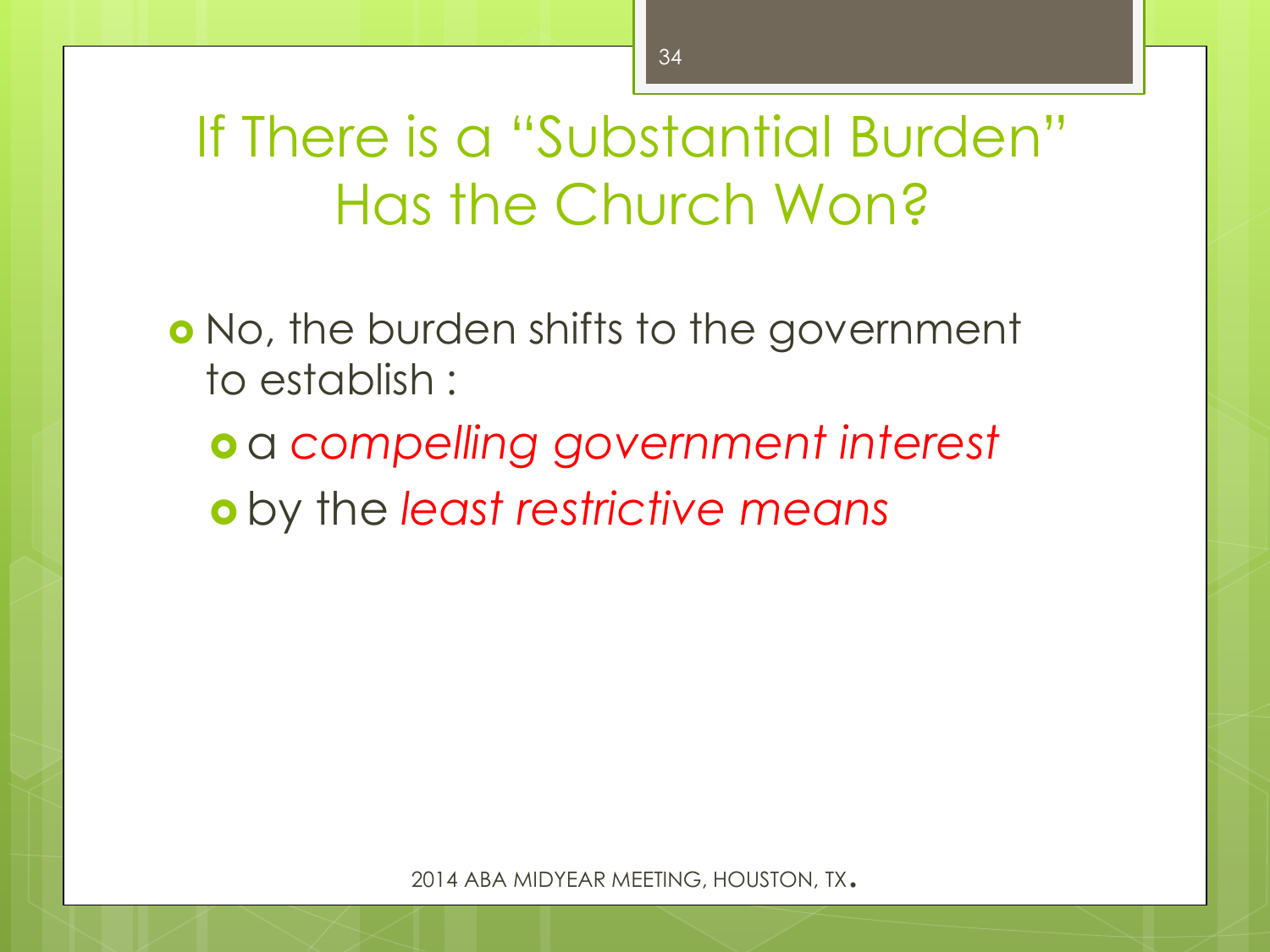### What are "compelling governmental interests" ?

- o MERE SPECULATION, not compelling.
- o Need specific evidence that religious practices jeopardize the city's stated interests.
- **o** Does the religious conduct truly undermine any of the city's interests?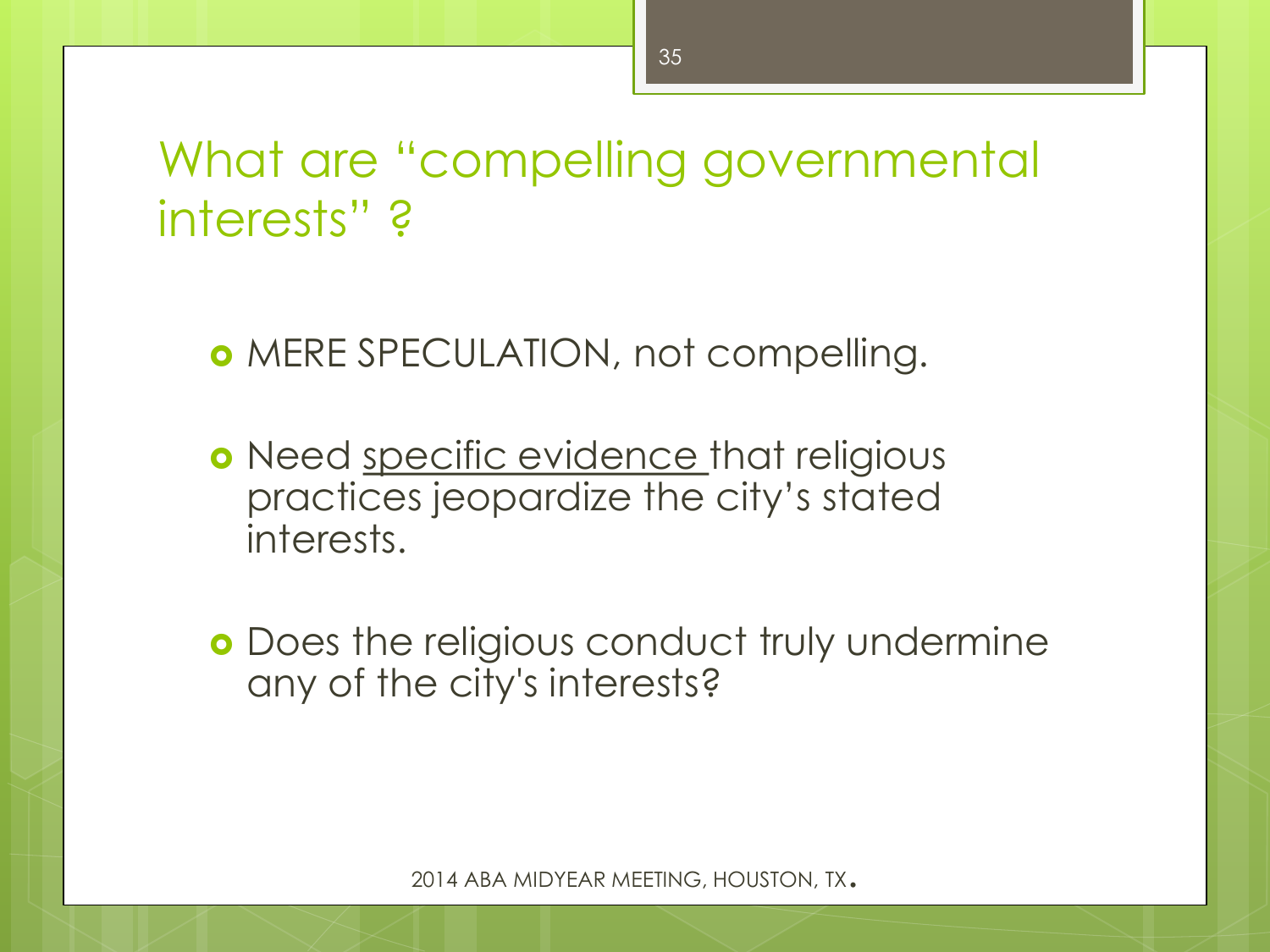#### What are "compelling governmental interests" ?

**o** Case by case analysis:

- **o** Ensuring the safety of residential neighborhoods through zoning - compelling interest. *Murphy v. Town of New Milford*, 289 F. Supp. 2d 87 (D. Conn. 2003), *vacated on other grounds*, 402 F.3d 342 (2d Cir. 2005).
- **o** Preservation of a municipalities rural and rustic single family residential character of the residential zone. *Westchester Day School v. Mamaroneck,* 417 F.Supp. 2d 477, 551 (S.D.N.Y. 2006), 504 F.3d 338 (2d Cir. 2007).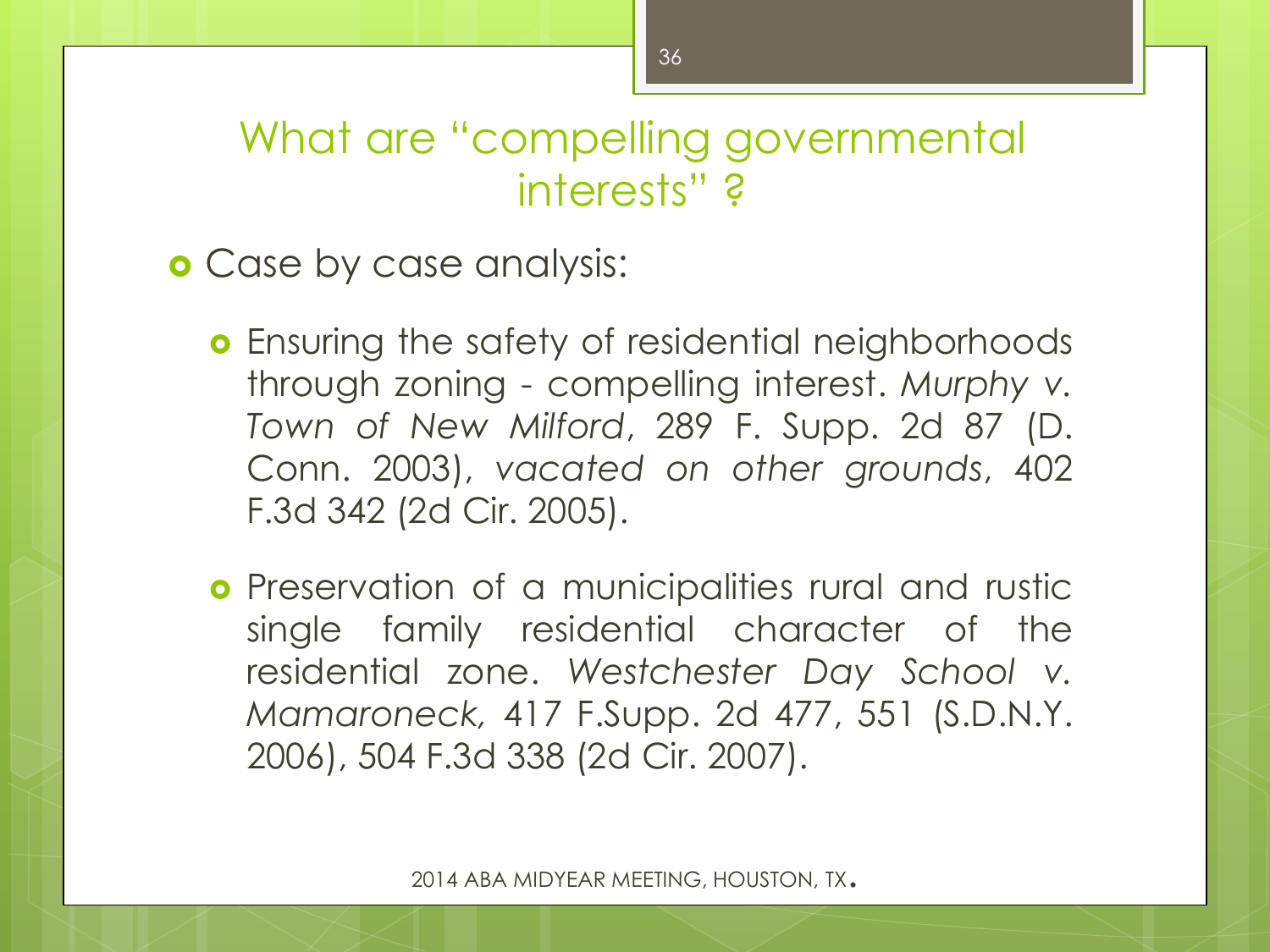#### Not Compelling Interests

- **o** Concerns regarding traffic congestion and parking. *Lighthouse Cmty. Church of God v. City of Southfield*, 2007 U.S. Dist. LEXIS 28 (E.D. Mich. Jan. 3, 2007).
- Preserving property values. *Westchester Day Sch. v. Vill. of Mamaroneck,* 417 F. Supp. 2d 477, 553 (S.D.N.Y. 2006).
- Preserving property values. *Cambodian Buddhist Soc'y of Ct., Inc. v. Newtown Planning & Zoning Comm'n,* 2005 Conn. Super. LEXIS 3158, 42-44 (Nov. 18, 2005)
- Revenue generation. *Cottonwood Christian Ctr. v. City of Cypress,* 218 F. Supp. 2d 1203, 1228 (C.D. Cal. 2002).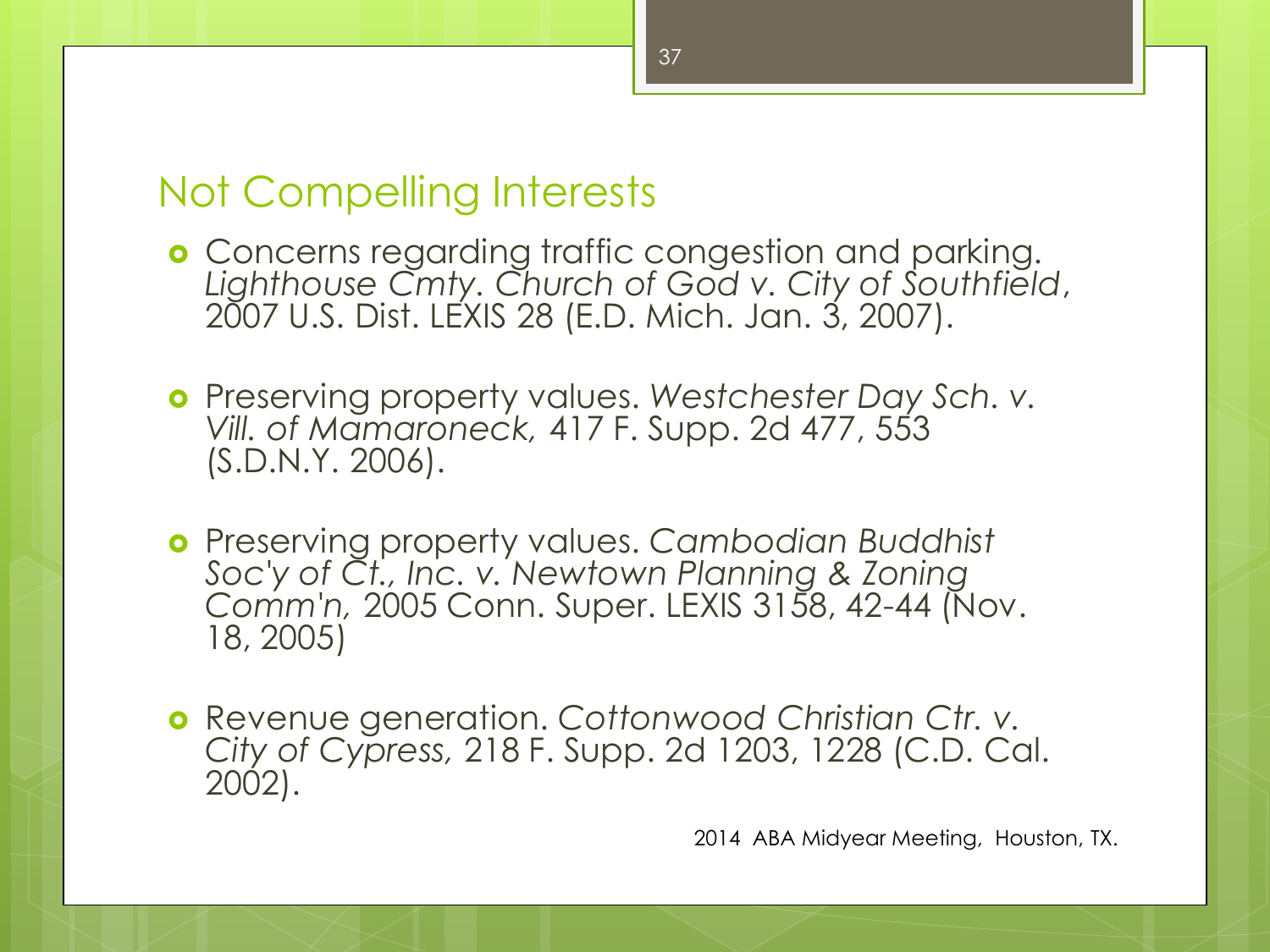# What is least restrictive means?

- o To establish the least restrictive means, a government must show it could not achieve its interests by narrower state action that burdened the plaintiff to a lesser degree. *Elsinore Chr. Ctr. v. City of Lake Elsinore,* 270 F. Supp. 2d 1163, 1174-75 (C.D. Cal. 2003)
- Under strict scrutiny, if a less restrictive alternative is available, the government "*must* use that alternative." *U.S. v. Playboy*, 529 U.S. 803, 813 (2000)
- **o** "We do not doubt that cost may be an important factor in the least restrictive means analysis  $\dots$ Government may need to expend additional funds to accommodate a citizens religious beliefs." Hobby Lobby, 134 S. Ct. 2751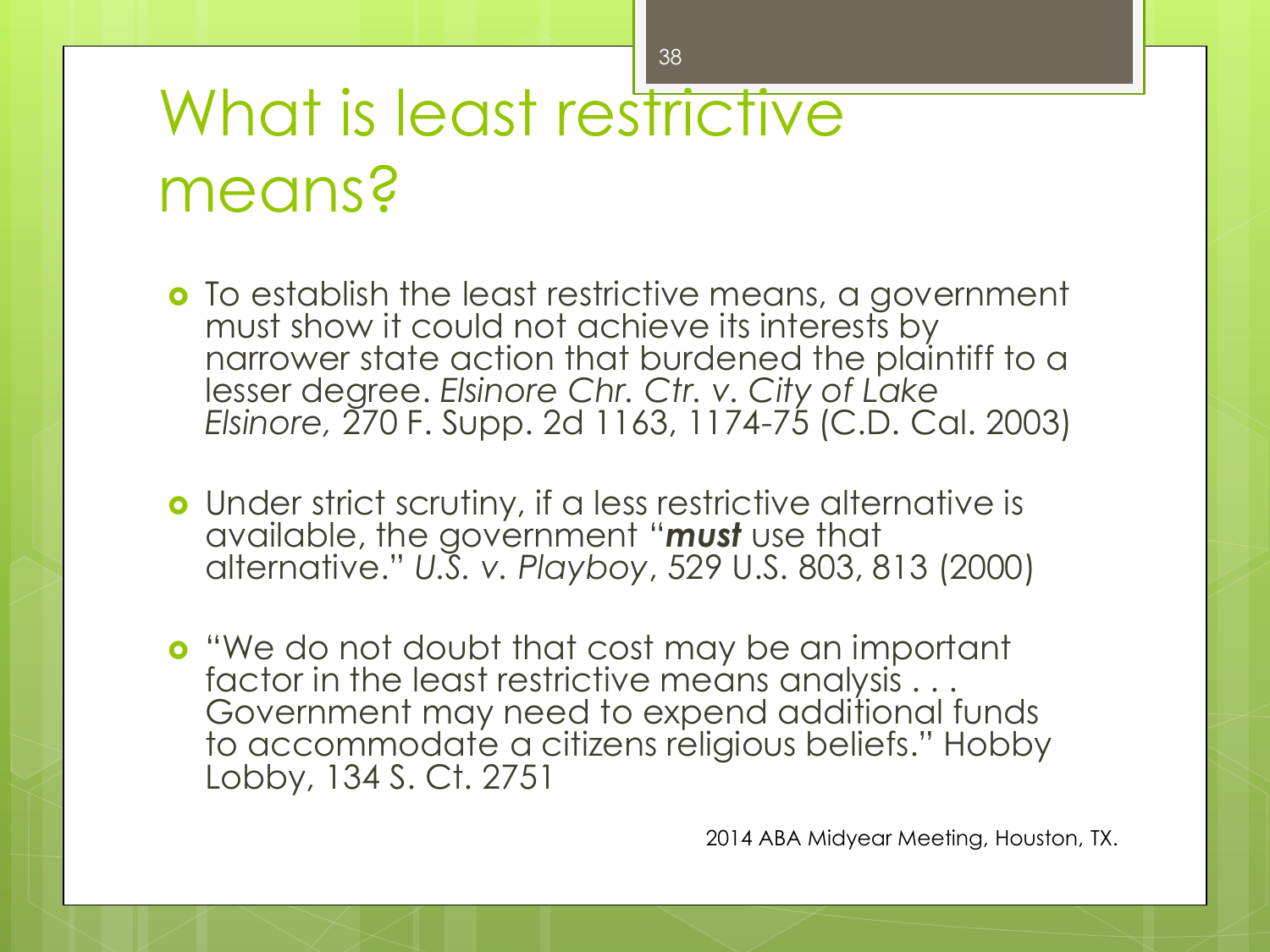### RLUIPA's Saving Provision for Substantial Burden Claims 42 U.S.C. 2000cc–3(e):

A government may avoid the preemptive force of any provision of this chapter by changing the policy or practice that results in a substantial burden on religious exercise, by retaining the policy or practice and exempting the substantially burdened religious exercise, by providing exemptions from the policy or practice for applications that substantially burden religious exercise, or by any other means that eliminates the substantial burden.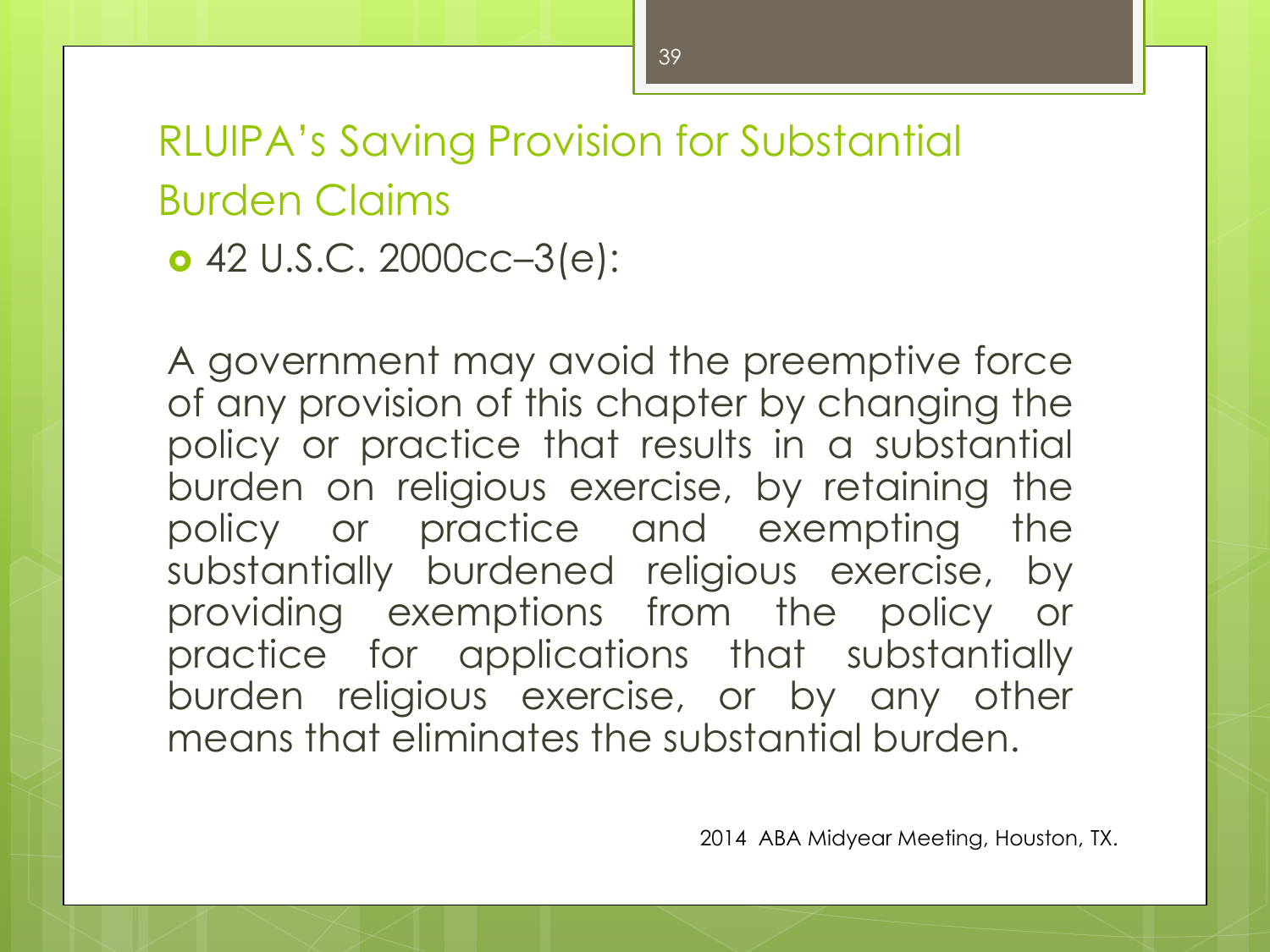## The Economic Impact of Religious Organizations

 A recent study assigned monetary values to 49 categories, ranging from hosting weddings to building enhancement to teaching children social responsibility, which were then used by researchers to calculate the annual economic contributions 12 religious congregations in the Philadelphia area made on the communities they serve. The study determined the congregations provided an average of \$476,663.24 each year in economic contributions to the community.

**o** Ram A. Cnaan, Tuomi Forrest, Joseph Carlsmith & Kelsey Karsh (2013): *If you do not count it, it does not count: a pilot study of valuing urban congregations*, Journal of Management, Spirituality & Religion.

Daniel P. Dalton Dalton & Tomich, PLC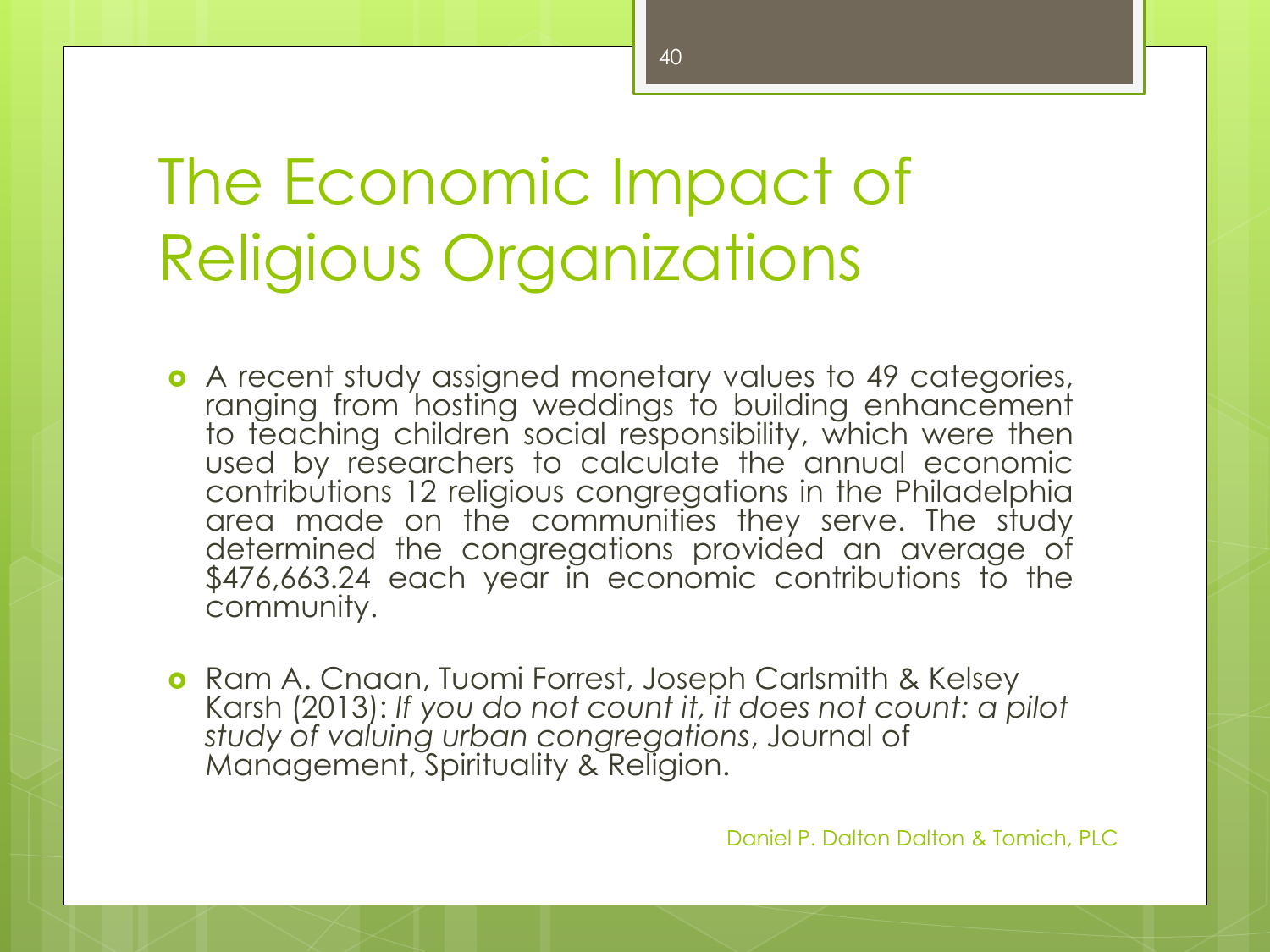## Questions

o Text: 248 229 2329

o Email: [ddalton@daltontomich.com](mailto:ddalton@daltontomich.com)

Tweet: @dandalton

Daniel P. Dalton Dalton & Tomich, PLC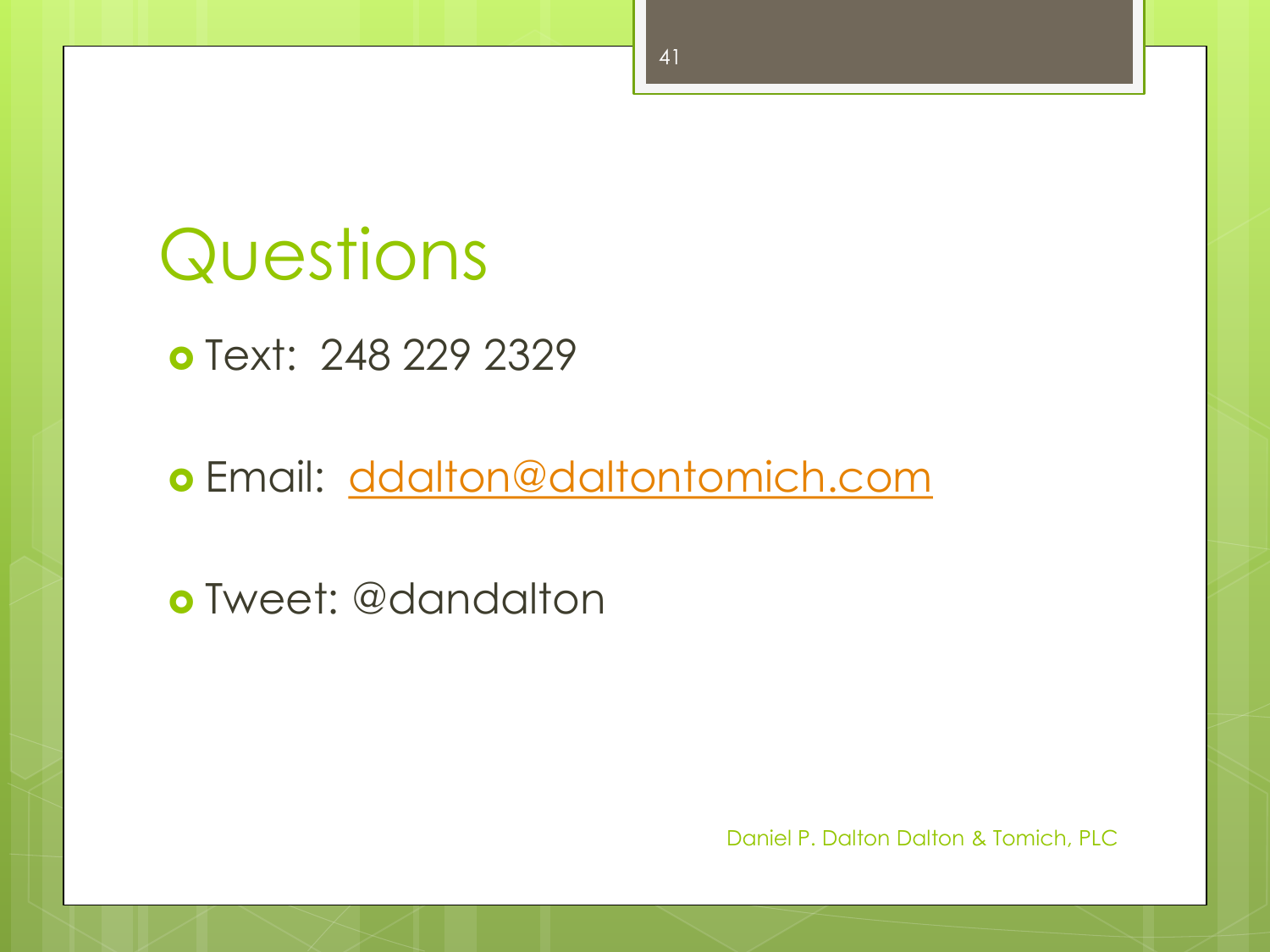## Equal Terms Clause

Prohibits government from imposing or implementing a land use regulation in a manner that treats a religious assembly or institution on *less than equal terms* with a nonreligious assembly or institution

42 U.S.C.A. § 2000 cc(b)(1)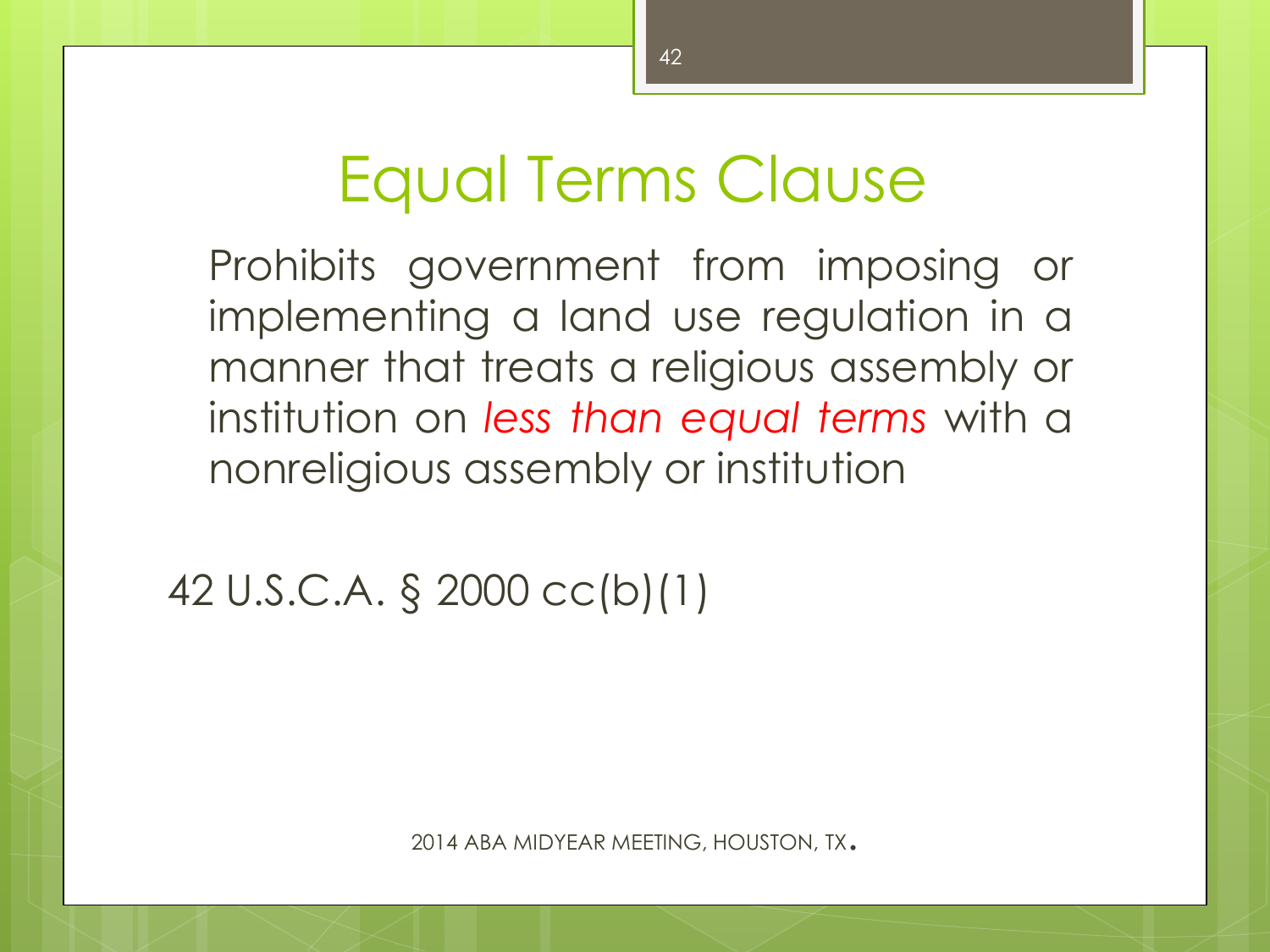### Two Types of Equal Terms Claims

 As applied challenges o Individual zoning or land use decision

 Facial challenges **o** Overall zoning code provision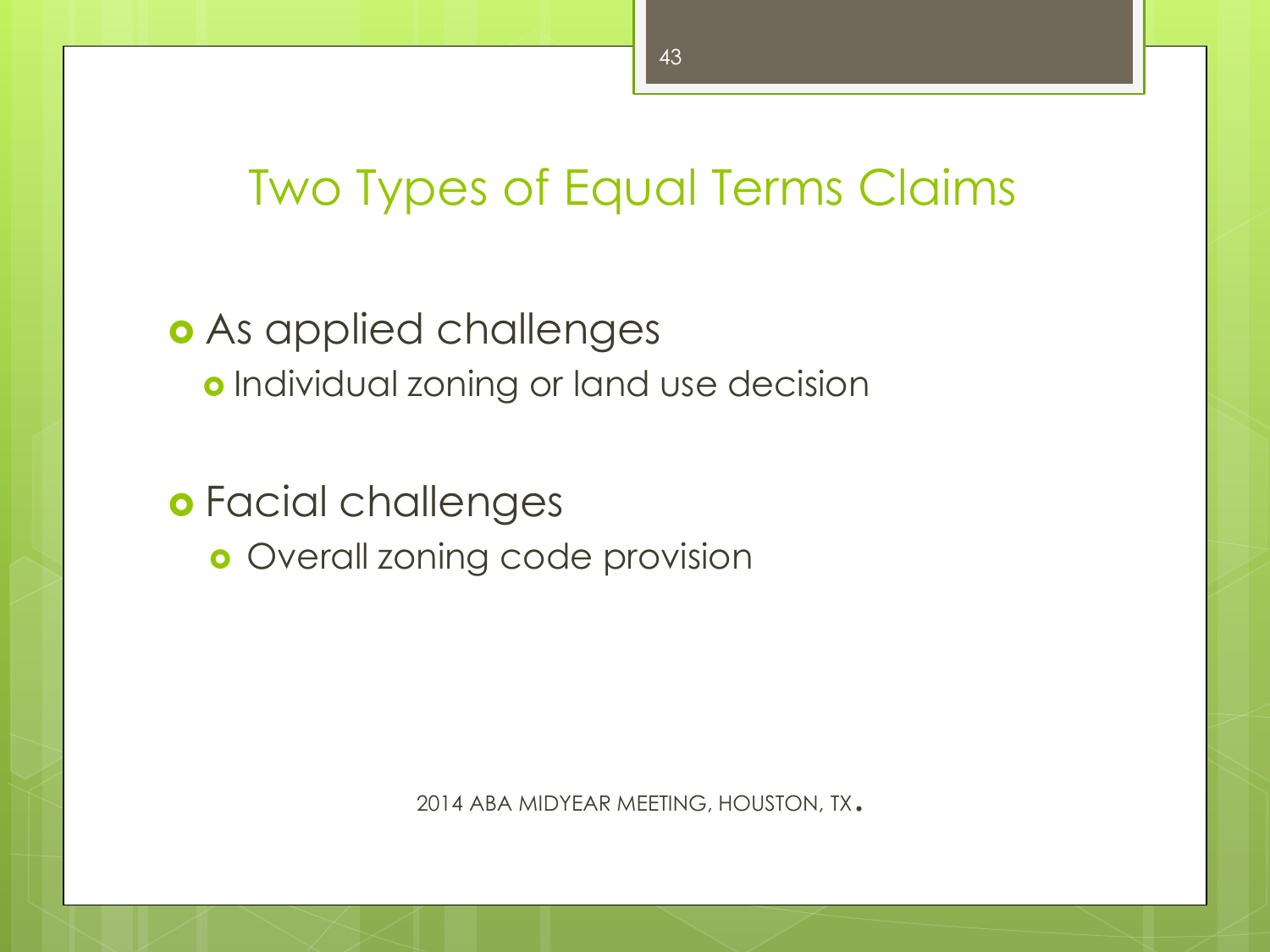# The four Equal Terms Test

- o The Court of Appeals has four separate Equal Terms test.
- Supreme Court was asked to look at the test most recently in 2014 and declined

Daniel P. Dalton Dalton & Tomich, PLC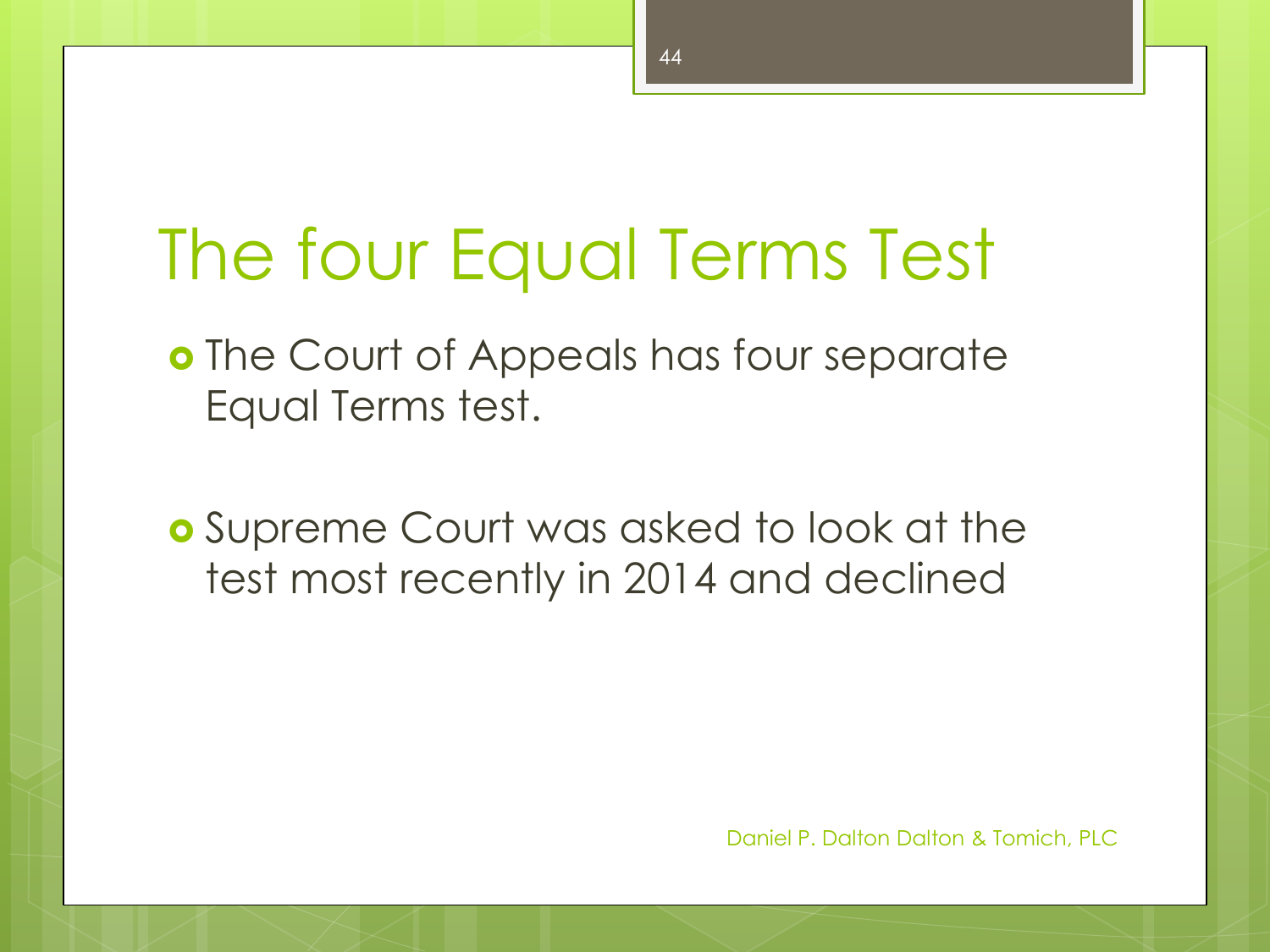#### The Eleventh Circuit Equal Terms Test

A zoning ordinance that permits any "assembly," as defined by dictionaries, to locate in a district must permit a church to locate there as well, even if the only secular assemblies permitted are hospital operating theaters, bus terminals, air raid shelters, restaurants that have private dining rooms in which a book club or professional association might meet, and sports stadiums. Thus, private clubs are allowed, so must churches.

 *Midrash Sephardi, Inc. v. Town of Surfside*, 366 F.3d 1214, 1230-31 (11th Cir. 2004)

2014 ABA Midyear Meeting, Houston, TX.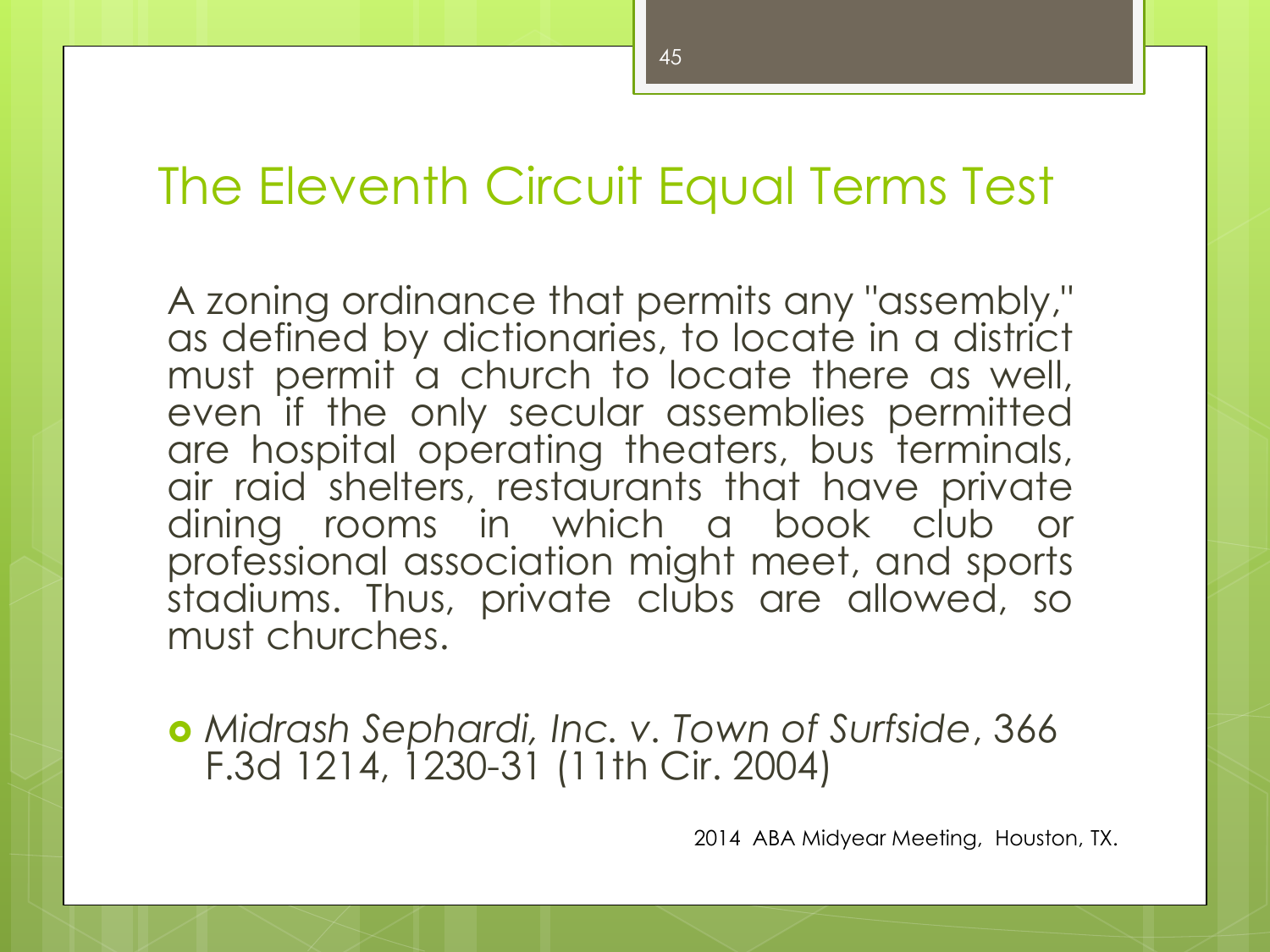#### The Third Circuit Equal Terms Test

A regulation will violate the Equal Terms provision if it treats religious assemblies or institutions worse than secular assemblies that are similarly situated as to the regulatory purpose. A secular comparator is needed to demonstrate the impact of the regulatory purpose in the same way that the religious assembly would. Once established, strict liability.

*Lighthouse Institute for Evangelism, Inc. v. City of Long Branch*, 510 F.3d 253, 266 (3d Cir. 2007).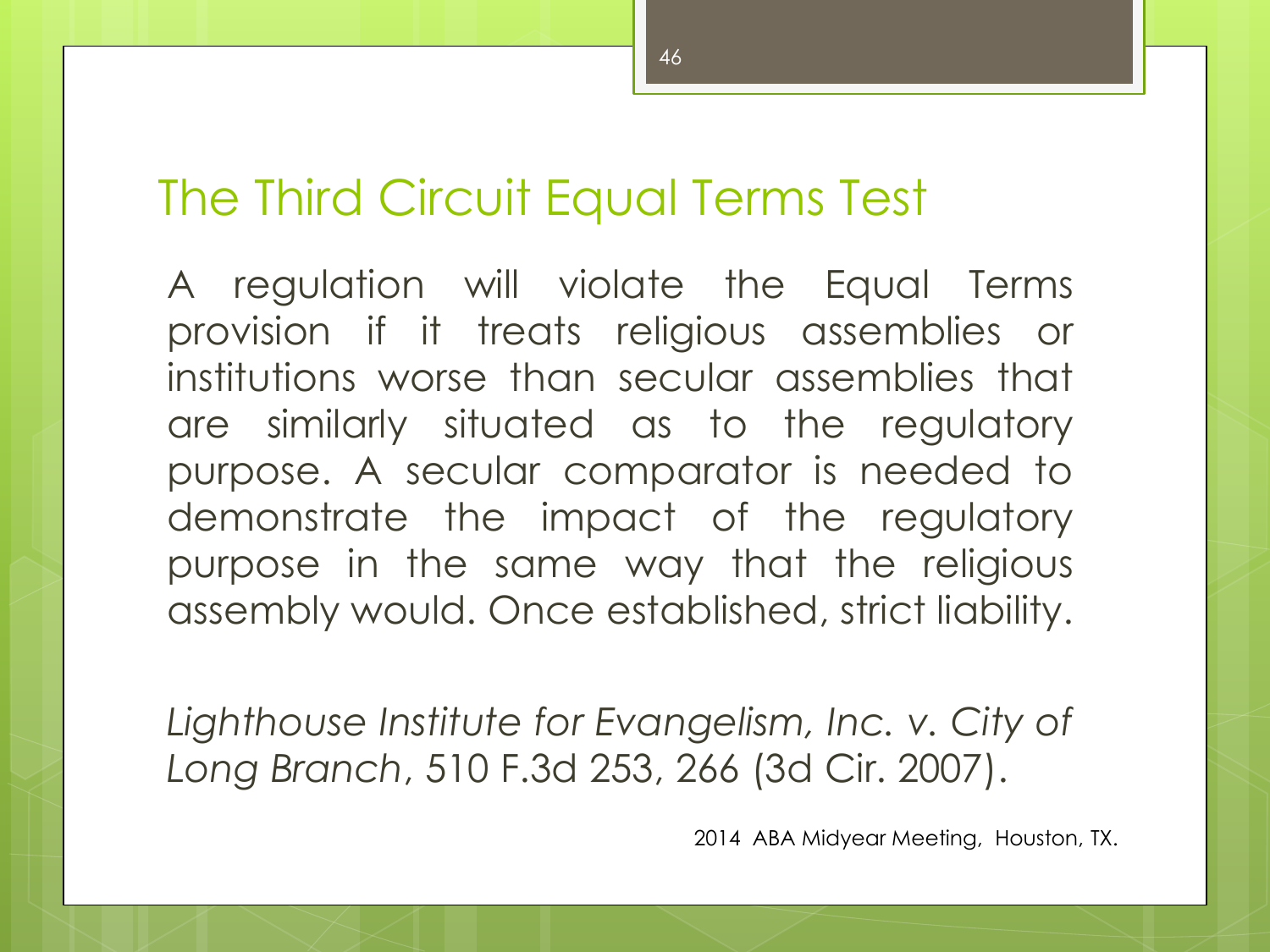The Seventh and Ninth Circuit Equal Terms Test

The city violates the Equal Terms provision only when a church is treated on a less than equal basis with a secular comparator, similarly situated with respect to an accepted zoning criteria. While still somewhat restrictive in terms of available secular comparators, this test is theoretically more objective since criteria are typically less open to interpretation than an abstract purpose might be.

*River of Life Kingdom Ministries v. Vill. of Hazel Crest*, 611 F.3d 367, 371 (7th Cir. 2010); *Centro Familiar Cristiano Buenas Nuevas v. City of Yuma*, 651 F.3d 1163, 1173 (9th Cir. 2011),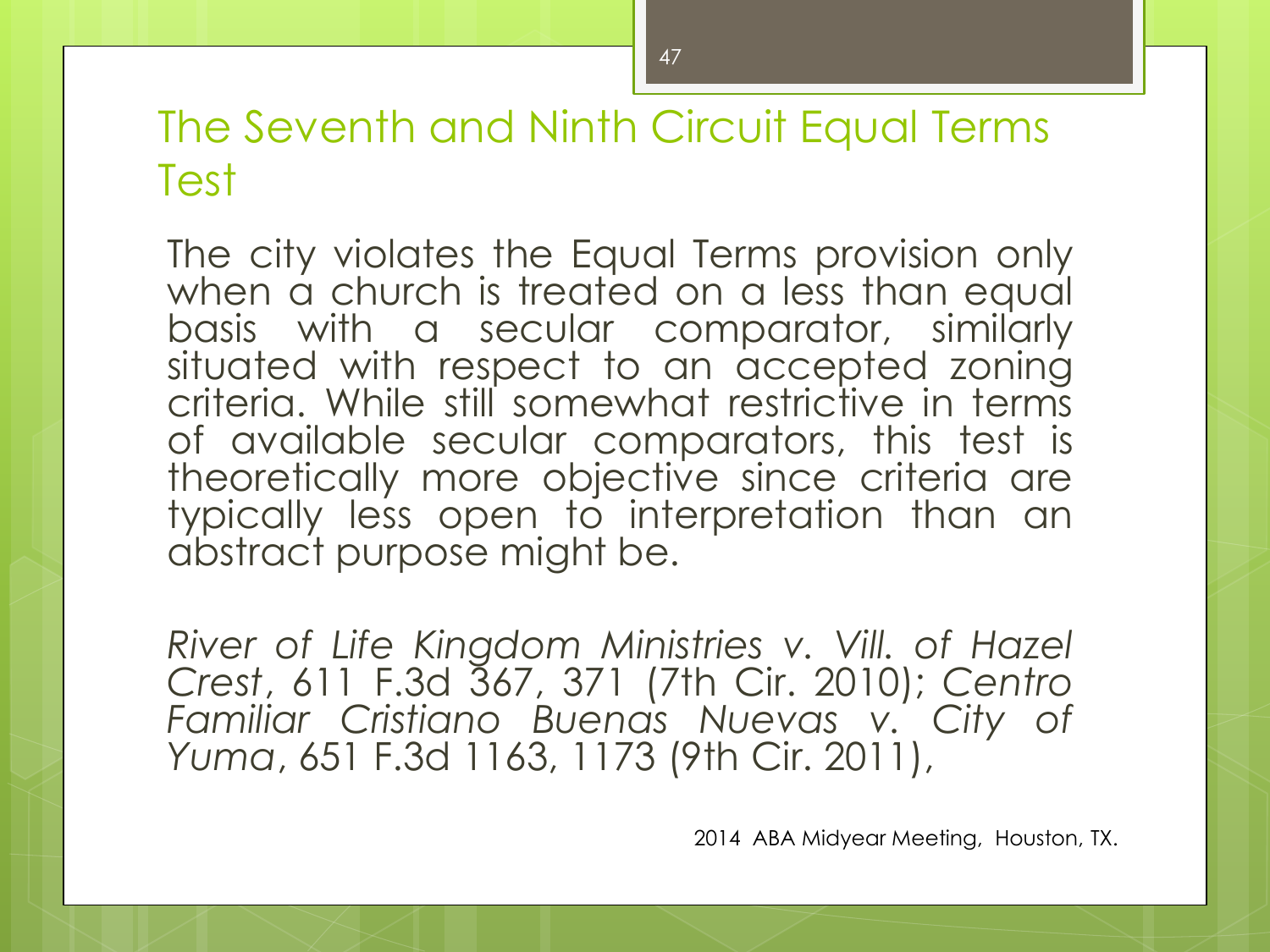### The Fifth Circuit Equal Terms Test

The 'less than equal terms' must be measured by the ordinance itself and the criteria by which it treats institutions differently. In accord with this instruction, and building on the similar approaches of our sister circuits, we must determine: (1) the regulatory purpose or zoning criterion behind the regulation at issue, as stated explicitly in the text of the ordinance or regulation; and (2) whether the religious assembly or institution is treated as well as every other nonreligious assembly or institution that is "similarly situated" with respect to the stated purpose or criterion. Where, as here, the religious assembly or institution establishes a prima facie case, the government must affirmatively satisfy this two-part test to bear its burden of persuasion on this element of the plaintiff's Equal Terms Clause claim

*Opulent Life Church v. City of Holly Springs Miss.*, 697 F.3d 279 (5th Cir. 2012)

2014 ABA Midyear Meeting, Houston, TX.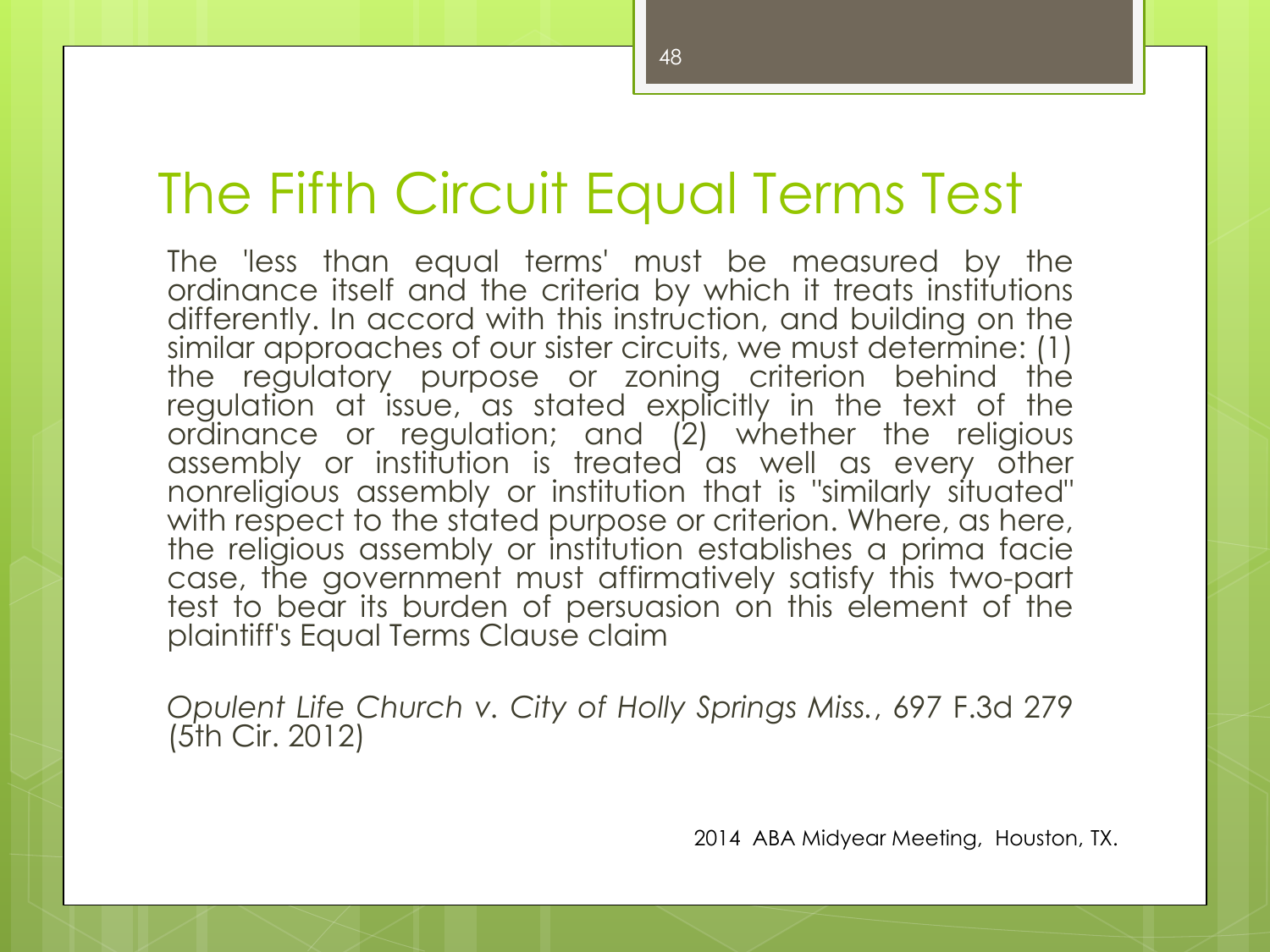## Equal Treatment

11<sup>th</sup> Circuit *Midrash Sephardi*

If the ordinance allows *any* secular assembly use, it must allow a religious assembly use

3 rd Circuit *Lighthouse Institute*

 Equal terms violated only if ordinance treats religious use less well than secular use that is *similarly situated as to the regulatory purpose*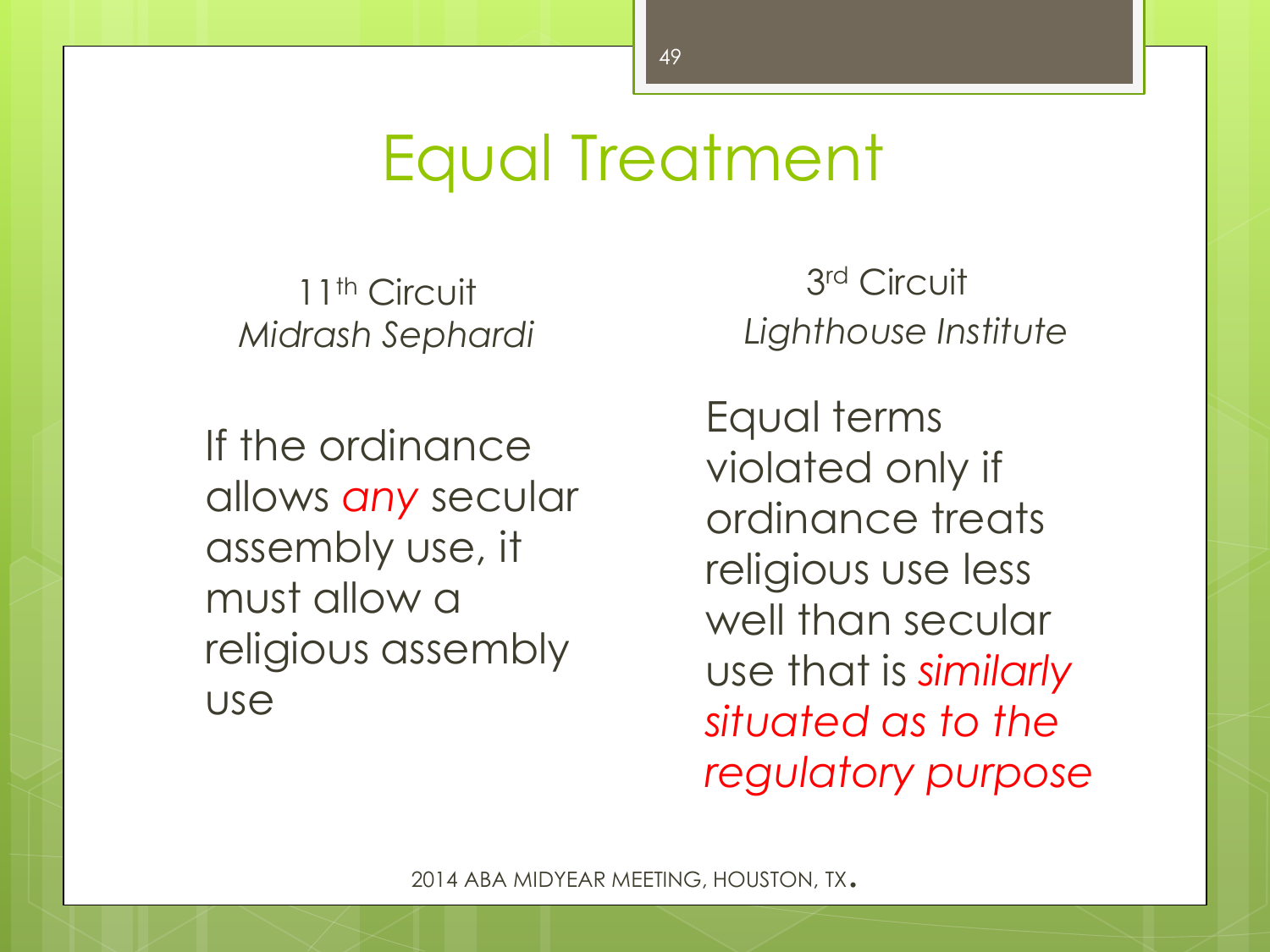## Mooting the Facial Equal Terms Claims

Trend is allowing communities to moot a facial challenge by changing the ordinance. Injunctive claims are mooted, but damages can be pursued.

 *Opulent Life Church v. City of Holly Springs Miss.*, 697 F.3d 279 (5th Cir. 2012)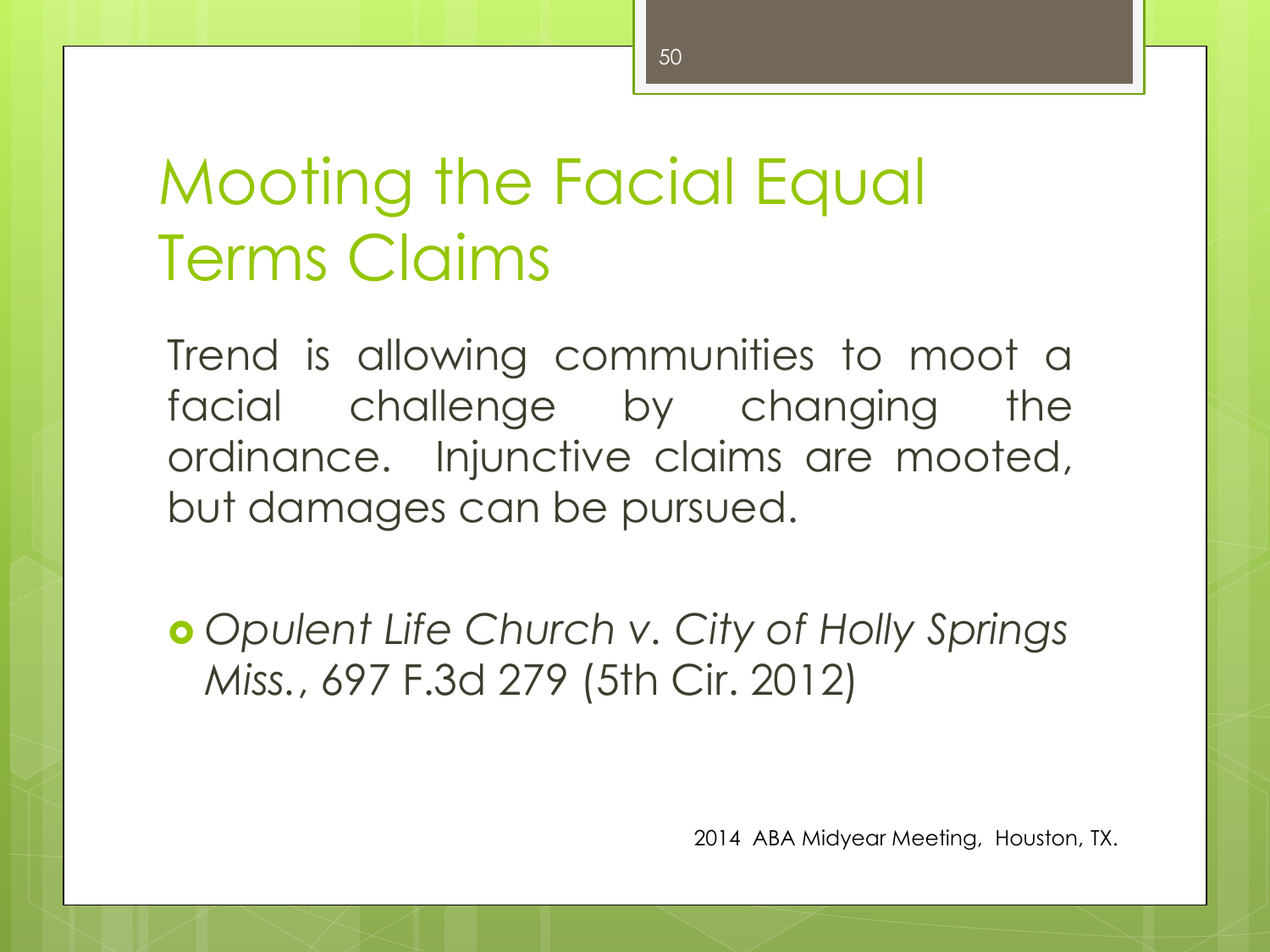## Nondiscrimination Claims

Prohibits government from imposing or implementing a land use regulation that *discriminates* against any religious assembly or institution on the basis of religion or religious denomination

42 U.S.C.A. § 2000 cc(b)(2)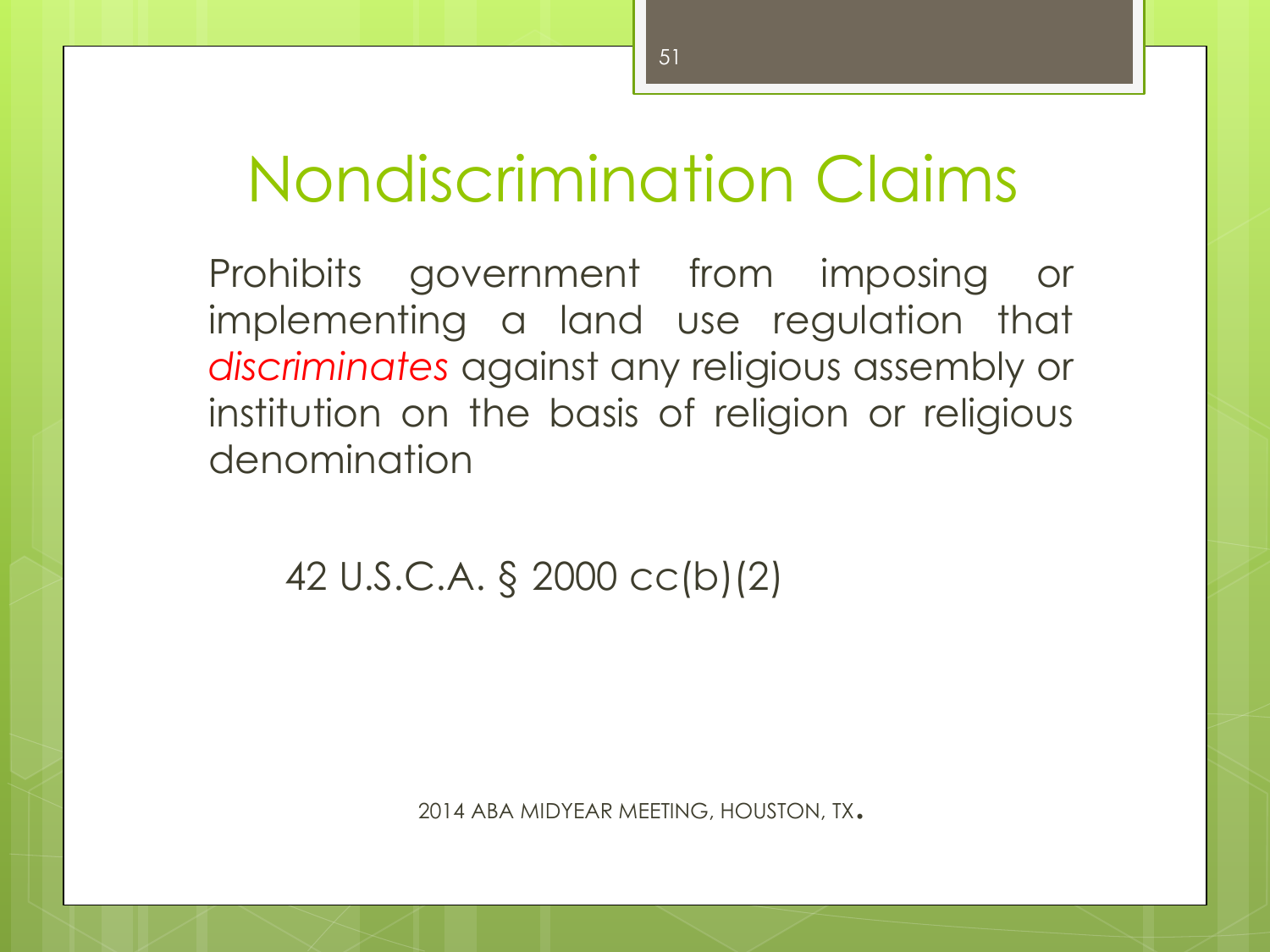## Exclusions and Unreasonable Limitations

Prohibits government from *totally excluding a religious assembly* from the jurisdiction

Prohibits government from *unreasonably limiting* a religious assembly, *institution or* structure in the jurisdiction

42 U.S.C.A. § 2000 cc(b)(3)]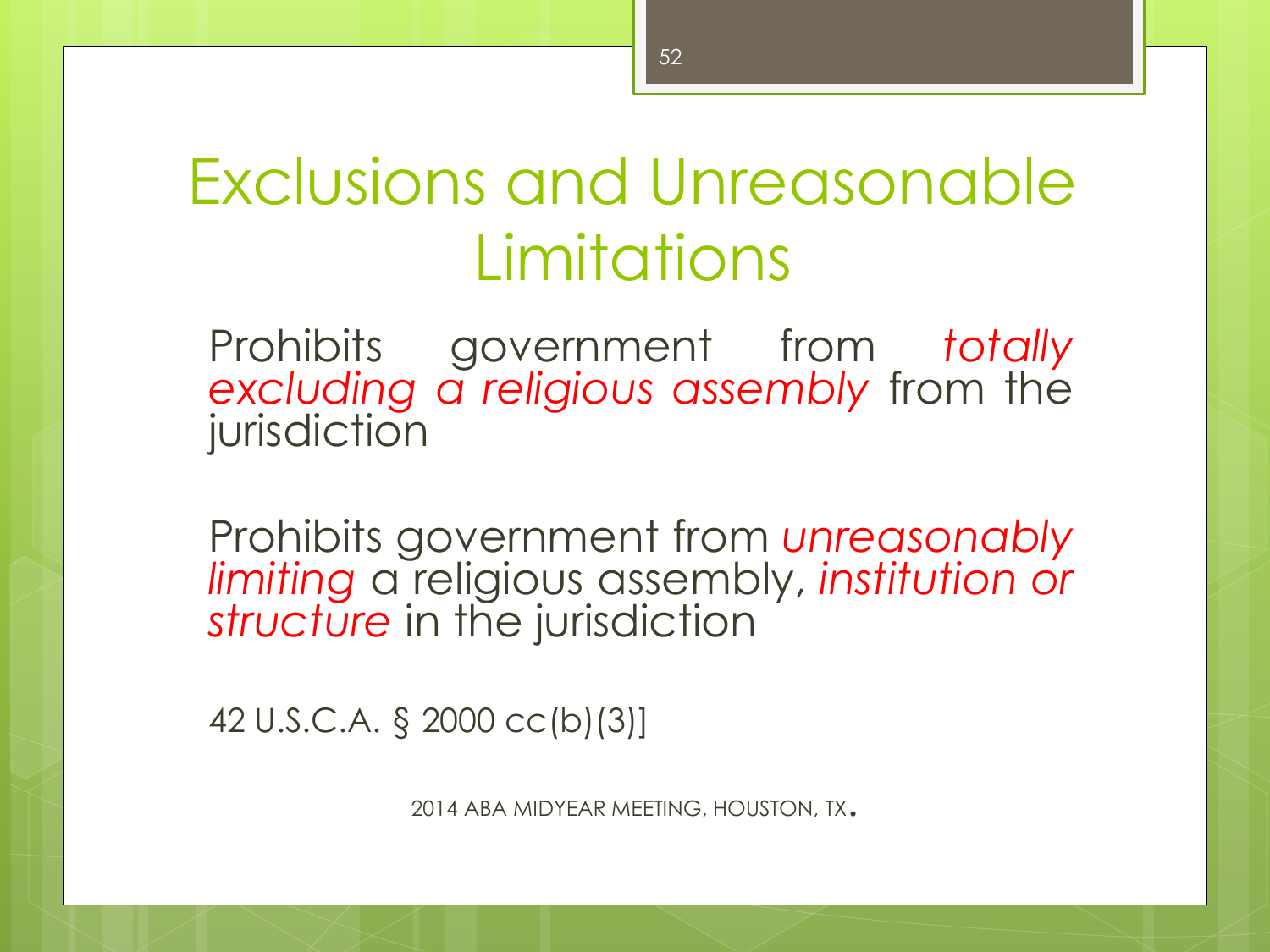# Addressing RLUIPA in the Planning Process

Examine your land use regulations affecting religious uses and how those regulations are applied.

- Do you have locations for different types and sizes of institutions?
- **o** Are procedures administered fairly and in a non-discriminatory manner as applied to religious institutions?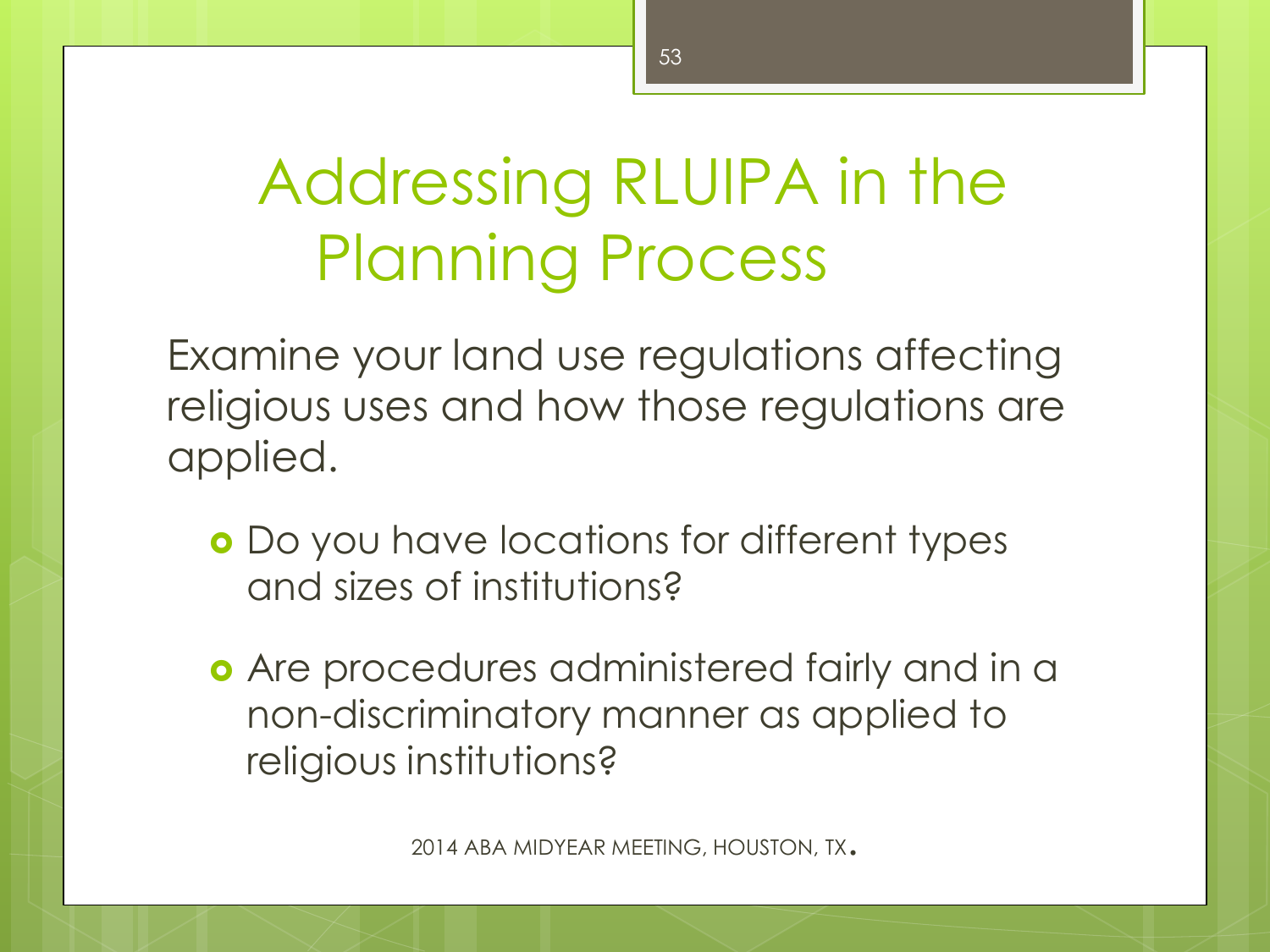# Ordinance Review

Establish an internal review process when enforcement actions target a religious use.

- **o** Goal is not to exempt churches from enforcement of land use regulations.
- Goal is to ensure that neither churches generally, nor any particular church, are being singled-out for more frequent or severe enforcement, which could form the basis for a discriminatory treatment claim under RLUIPA.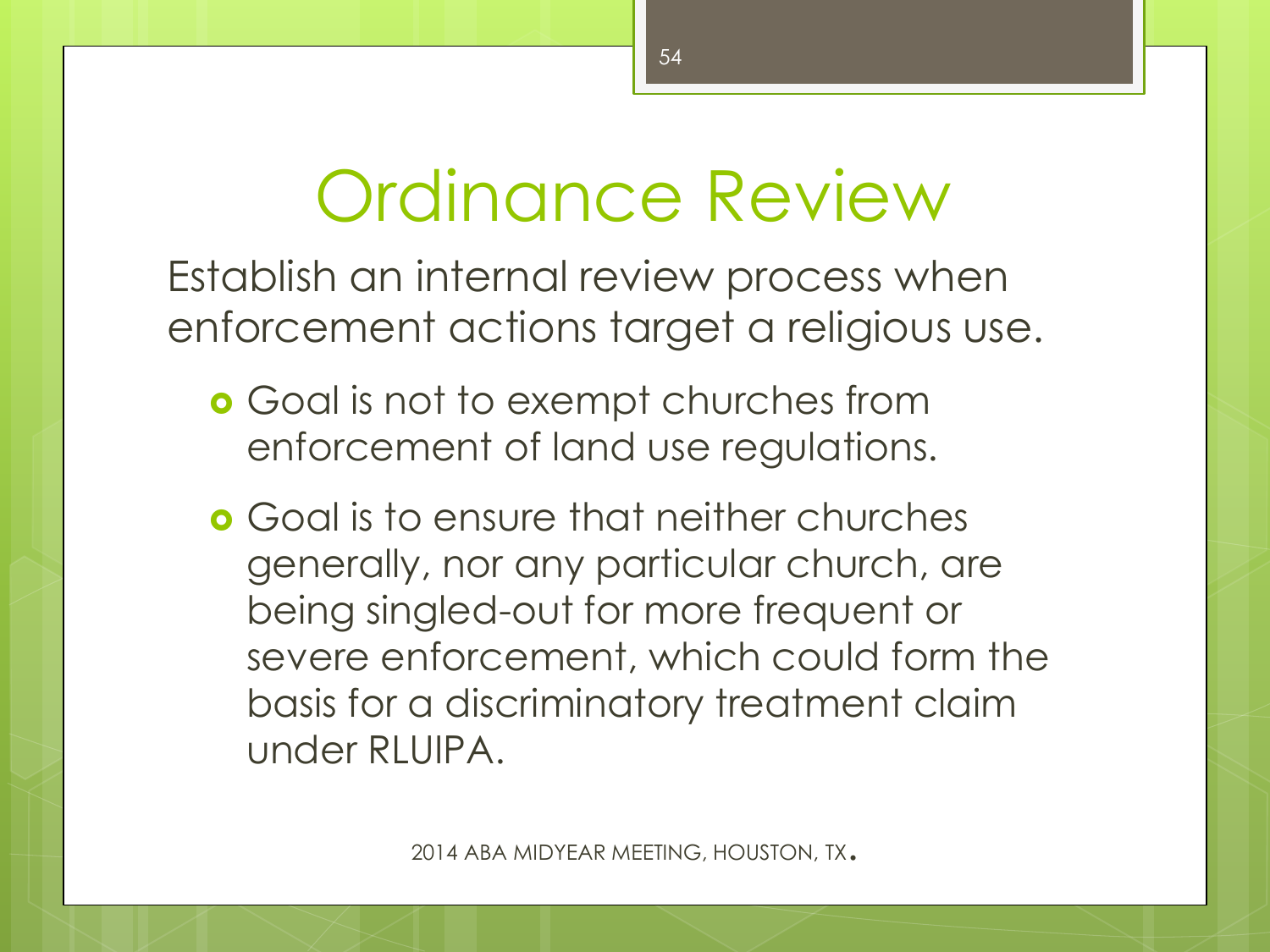Strategies for avoiding/addressing RLUIPA claims

#### Or … How Not to Be Hit with a Multi-Million Dollar Damage Award

**o** City settled case for \$2 million *Hollywood Community Synagogue, Inc. v. City of Hollywood, Fla.,* 436 F. Supp. 2d 1325 (S.D. Fla. 2006)

#### **o** \$3.7 million award upheld

*Reaching Hearts International, Inc. v. Prince George's County*, 584 F.Supp.2d 766 (D. Md. 2008), *aff'd* 368 Fed. Appx. 370 (4th Cir. 2010)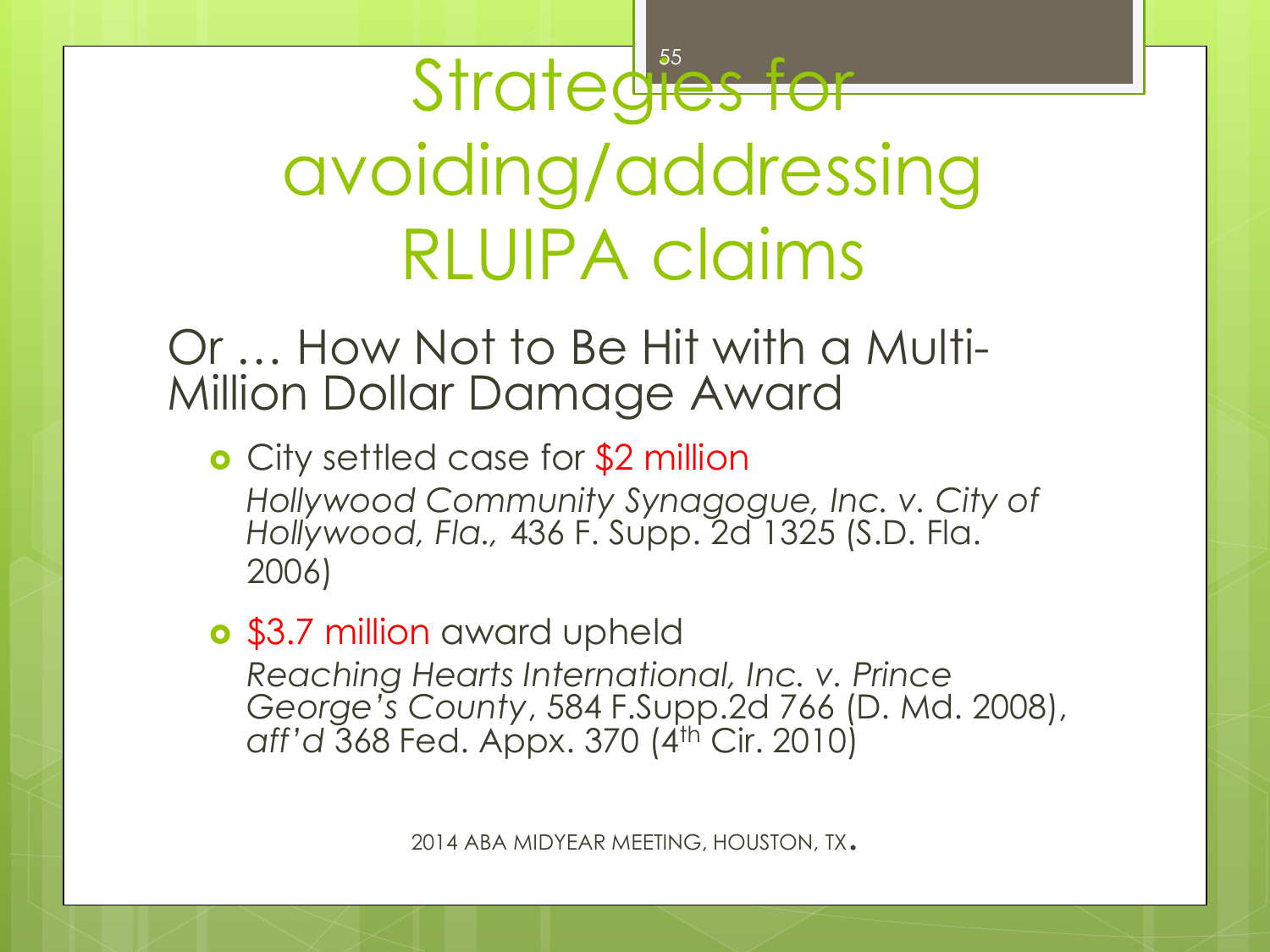# Avoiding a RLUIPA Claim

What these two decisions had in common:

- **o** government officials treating a religious use unfairly
- **o** in large part as a reaction to the negative opinions of neighbors
- *Hollywood*: Unfair treatment vs. both other religious uses and similar non-religious uses.
- *Prince George's*: Unfair treatment vs. nonreligious uses that had greater environmental impacts.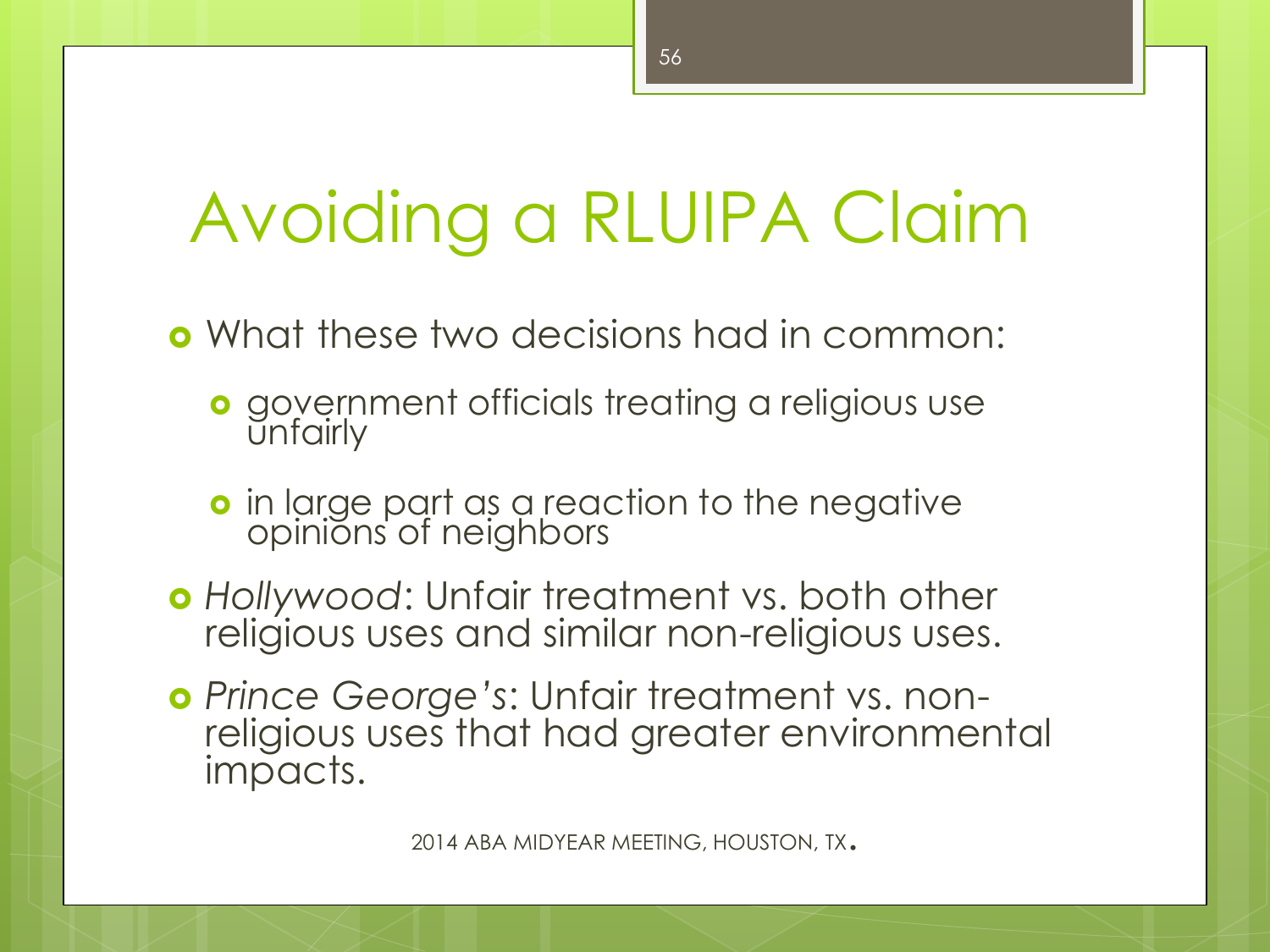### RESOURCES

[Litigating Religious Land Use Cases](http://www.attoneysforlanduse.com/) [–](http://www.attoneysforlanduse.com/)[ABA book](http://www.attoneysforlanduse.com/)

- o [Religion Clause Blog](http://www.rluipadefense.com/)
- [www.lawoftheland.com](http://www.rluipadefense.com/)
- [www.rluipa-defense.com](http://www.rluipadefense.com) [www.rc.com](http://www.rc.com)
- [www.mauckbaker.com](http://www.daltontomich.com/)
- [www.attorneysforlanduse.com](http://www.attorneysforlanduse.com)
	- [www.daltontomich.com](http://www.daltontomich.com)